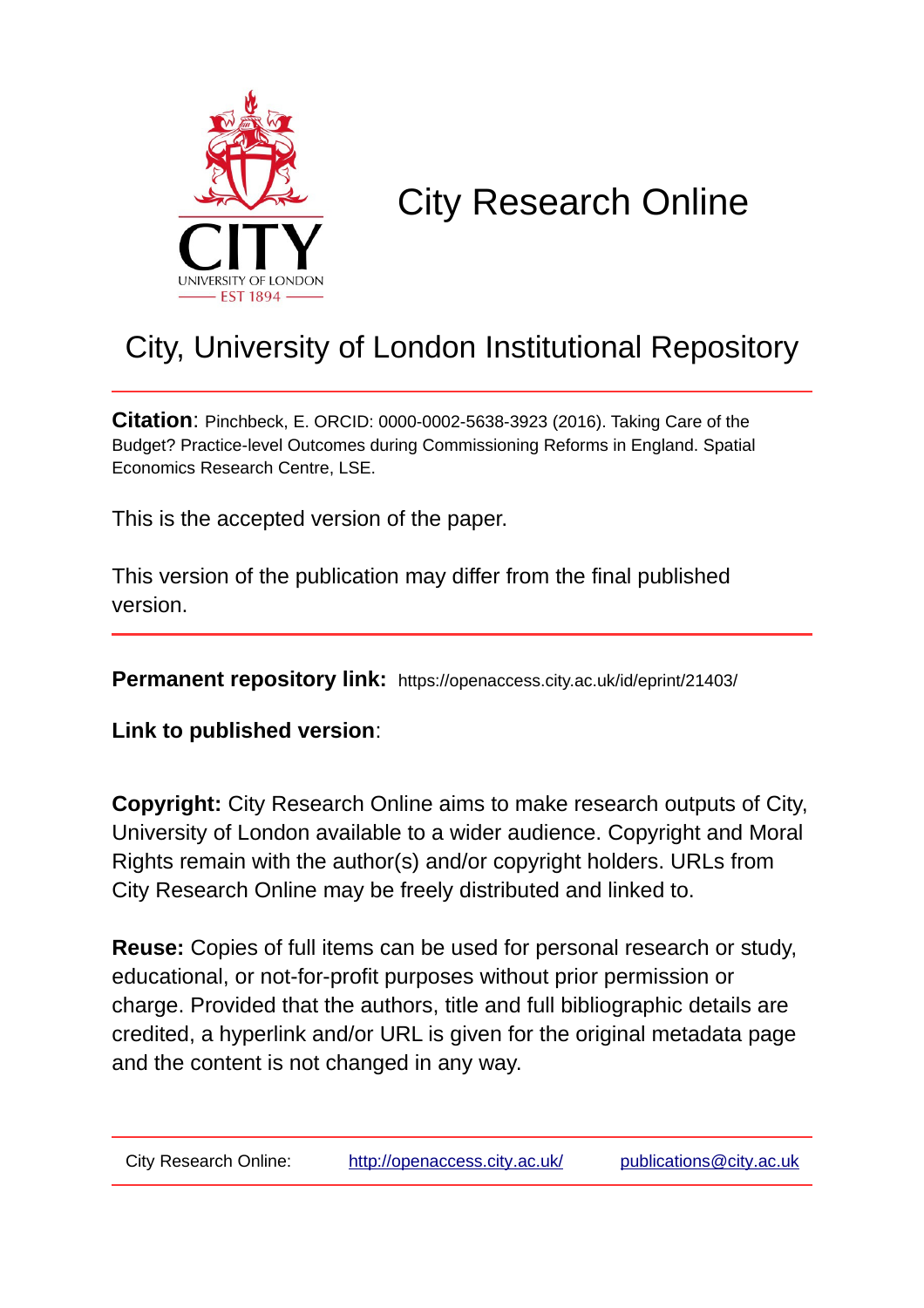

SERC DISCUSSION PAPER **192**

**Taking Care of the Budget? Practice-level Outcomes during Commissioning Reforms in England**

Ted Pinchbeck (Spatial Economics Research Centre and London School of Economics)

**February 2016**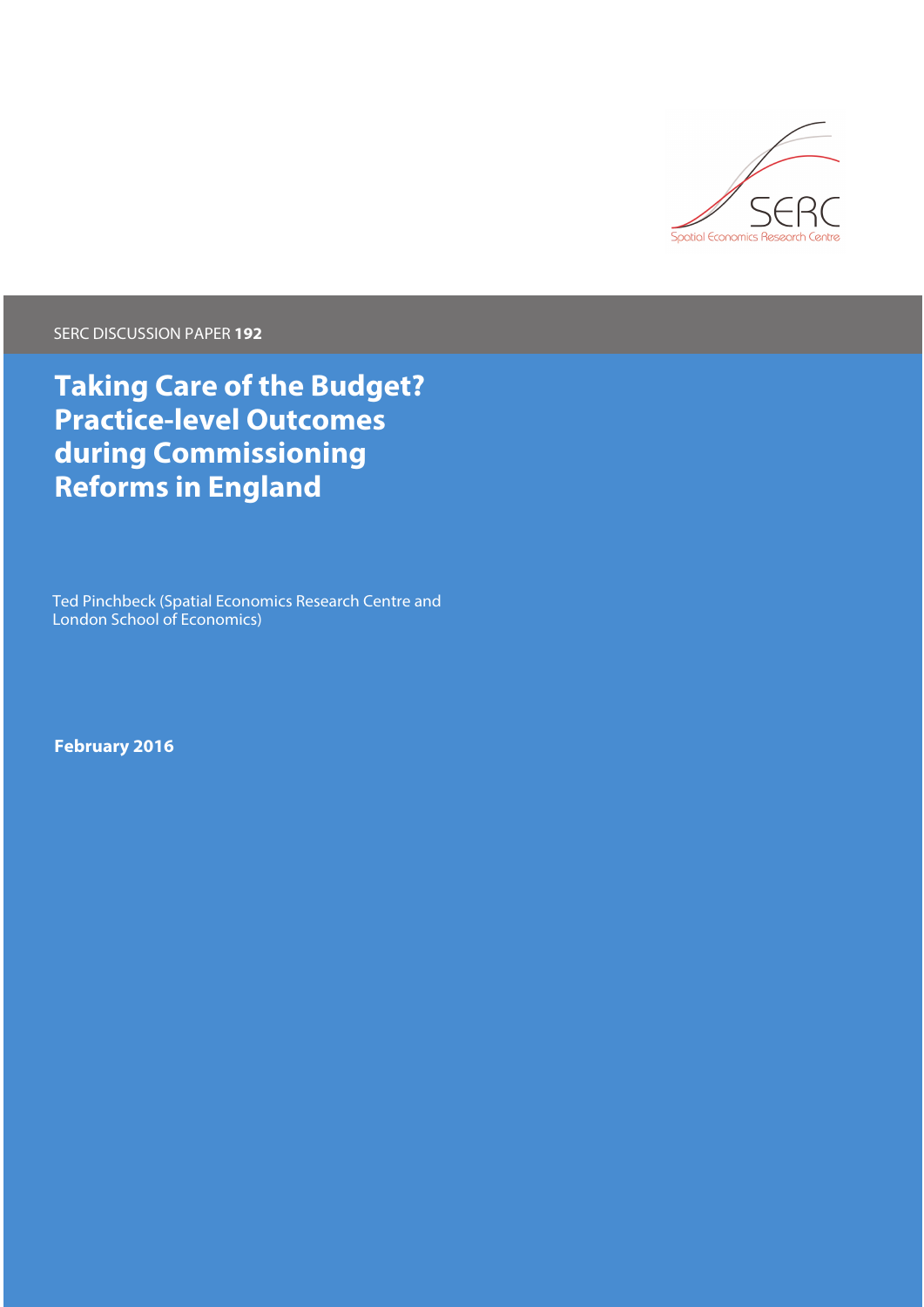This work is part of the research programme of the UK Spatial Economics Research Centre funded by a grant from the Economic and Social Research Council (ESRC). The views expressed are those of the authors and do not represent the views of the ESRC.

© T. Pinchbeck, submitted 2016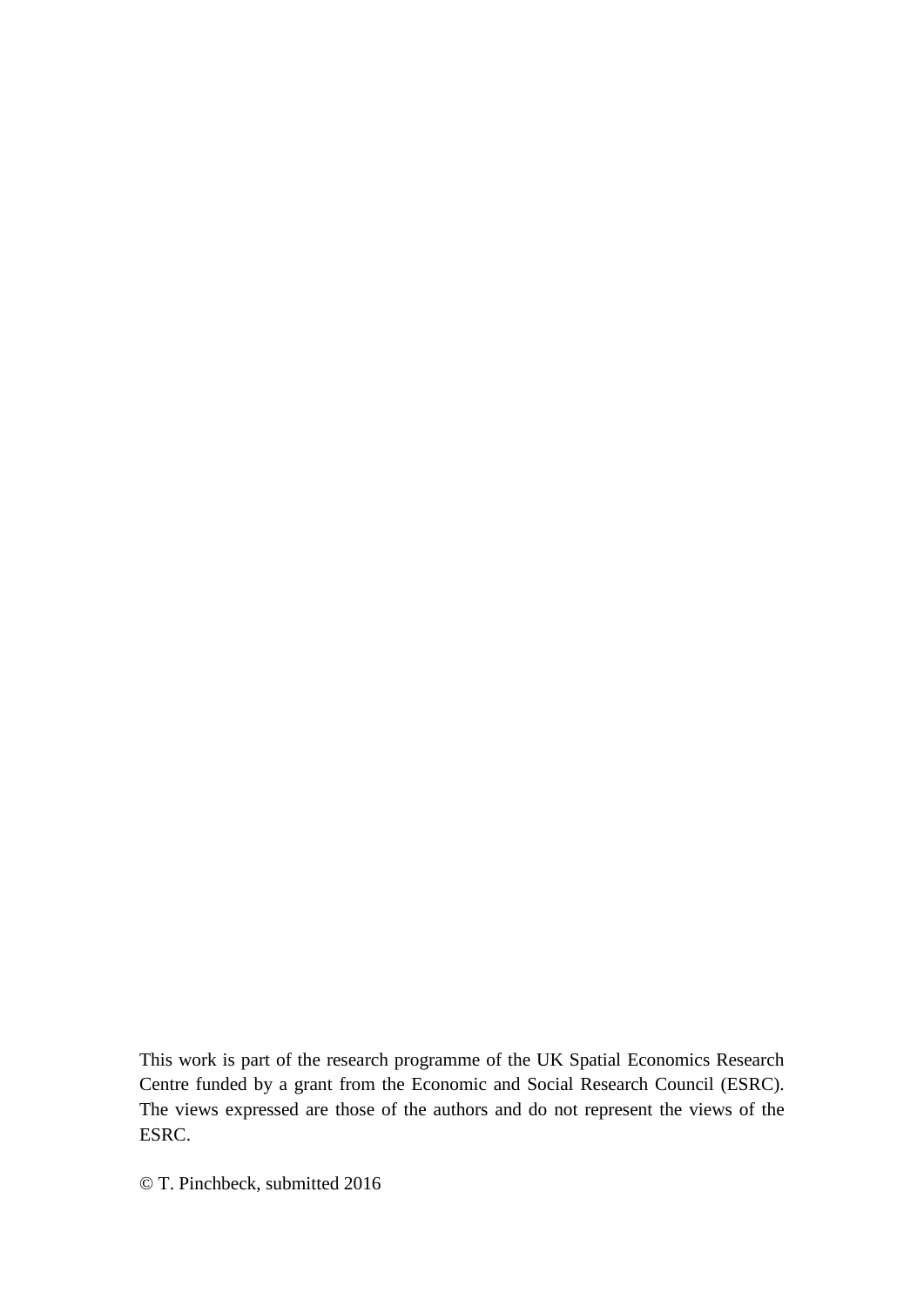## **Taking Care of the Budget? Practice-level Outcomes during Commissioning Reforms in England**

## **Ted Pinchbeck\***

# **February 2016**

\*\* Spatial Economics Research Centre and Centre for Economic Performance, London School of Economics

My thanks to participants at the LSE/Spatial Economics Research Centre seminar in May 2015, and to Steve Gibbons and Olmo Silva for comments.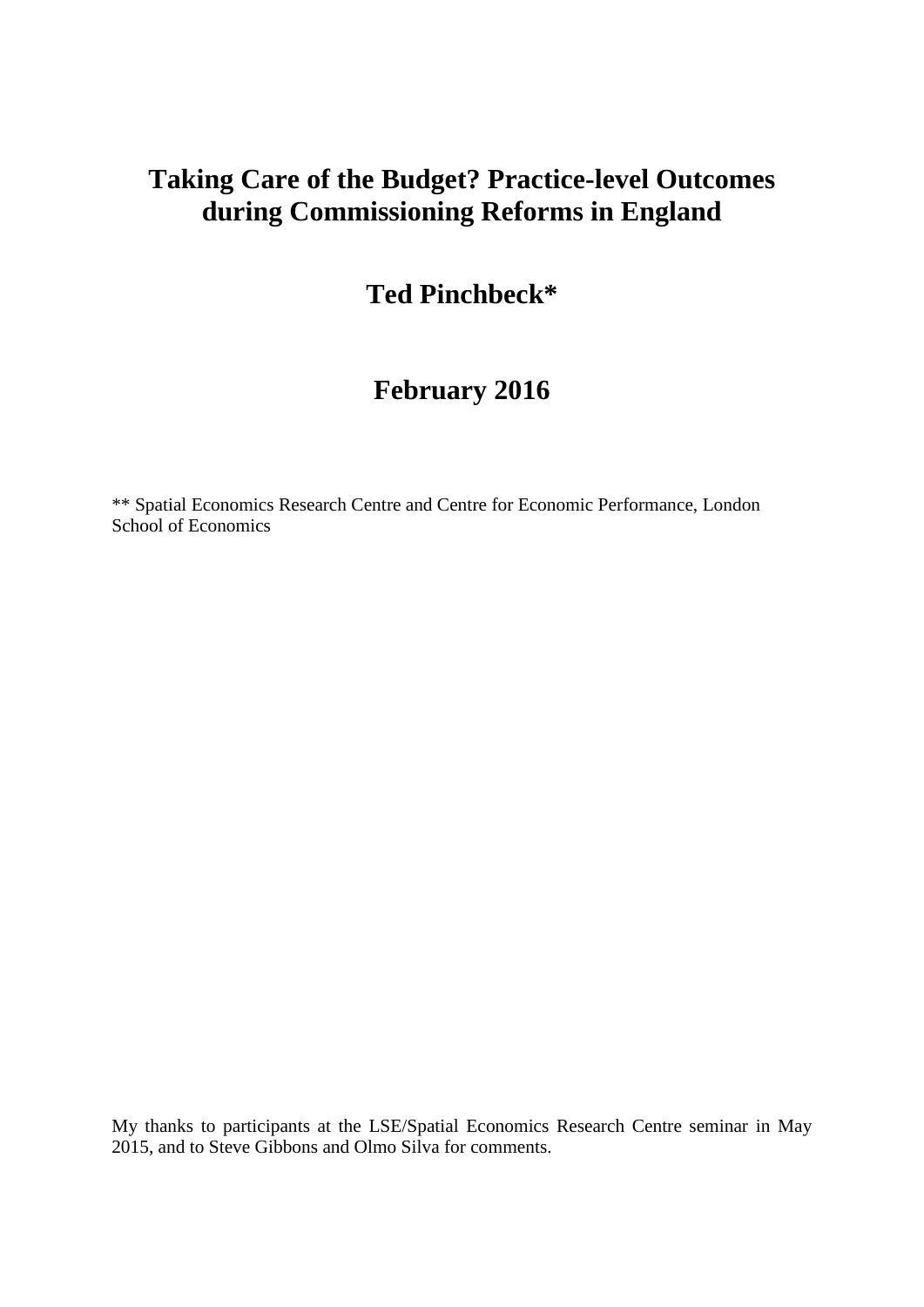### **Abstract**

I investigate whether vesting budgets with doctors impacts treatment decisions and patients outcomes by exploiting the transitional phase of major recent health care reforms in England that passed budgets to consortia of General Practitioners (GPs). Applying difference-indifference techniques to balanced treatment and control groups, I find that practices becoming actively responsible for consortia budgets engaged in cost-saving prescribing and referral behaviour but that patients in these practices experienced a relative deterioration in the quality of their care. I discuss a number of explanations for these results, including that the reforms incentivised doctors to reduce quality in order to save cash or that they simply distracted those doctors most closely involved.

Keywords: NHS reforms, commissioning, primary care, health care budgets JEL Classifications: H51; I11; I18; J44; C33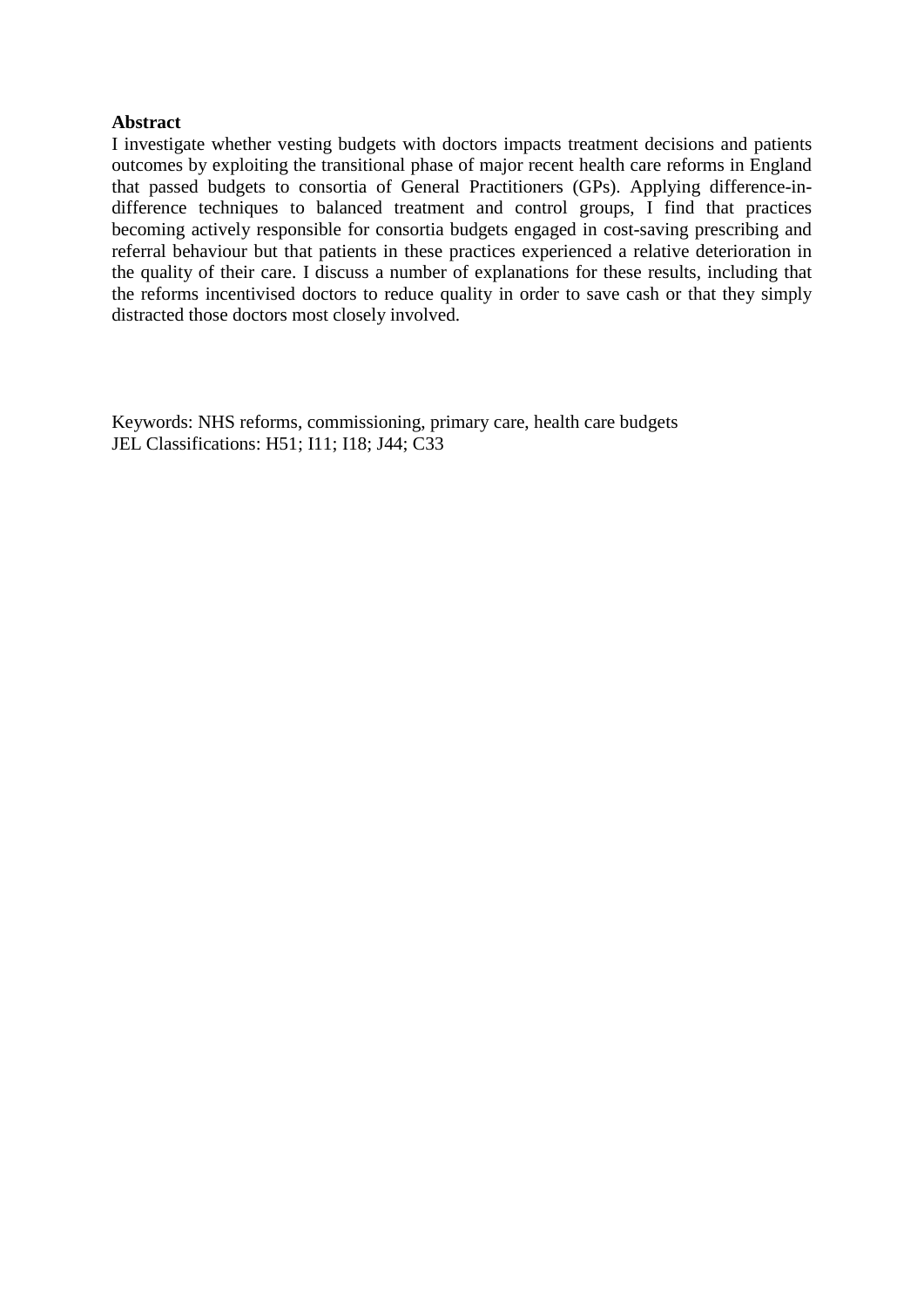## 1 Introduction

In the tax funded English National Health Service the distinction between organisations that plan and buy ("commissioners") and those that sell services ("providers") dates back to the NHS and Community Care Act of 1990 which first split the functions and in effect created a quasimarket in the NHS. Commissioners plan, purchase, and performance manage services on behalf of their resident populations drawing on local health budgets allocated against local population characteristics.[1](#page-5-0) Providers constitute a diverse array of primary, secondary, and community health service providers that contract with one or more commissioners to run facilities and clinics or otherwise provide health services.

General Practitioners (GPs) play a role on both sides of the NHS market. As private sector providers, GP practices contract with commissioners to provide primary care services, but they also perform a gatekeeping role also found in many US health maintenance organization (HMOs) and in health systems in Continental Europe. The gatekeeper function means a patient's ability to access planned tests and treatments at hospitals and other NHS providers can usually only follow a referral from a GP. As such the GP has a "double" agency role (Ellis and McGuire [1986;](#page-34-0) Blomqvist [1991\)](#page-33-0), acting for the patient in choosing the clinically most appropriate course of action, and an agent for commissioners and ultimately the funders of care in allocating scare resources. A third set of internal agency relationships — analogous to those found in other markets — is introduced as GPs organise themselves into practices and into wider medical groups (Gaynor [1994\)](#page-34-1).

Until the Health & Social Care Act 2012 commissioning in the English NHS was performed by groups of administrators organised into 151 geographically defined Primary Care Trusts (PCTs). The reforms enacted in 2012 led to the abolition of PCTs and passed commissioning responsibilities to groups of local GP practices bound together into new statutory bodies called Clinical Commissioning Groups (CCGs).[2](#page-5-1) Legislation set out a number of requirements for the new bodies, including that all practices must join a CCG (which effectively became membership

<span id="page-5-0"></span><sup>1</sup>Weighted capitation has been used to allocate NHS resources since the 1970s (Department of Health [2011b\)](#page-34-2). Recent formula include separate components for primary care services, primary care prescribing, and Hospital and Community Health Services. To give a sense of scale, in 2012 the overall primary care services budget was approx £8 billion; primary care prescribing approx £8 billion; and for Hospital and Community Health Services approx £80 billion.

<span id="page-5-1"></span><sup>2</sup>Through their membership of CCGs, GPs obtained two additional duties under the auspices 2012 Act: commissioning secondary and community care services for resident populations, and a duty to assist in improving the quality of primary care.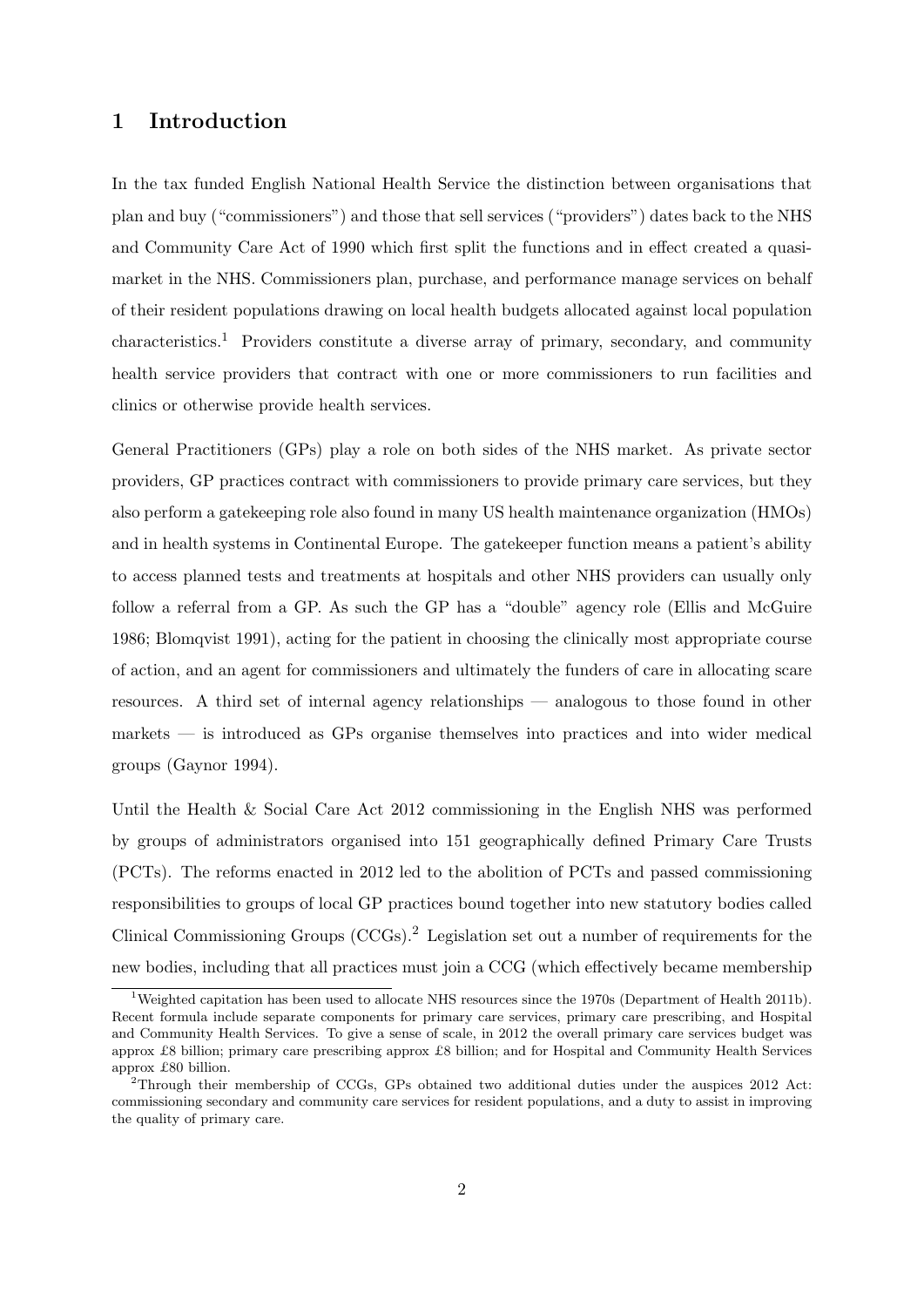organisations for local GP practices), and that CCGs were required to have a governing body with at least one GP (leading the CCG as either the Accountable Officer or Chair), although it is clear most CCGs went well beyond this since half of all governing board members are GPs (Iacobucci [2012\)](#page-35-0).

In making GPs commissioners, policy-makers sought to harness GPs' expertise and knowledge of their patients to realise technical and allocative efficiencies, for example in designing services around local preferences, moving care outside hospitals, and reducing information asymmetry in contract negotiations with hospitals (Ham [2010;](#page-34-3) Timmins [2012\)](#page-36-0). They also sought to incentivise GPs as gatekeepers to achieve cost efficiencies in their own decisions. Evidence from GP fundholding in the 1990s suggests that giving GP gatekeepers hard budgets could reduce referrals (Dusheiko et al. [2006\)](#page-34-4) and prescribing costs (Goodwin [1998\)](#page-34-5), which together account for roughly a quarter of NHS costs.<sup>[3](#page-6-0)</sup> Related evidence for the US also suggests that gatekeepers in HMOs reduce costs in response to financial incentives (Gaynor et al. [2004\)](#page-34-6).

However, GP fundholding also suggests that GPs may respond to financial incentives in holding budgets in opportunistic ways for their own financial gain (Croxson et al. [2001\)](#page-33-1), and the evidence on quality is sparse and inconclusive. Fundholders' patients benefited from relatively shorter waiting times (Dusheiko et al. [2004;](#page-34-7) Propper et al. [2002\)](#page-35-1), but cross-sectional evidence suggests that they were less satisfied overall and particularly with accessibility of services (Dusheiko et al. [2007\)](#page-34-8). Perhaps with this in mind, architects of the 2012 reforms focused on providing CCG level group incentives that bite on both cost and quality performance and introduced a range of other safeguards.[4](#page-6-1) Nevertheless, concerns that GPs could manipulate new powers for their own ends were raised throughout the legislative process, and resurfaced with recent evidence that CCGs have awarded contracts worth £2.4 billion to organisations in which governing body GPs have a financial interest (Iacobucci [2015\)](#page-35-2).

Despite potential to address important research questions (e.g. about the role of incentives and the tension between agency relationships in health care), to date academics have offered little analysis of the reforms. This paper aims to fill this void by providing some initial quantitative insights into effects of the commissioning reforms on practice level outcomes that indicate cost

<span id="page-6-0"></span><sup>&</sup>lt;sup>3</sup>There are some important differences with the more recent reforms e.g. GPs volunteered to become fundholders, they held individual budgets and could negotiate prices with hospitals. Under current arrangements, primary care drugs and most hospital treatment prices are set nationally implying that volumes are central to containing costs, budgets are group based and participation is mandatory for all practices.

<span id="page-6-1"></span><sup>4</sup>These incentive schemes are outlined below. Note that the reforms left the remuneration system and incentive structures faced by individual practices as providers of primary care essentially unchanged.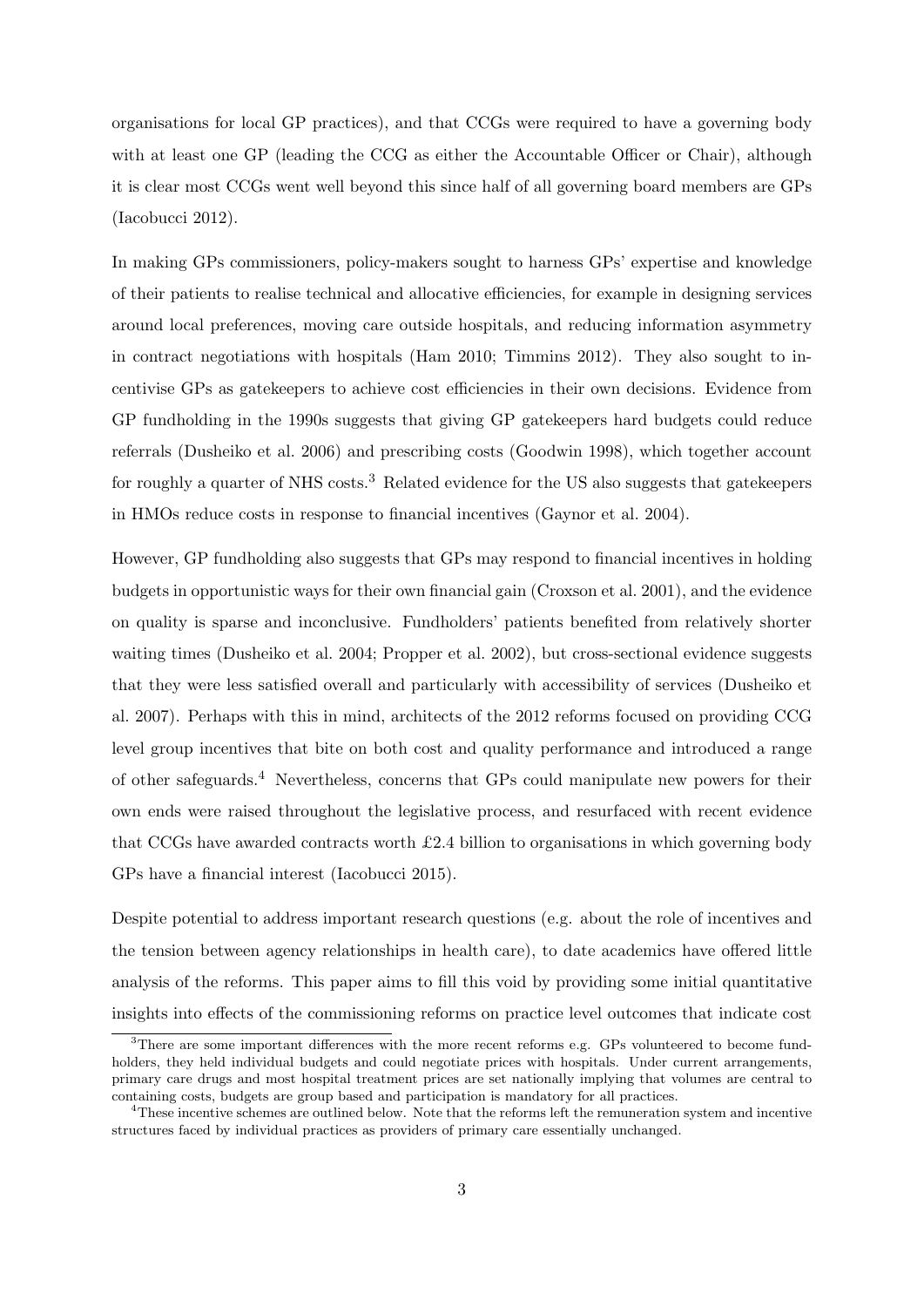saving behavior and quality of care. Identification is challenging both because GPs took on commissioning within a wider set of reforms and because all GPs legally became commissioners st the same time. I focus on the transitional phase of the reforms, after they were announced but before they became fully operational on 1 April 2013. This helps to disentangle commissioning changes from other elements of the reforms since during this time GPs were taking up new duties but other changes had yet to take hold, but at the cost that only short-term effects can be estimated. These are not necessarily informative about longer term impacts of the reforms; an important caveat to findings.

To estimate effects, I exploit that some GPs actively participated in fulfilling new commissioning duties during the transition by becoming members of CCG governing bodies. Estimates are based on comparing changes in outcomes for these practices against a control group using difference-in-difference techniques. This method relies on an assumption of parallel trends, in this case that outcomes in practices with governing body GPs would have evolved in an identical manner to my control group absent the reforms. Mindful of the threats to identification due to self-selection onto governing bodies, I examine pre-reform trends in outcomes at practices which host governing body GPs and those that do not, allowing me to isolate outcomes where the assumption plausibly holds. Further, I construct a control group made up of practices who hosted a governing body GP outside the treatment window, demonstrating these practices are well matched on pre-reform characteristics. The estimation strategy implies a further important caveat to findings since I can only estimate differential impacts - to the extent that all practices changed behaviour during the reforms, I underestimate effects.<sup>[5](#page-7-0)</sup>

Using these techniques, results suggest that practices taking on budget responsibilities during the transition engaged in more cost saving behaviour but also that their patients suffered from deteriorating care relative to control groups. These findings are robust to controlling for a range of practice and patient characteristics and unobserved factors. The most consistent set of results is on prescribing imply spending on drugs per patient fell by between 0.6 and 1.2 % relative to other practices. Results also suggest that these practices reduced the proportion of patients who were referred to secondary care but then discharged at the first appointment by 1%. While results are imprecisely estimated for quality, they are consistent across specifications and suggest that the proportion of patients admitted to hospitals with conditions that could have been treated in primary care rose by between 1.3 and 3%. In the final section I discuss possible

<span id="page-7-0"></span> ${}^{5}$ Estimating long term effects would require data which is not currently available to this researcher. Estimating overall effects of the reforms would require a different identification strategy.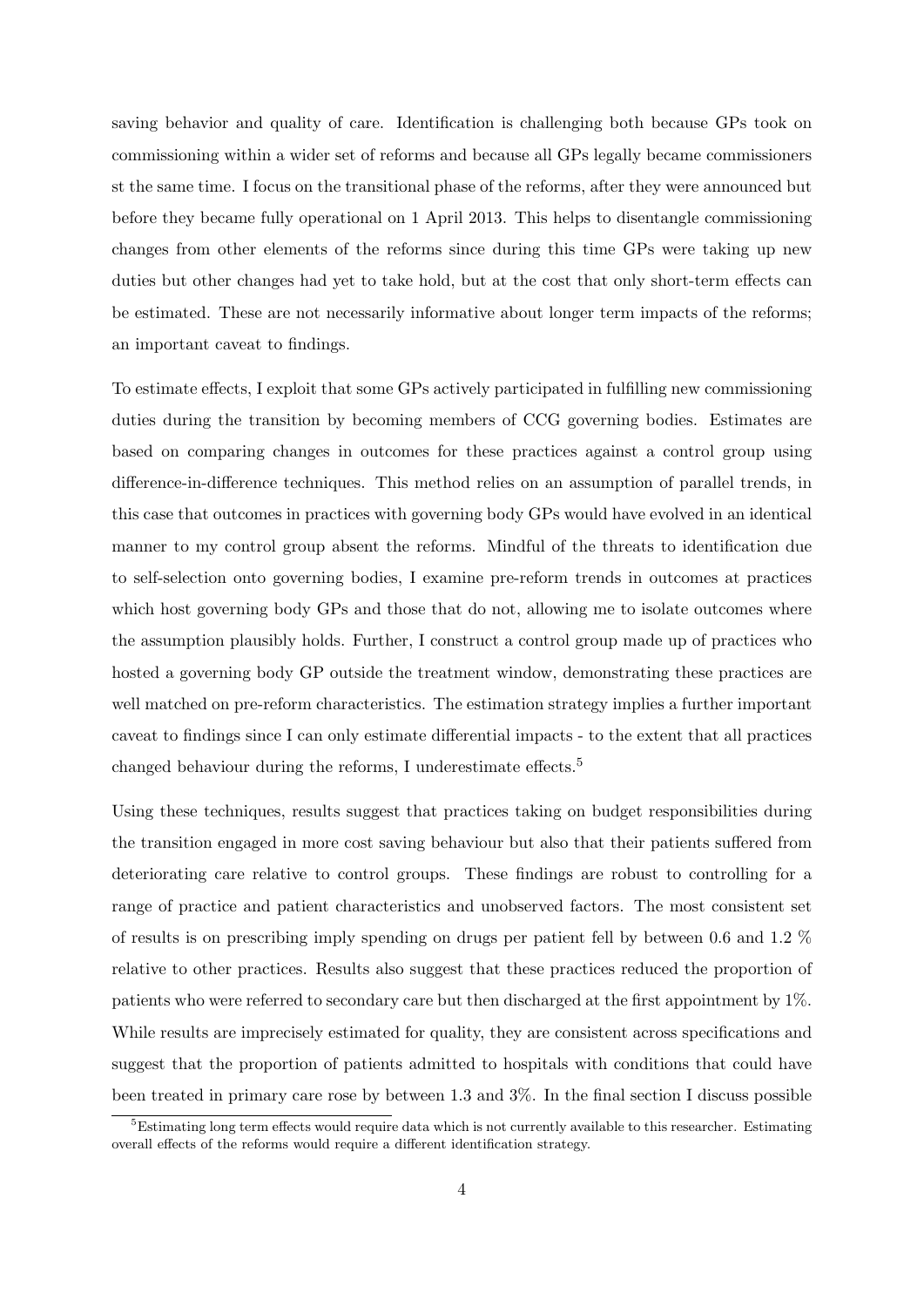mechanisms that could account for these results, including the effects of financial incentives, the salience of allocative efficiency issues, or the distraction of doctors from patient care.

## 2 The 2012 Act and Commissioning Reforms

The Health and Social Care Act 2012 introduced major structural changes in the NHS, and were described by then NHS Chief Executive Sir David Nicholson as being so big that "you could probably see them from space". Summaries consistently place commissioning reform top of the changes introduced by the Act (see for example Ham et al. [\(2015\)](#page-34-9)) although the reforms actually constitute a much wider set of changes. The Nuffield Trust describe these as: (a) giving groups of GP practices and other professionals 'real' budgets to buy care on behalf of their local communities; (b) shifting many of the responsibilities historically located in the Department of Health to NHS England, a new, politically independent body; (c) the creation of a health specific economic regulator with a mandate to guard against anti-competitive practices; and (d) the intention to move all NHS hospital Trusts to foundation trust status (semi-autonomous organisational similar to mutual organisations).[6](#page-8-0)

Figure [1](#page-9-0) sets out a timeline of the reforms, with some key milestones along the top of the arrow. The May 2010 election that led to a hung parliament and the formation of the Conservative and Liberal Democrat coalition is taken to constitute the start of the reform period.<sup>[7](#page-8-1)</sup> Key reform principles were set out in a White Paper in July 2010 and an implementation plan in December 2010 (Department of Health [2010a;](#page-33-2) Department of Health [2010b\)](#page-34-10). After a lengthy legislative process, including a pause to conduct an extended consultation, the Health and Social Care Act was enacted in March 2012. The majority of changes set out in the legislation formally began on 1 April 2013, including formal transfer of commissioning responsibilities to CCGs, full establishment of the new economic regulator, the new executive agency NHS England, and Public Health England (a new body for public health).

<span id="page-8-0"></span> $6$ This is adapted from the summary of the reforms on the Nuffield Trust website:  $\langle$ http://www. [nuffieldtrust.org.uk/our-work/projects/coalition-governments-health-and-social-care-reforms>](<http://www.nuffieldtrust.org.uk/our-work/projects/coalition-governments-health-and-social-care-reforms>)

<span id="page-8-1"></span><sup>7</sup>Timmins [\(2012\)](#page-36-0) provides a lively account of the origins of the reform legislation. During their time in opposition the Conservative party, led by shadow Health Secretary Andrew Lansley, had formulated plans for GP commissioning and revealed the core ideas before the election (see for example Timmins [\(2012\)](#page-36-0) page 22-25, and the Conservative "White paper" in June 2007 (Conservative Party [2007\)](#page-33-3)). However, the scale and detail of the reforms were not widely understood. For example, the idea that all GP practices might be required to be involved in commissioning was mooted out in August 2009, although Lansley states this was only finally decided "in late May or early June" 2010 (Timmins [\(2012\)](#page-36-0) pages 33).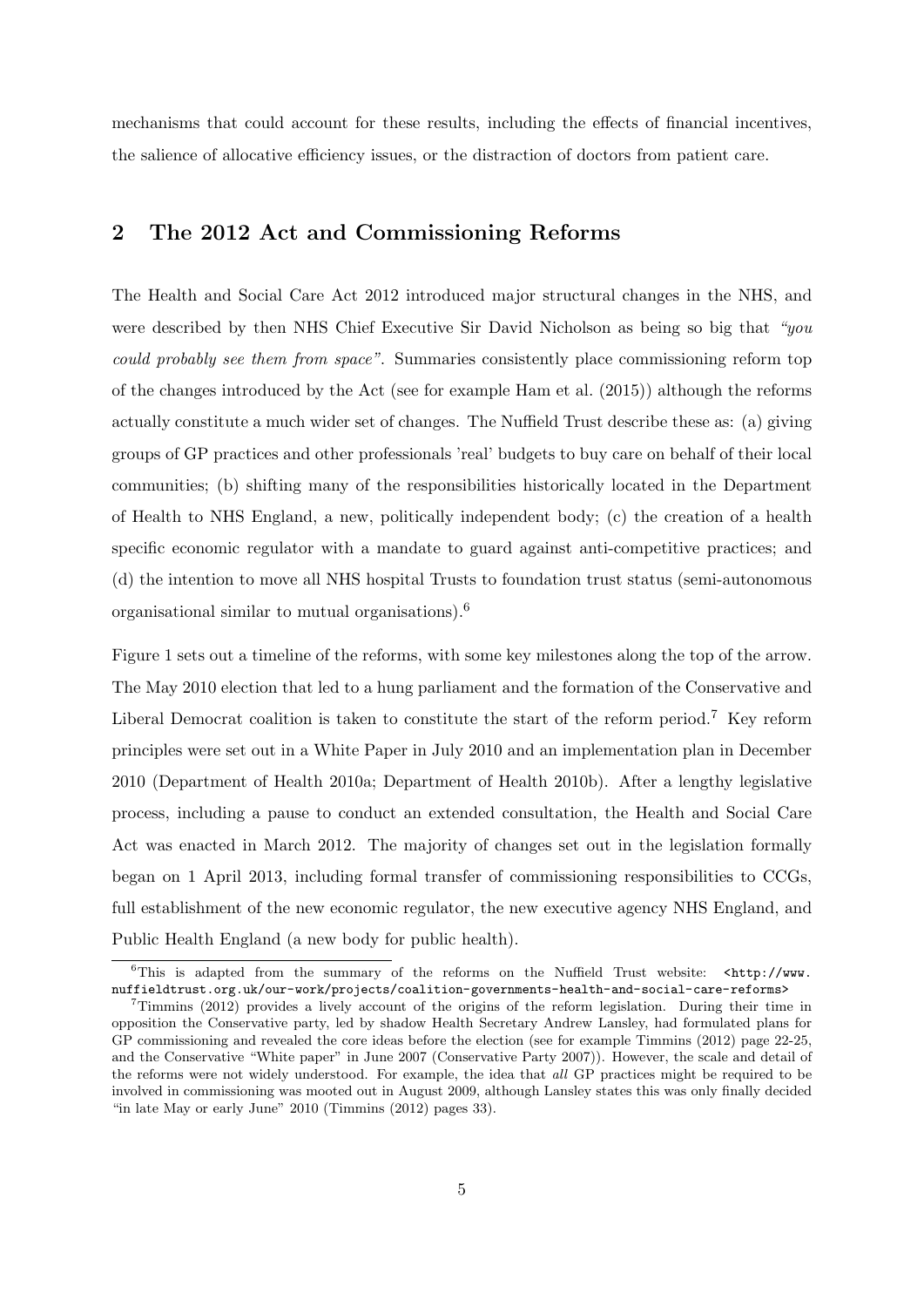<span id="page-9-0"></span>

#### Figure 1: Commissioning Reform Transition

Despite this, the evidence suggests that many GPs were actively involved in commissioning well before 1 April 2013. This stands in contrast to the changes to the provider side of the market which have been slow to take hold. The captions underneath the arrow in figure [1](#page-9-0) highlight the evolution of GP commissioning groups during the transition. Invitations to become pathfinder GP commissioning groups (initially known as GP consortia) were issued in October 2010. These developed rapdily such that half the population was covered by a GP consortia by February 2011, 88% by April 2011 (Department of Health [2011a\)](#page-34-11), and 97% by July 2011.<sup>[8](#page-9-1)</sup> Pathfinder consortia had evolved to 211 Clinical Commissioning Groups (CCGs) by 2013. All CCGs were subjected to an authorisation process in the latter stages of the transition with the first of the 4 authorisation waves taking place in October 2012.

While not fully responsible for commissioning services until April 2013, CCGs were acting as shadow commissioners during the transition, taking over from the outgoing commissioning bodies, PCTs, which were rationalised into clusters from June 2011 and then abolished in April 2013.[9](#page-9-2) CCGs began to take on legally delegated authority for commissioning and associated budgets from Primary Care Trusts as early as January 2011 (Department of Health [2010c\)](#page-34-12) and by November 2011 held half of commissioning budgets (Department of Health [2011c\)](#page-34-13). During this time, CCGs were expected to be involved in contract negotiations with hospitals and other providers, and to be taking on responsibility for delivering savings under QIPP, a national efficiency programme (for example through prescribing and referral management schemes) (Department of Health [2010c\)](#page-34-12). More than half of GPs surveyed in July 2011 stated their consortia had factored in QIPP savings into plans for 2011/12 "a great deal" or "a fair amount" (KPMG/IpsosMori [2011\)](#page-35-3). By March 2012 CCGs had been allocated full shadow budgets, were "increasingly taking on day-to-day commissioning responsibilities", held 59% of

<span id="page-9-1"></span> $8$ Guardian article "Time for the NHS to act after pause, says Andrew Lansley"' 8 July 2011 [<http://www.](<http://www.theguardian.com/healthcare-network/2011/jul/08/time-for-nhs-to-act-after-pause-andrew-lansley>) [theguardian.com/healthcare-network/2011/jul/08/time-for-nhs-to-act-after-pause-andrew-lansley>](<http://www.theguardian.com/healthcare-network/2011/jul/08/time-for-nhs-to-act-after-pause-andrew-lansley>). The sixth and final wave of pathfinder organisations was announced in October 2011.

<span id="page-9-2"></span><sup>9</sup>Despite this, funding for services continued to be allocated to PCT throughout the transition.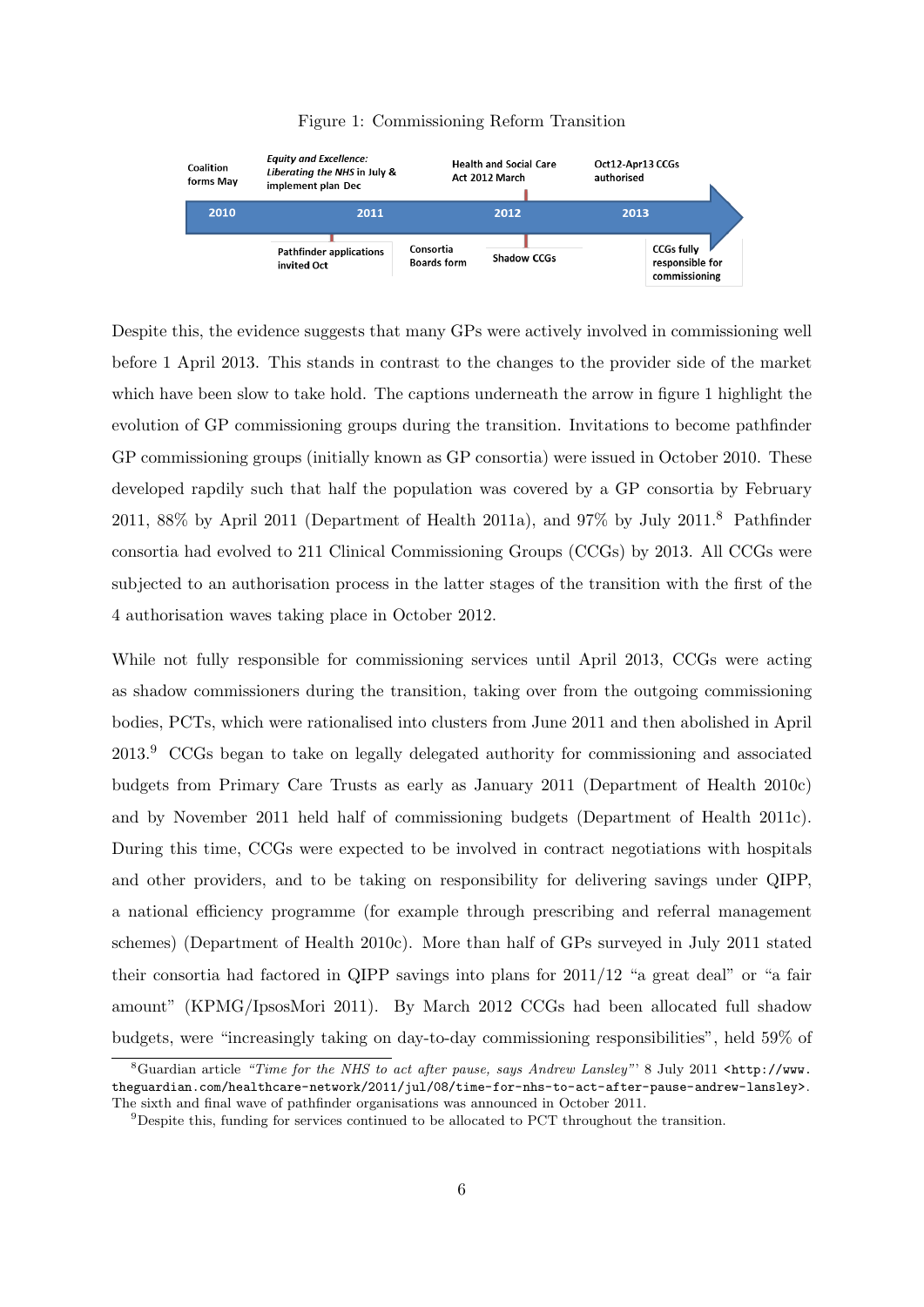commissioning budgets, and were preparing to take full responsibility for the 2013/14 planning round (NHS England [2012\)](#page-35-4).

Although all practices became part of a CCG, around a sixth of practices were actively participating in commissioning through one of their GPs holding a position on the CCG Board governing body. Governing bodies could be formed with lay members and clinicians with some flexibility, although guidance required a practicing GP to hold at least one of the two main leadership roles of Accountable Officer or Chair. Leaders could be elected or appointed, but had to demonstrate support from members of the CCG.<sup>[10](#page-10-0)</sup> While difficult to establish precisely when individual GPs joined governing bodies, GPs were already moving into shadow consortia by December 2010 (Department of Health [2010c\)](#page-34-12) and by early 2012, 645 GPs held positions on 100 CCGs providing information, suggesting an average of between 6 and 7 GPs per CCG (Iacobucci [2012\)](#page-35-0). In many cases it appears GPs were appointed to positions in early to mid 2011, a finding consistent with 38% of GPs surveyed in July 2011 stating they were personally involved in commissioning "a great deal" or "a fair amount" (KPMG/IpsosMori [2011\)](#page-35-3).[11](#page-10-1)

#### 2.1 GP incentives under the 2012 reforms

Making GPs commissioners and giving them budgets gives rise to potential conflicts of interests because GPs can both "make" and  $-$  as part of a CCG  $-$  "buy" services. Outside of their practices many GPs also run additional community and primary care services (for example out of hours GP services) but as commissioners in CCGs, GPs also award and manage contracts. The implication is that under the new commissioning arrangements, GPs could award contract for services to themselves (for example see Smith et al. [\(2010\)](#page-36-1)). A related concern was that conflicts of interest could arise if GPs could profit from reducing the quality or quantity of care for their patients below an efficient level, for example prescribing less or making fewer referrals to hospitals in their gatekeeper role. This would free up funds for the CCG; if these could be distributed to GPs or invested in new services run by GPs, then GPs might benefit by reducing care quantity or quality. Moreover, since commissioning budgets are large compared to other services – a  $1\%$  surplus in these budgets is roughly  $8\%$  of primary care budget – savings would

<span id="page-10-0"></span> $10$ Legislation and guidance covers a number of governance arrangements including a constitution, register of interests and governing body (NHS Commissioning Board [2012b;](#page-35-5) NHS Commissioning Board [2012a\)](#page-35-6).

<span id="page-10-1"></span> $11$ In Stoke for example, the GP chair and six GP leads were appointed in January 2011. See [<http://](<http://www.gponline.com/consortia-stoke-on-trent-gps-progress/article/1068733>) [www.gponline.com/consortia-stoke-on-trent-gps-progress/article/1068733>](<http://www.gponline.com/consortia-stoke-on-trent-gps-progress/article/1068733>). I discuss how I deal with uncertainty over timing of GP participation in commissioning in the empirical section.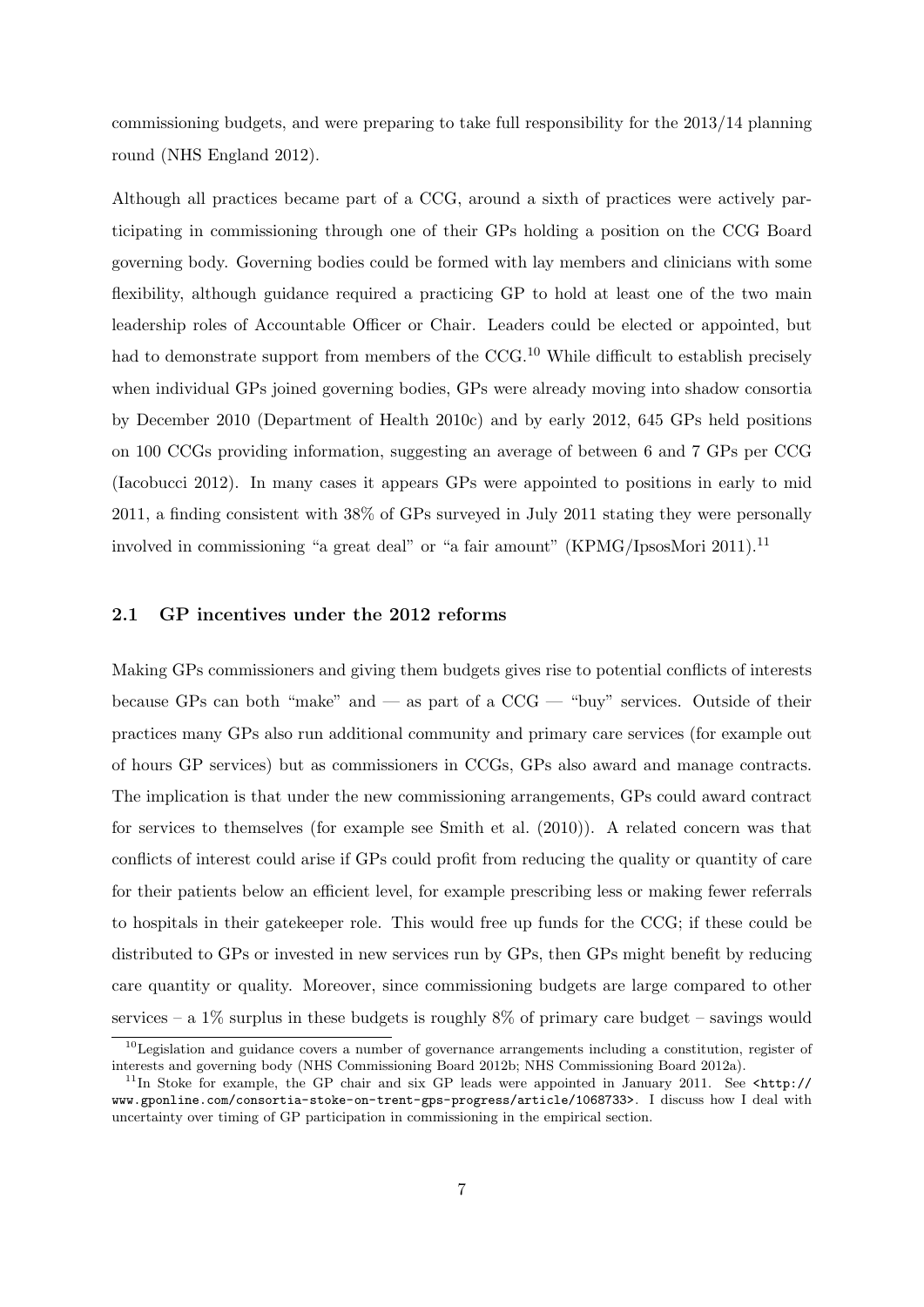lead to scope for substantial gains.<sup>[12](#page-11-0)</sup>

The reforms sought a balance between encouraging GPs to engage in cost saving and quality enhancing activity while safeguarding against such opportunistic behaviour. Although CCGs would (largely) control how savings on commissioning budgets could be spent, they could not simply be distributed to practices but had to be reinvested in services. Guidance ensures that individuals commencing a position on a CCG governing body must declare relevant financial interests, e.g. holding shares in a company providing health care, and must leave board discus-sions relating to these interests.<sup>[13](#page-11-1)</sup> To protect quality, a quality bonus (up to £5 per patient, roughly 3.5% of the GP budget) can be distributed to practices for improving services if the CCG meets quality targets across specified domains, albeit is only achieved if the CCG is in financial surplus. Critically for this research, although the quality bonus did not begin until 2013, announcements in late 2010 indicated CCGs would inherit legacy financial position of PCTs accumulated in 2011/12 & 2012/13 (Department of Health [2010c\)](#page-34-12). CCGs could draw down any surpluses from this period after 1 April 2013, giving them incentives to make savings during the transition.

Aside from these changes, important features of the primary care market remain unaltered. Patients still choose a single local practice at which to register, accessing (publicly funded) health care services is through a consultation with a GP or via emergency care services. GP gatekeepers continue to organise themselves into private practices competing with other local practices for patients, and continue to be paid according to the characteristics of their registered population, retaining any surpluses after incurring costs for patient care. Capitation means that the level of referrals and prescribing does not affect individual practice profits directly. In secondary care, prices for hospital treatments continue to be nationally fixed so that GPs (and CCGs) margins of adjustment are on reducing volumes, and the reforms coincided with no major changes in hospitals e.g. closures or new openings.

<span id="page-11-0"></span> $12$ See for example the Channel 4 story on 2 March 2011 [<http://www.channel4.com/news/](<http://www.channel4.com/news/leaked-document-shows-how-doctors-can-profit-from-nhs-reform>) [leaked-document-shows-how-doctors-can-profit-from-nhs-reform>](<http://www.channel4.com/news/leaked-document-shows-how-doctors-can-profit-from-nhs-reform>).

<span id="page-11-1"></span><sup>&</sup>lt;sup>13</sup>Additional safeguards included not passing full responsibility for primary care commissioning to CCGs (these remained with the central body NHS England, although are now being passed to CCG), statutory duties for CCGs regarding patient care, oversight by central bodies, including a body with a specific remit to prevent anti-competitive behaviour.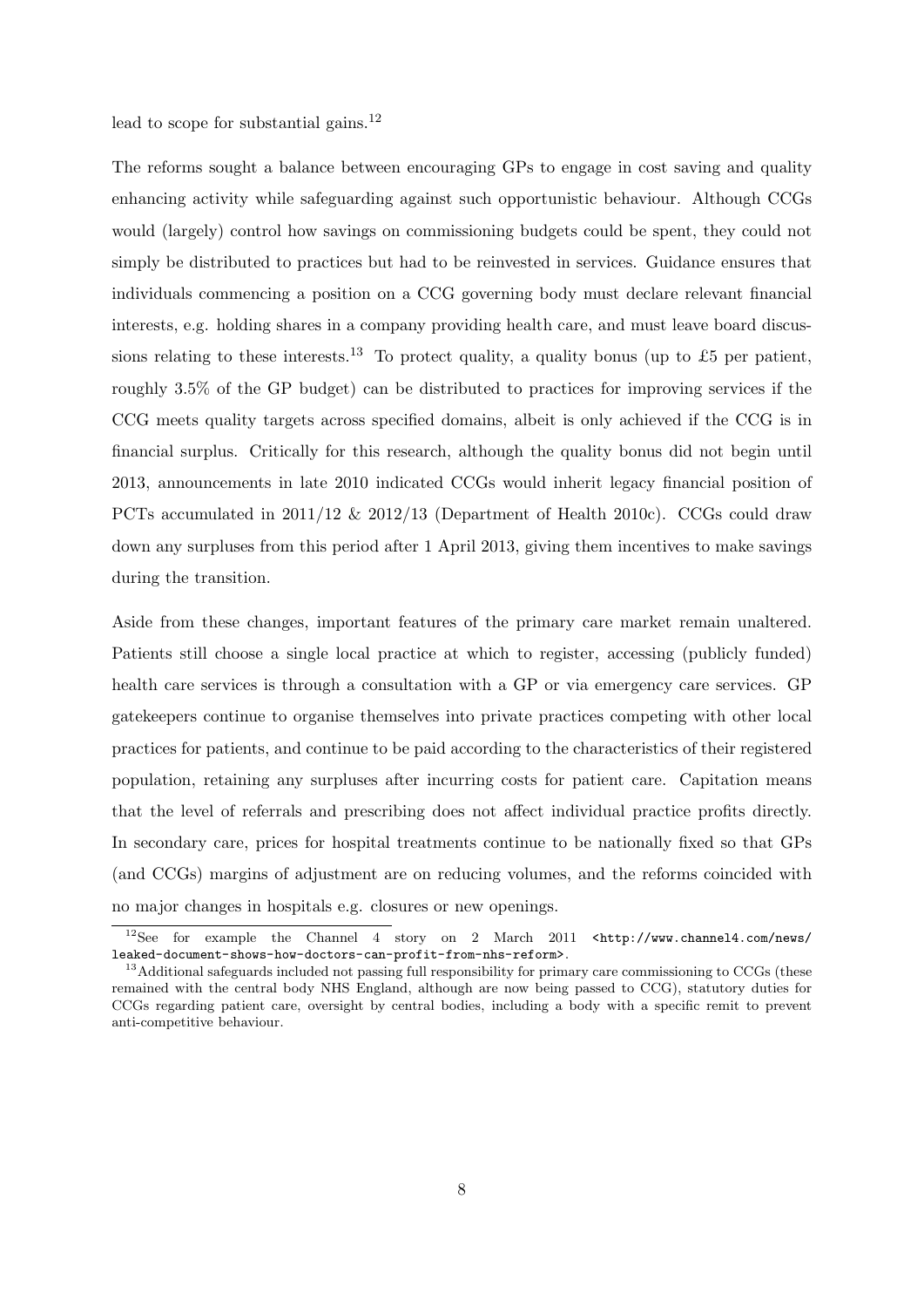## 3 Empirical Analysis

Evaluating the quantitative impacts of the reforms is complicated by a number of factors, not least that all GPs became obliged to participate in commissioning services, and because a range of other system changes were made alongside commissioning reforms. I circumvent these problem as far as I am able by focusing on the transitional phase of the reforms and by exploiting variation in the degree to which GPs participated with the new commissioning responsibilities.

Specifically, my empirical strategy centres on practice level difference-in-difference regression analysis comparing changes in outcomes in practices most strongly associated with the commissioning reforms (the "treatment") before and after the initiation of the reforms (the "policy off/on" periods) relative to changes in the outcomes in a control group of practices. The treatment and outcome measures and strategies for construction of control groups are described further below. Based on the information captured in Figure [1,](#page-9-0) for the quantitative analysis I take the May 2010 election that resulted in a hung parliament to be the end of the control period. The tightness of the election and the fact that plans for health reform were not well understood make it unlikely that GP would have taken any actions in anticipation of the reforms prior to this point. Although the reform legislation was not enacted until March 2012, I use April 2011 as the start of the policy on period. By this point the vast majority of consortia had been formed, many GPs were actively involved in new commissioning duties, and had incentives to make cost savings. To mitigate risk from potential confounders, I use the narrowest window possible, using financial year 2009/10 as my control period, and financial years 2011/12-2012/13 as the policy on period.

#### 3.1 Treatment and Outcome measures

Since all GP practices joined a CCG on 1 April 2013, I rely on a treatment intensity indicator that captures the degree to which practices actively participated in commissioning duties during the transition. Specifically, I separate GP practices into three groups based on the participation of individual GPs on CCG governing bodies during and after the transition. Allocation of practices into groups rests on a database that combines information about CCG governing body membership (obtained under Freedom of Information (FOI) requests, CCG Board documents, and local press reports) with GP employment histories since 1 April 2009 obtained from the NHS Information Centre. Since CCGs were unable to provide data on the dates GPs started on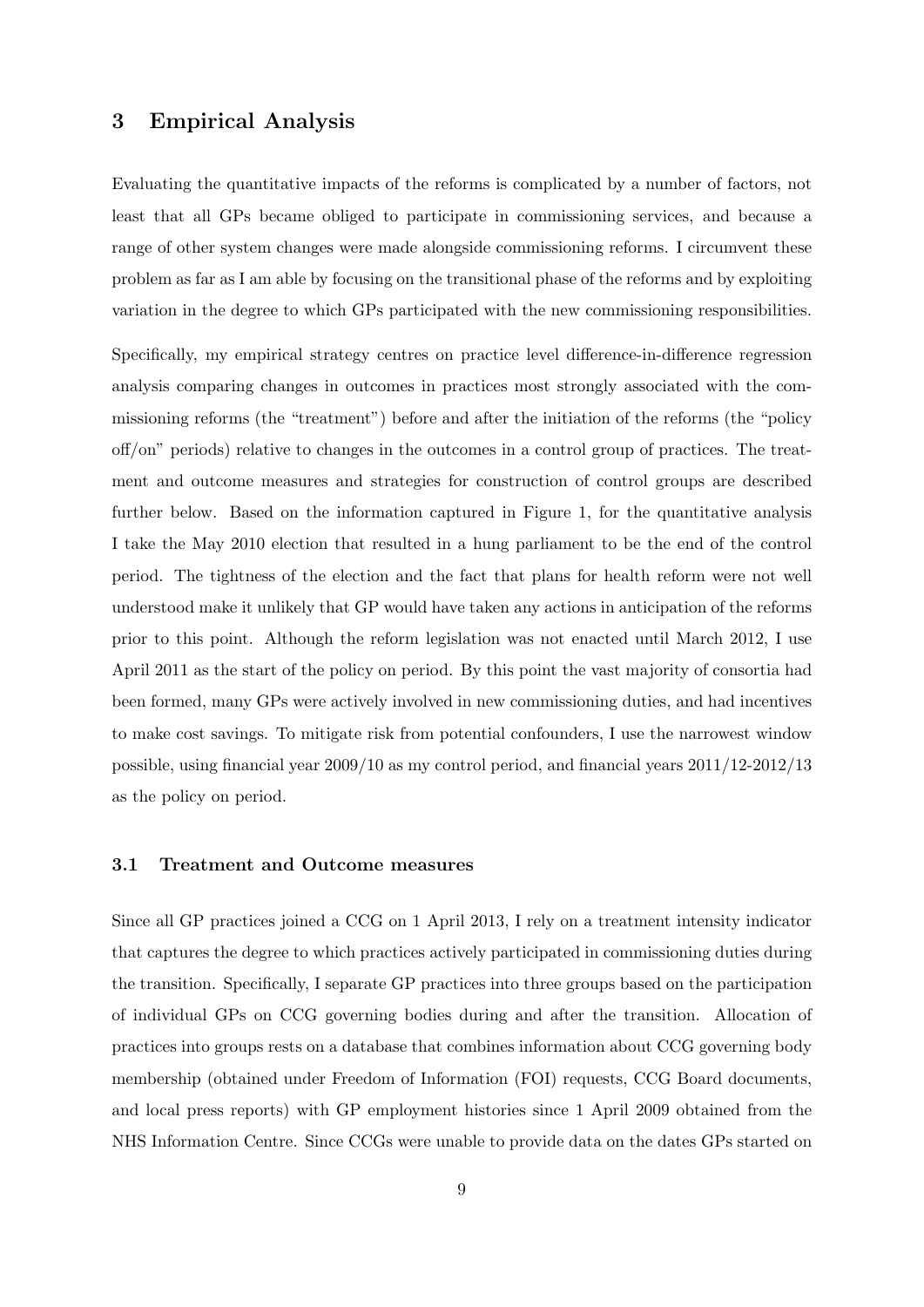governing bodies if these were before 1 April 2013, I make the assumption that governing body GPs had begun by 1 April 2011, an assumption supported by the evidence described above.<sup>[14](#page-13-0)</sup> Full details of the construction of the underlying database are described in the Appendix.

The first group — which I call GOV. BODY — is composed of 1151 practices where at least one GP held a position on the CCG governing body during the transition. To be in this group, I require a governing body GP to be at the practice throughout the whole of the treatment period, i.e. the GP must remain at the practice and on the Governing body up to 1 April 2013. A Selected Control group contains two subsets of practices: 140 where a resident GP joined a governing body but only after 1 April 2013; and a smaller subset of 21 that hosted a governing body GP throughout the control period but not the transition i.e. a governing body GP was at the practice during  $2009/10$  but left prior to 1 April 2011. The third group — ALL OTHER — is an unrestricted control group composed of all practices not included in the Gov. BODY group. Note, however, that I drop 227 practices from the analysis altogether, either because a GP practices in a different CCG to where they act as a Board member (5 practices), because the GP was at the practice or governing body for only part of the treatment period (109 practices), or because the practice moved to a different postcode sector during the period (113 practices).

Outcome measures were chosen to represent practice level outcomes over which GPs can exert some degree of control through patient care decisions and that exhibit substantial unexplained variation across practices. My main cost-saving measures are based on prescription costs and referral to secondary care which collectively account for a large proportion of health spending (around £25 billion p.a., roughly a quarter of the NHS budget). My principal quality measures are the rate at which patients are admitted to hospital in an emergency with conditions that are avoidable with good primary care, and patient experience measures generated from the GP patient survey. I use other emergency admissions (that is admissions which are not avoidable however good the primary care), and inpatient waiting times as placebo quality outcomes since these should in theory not change under the commissioning reforms.

Prescribing costs reflect GP decisions about who should receive medication and the type of medication to prescribe. Many studies point to substantial clinically unwarranted variation in practice prescribing. For example the National Audit Office reported in 2007 that  $\pounds 200$  million could be saved on prescribing costs each year without compromising patient care (National Audit Office [2007\)](#page-35-7). Further, several national and local initiatives have attempted to monitor

<span id="page-13-0"></span><sup>14</sup>Note that if GPs started later than this results would be attenuated.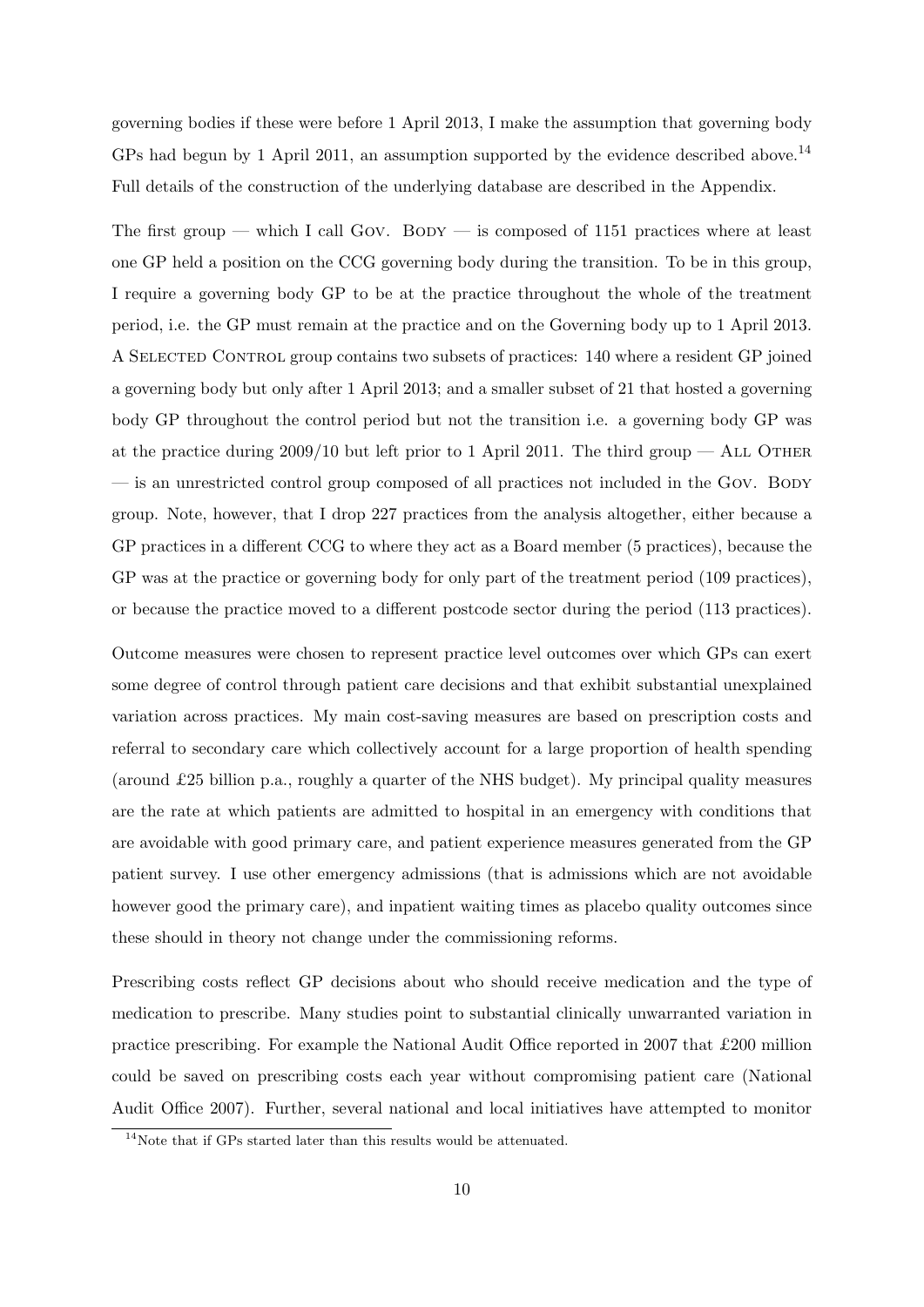prescribing and drive up prescribing productivity without compromising patient care e.g. the Better Care, Better Value indicators of the NHS Institute for Innovation and Improvement, PCTs and CCG-led prescribing schemes. Prescription costs per patient are generated from practice level prescribing data from the HSCIC Information Centre and are calculated as the total cost of items prescribed divided by patient counts, where the numerator is the net ingredient costs of all medicines, dressing and appliances excluding any discounts and container costs.

A second set of cost saving outcomes centre on GP referrals to secondary care. A recent report (Imison and Naylor [2010\)](#page-35-8) found that GPs make around 9 million referrals each year at a cost of roughly £15 billion with evidence of very considerable (up to ten-fold) variations between GPs and between GP practices. The authors conclude that, "The available evidence suggests that not all referrals are necessary in clinical terms, and a substantial element of referral activity is discretionary and avoidable." They go on to describe a variety of NHS referral management initiatives that have been put in place in a bid to control the cost and efficiency of GP referrals - from clinical guidelines and financial incentives to more drastic measures such as referral management centres that audit all referrals and can reject those deemed to be inappropriate. I use two variables based on referrals in the empirical work. The first is the rate at which patients are referred to hospitals, which is generated at the practice level using data for first outpatient attendances recorded in the Hospital Episode Statistics (HES) database, counting only referrals from GPs matching a practice code in my dataset. The second is the proportion of first hospital outpatient attendances that resulted in the patient being discharged. There is evidence that some CCGs use this metric to audit or benchmark practices with a view to reducing costs on the basis that it may capture inappropriate referrals.[15](#page-14-0) It follows that a reduction in this measure could indicate an increased focus on making cost reductions in referrals.

My main indicator of quality and patient outcomes is based on the rate of potentially avoidable hospitalisations (PAH).<sup>[16](#page-14-1)</sup> Since the 1990s, avoidable hosptialsations have been interpreted as measuring aspects of primary care including overall system performance (e.g. Thygesen et al. [\(2015\)](#page-36-2), OECD [\(2012\)](#page-35-9)); quality of diagnosis and chronic disease management (e.g. Starfield et al.

<span id="page-14-0"></span><sup>&</sup>lt;sup>15</sup>Board documents from Hull CCG, Stafford and Surrounds CCG, Western Cheshire CCG, Warrington CCG, and West Kent CCG.

<span id="page-14-1"></span> $16$ Throughout this paper I refer to such admissions as avoidable hospitalisations. Terminology varies. The conditions are sometimes collectively known as Ambulatory Care Sensitive Conditions (ACSCs), with resulting admissions being variously described as potentially avoidable hospitalisations, preventable admissions, or admissions for avoidable hospital conditions (AHCs).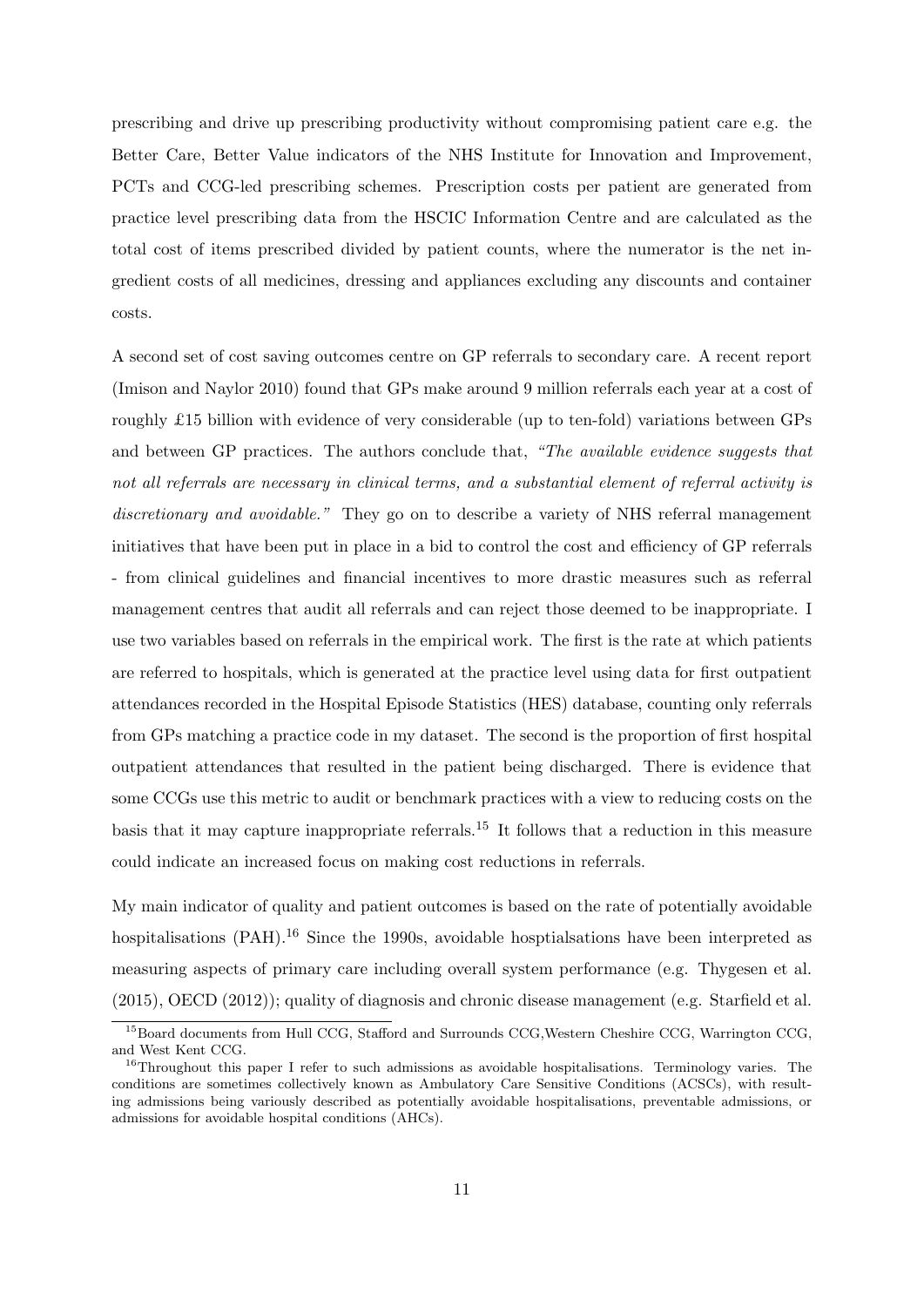[\(2005\)](#page-36-3)), continuity of care (e.g. Cheng et al. [\(2010\)](#page-33-4), Nyweide et al. [\(2013\)](#page-35-10)), or the accessibility of primary care (e.g. Basu and Friedman [\(2001\)](#page-33-5), Rosano et al. [\(2013\)](#page-36-4), Weissman et al. [\(1992\)](#page-36-5)). I build on a recent study, Harrison et al. [\(2014\)](#page-34-14), that uses this outcome measure in a study of physician incentives in an NHS context.

The idea behind this quality measure is that admitting patients with some presenting conditions to a hospital setting could have been avoided by appropriate primary care, either by preventing the onset of avoidable disease (e.g vaccine-preventable conditions), managing an acute illness (e.g. dehydration), or managing a chronic condition effectively (e.g. diabetes) (Busby et al. [2015\)](#page-33-6). Although in come cases, the admission may not reflect a failure on behalf of a primary care – for example the patient may have chosen not to visit her  $GP -$  variation over time at the same practice, controlling for patient characteristics should capture some aspects of quality.<sup>[17](#page-15-0)</sup> With no universal definition of which hospital admissions are avoidable I follow Purdy et al. [\(2009\)](#page-35-11) using ICD-10 codes for a set of 19 presenting conditions (using the wider set of diagnosis codes these authors describe). I generate practice level counts of avoidable and unavoidable emergency admissions, first dropping duplicate records from the HES data and excluding transfers before collapsing the data to practice level.<sup>[18](#page-15-1)</sup>

#### 3.2 Control groups

Given that I use a difference-in-difference approaches to estimate effects of the reforms, it is critical that outcomes in the treatment group of practices should be expected to evolve in a way that is identical to the control group, however defined, in the absence of treatment. However, because GPs self-select onto CCG governing bodies, it may be that either the governing body GPs and/or the practices at which they operate could be systematically different to other practices – for example, GPs could have different levels or skills, experience or have different practice styles, and their practices could cater for a different mix of patients. In this section, I

<span id="page-15-0"></span><sup>&</sup>lt;sup>17</sup>Weissman et al. [\(1992\)](#page-36-5) state that "... some hospital admissions, such as those for immunizable conditions, are almost always avoidable. Even a single case may be cause for concern. However, for most AHCs, being avoidable is a matter of degree. Because treatment of patients with chronic conditions such as asthma or congestive heart failure is complex, monitoring AHCs may be most useful when their rates deviate substantially from some prescribed norm."

<span id="page-15-1"></span><sup>&</sup>lt;sup>18</sup>Ansari et al. [\(2012\)](#page-33-7) provide a slightly different way to define ACSCs on the basis of ICD-10 diagnosis codes of admitted patients. I prefer the Purdy et al. [\(2009\)](#page-35-11) definition for this analysis as it is derived from NHS practices. The full set of ICD-10 codes is in the Appendix. Note that I do not count avoidable admissions for dental problems as in the NHS these are not the responsibility of GPs. In generating measures, I retain emergency admissions by keeping HES data records with admimeth codes 21: via A&E; 22: via GP; 23 via Bed Bureau; 24: via OP clinic; and then drop transfers which I define as those with admisorc code 51,52 or 53.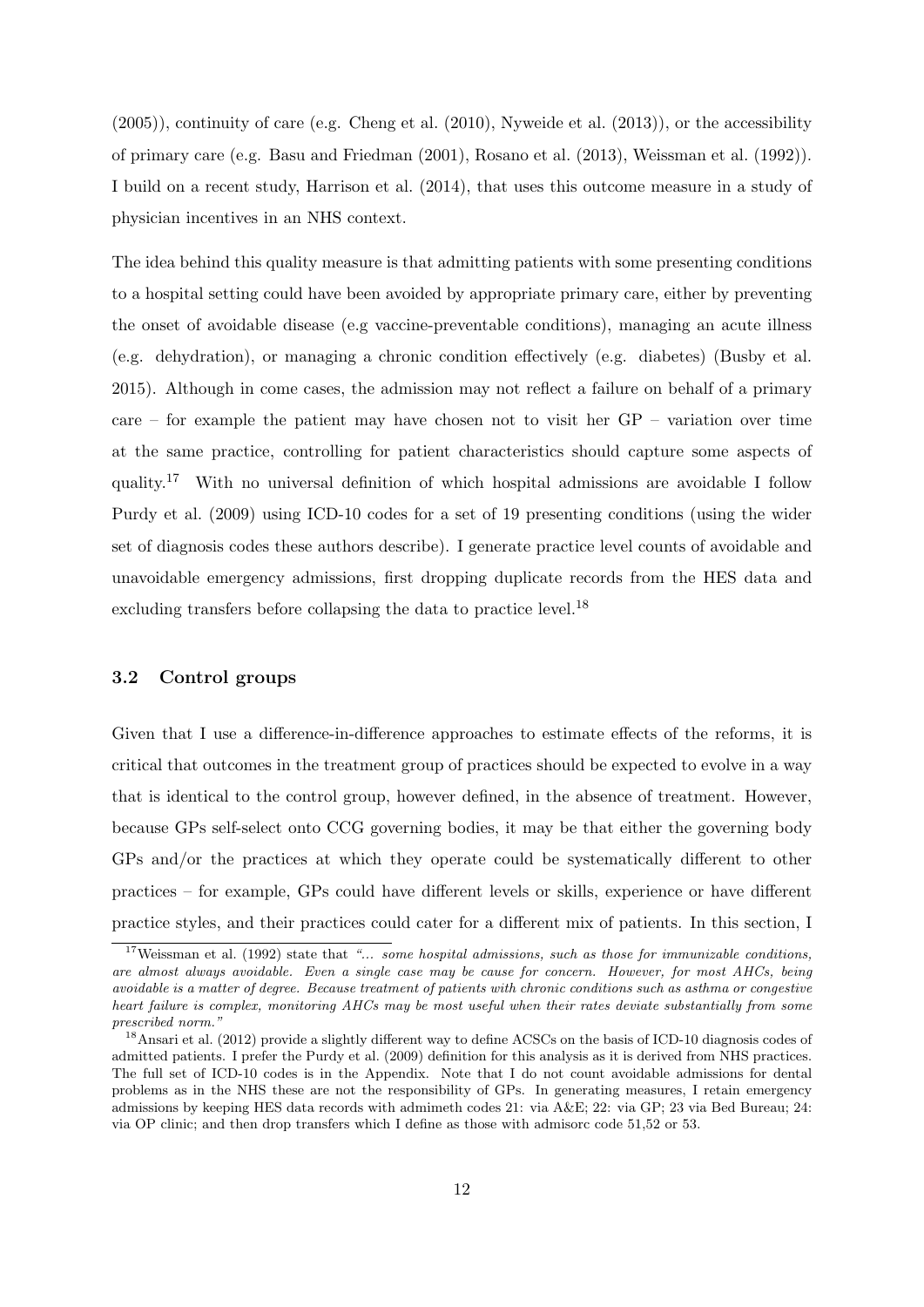assess the validity of the two control groups of practices described above – the unrestricted set  $(ALL$  OTHER) and the restricted set  $(SELECT$  CONTROL $)$  – by comparing pre-treatment trends in outcomes and examining pre-treatment characteristics across the three groups.

I begin with visual inspection of trends before and after the announcement of the reform, shown in Figures [2](#page-17-0)[-4.](#page-18-0) In all plots the x-axis records the time while the y-axis shows the monthly evolution in the outcome variable for two distinct groups of practices: those where at least one GP held a position on the governing body of the local commissioning group (dashed blue line) during the transition and those with no GP representative on the local Board. To construct indicators, outcomes are first normalised by practice list size for each practice-month and then collapsed over the two groups weighting by list size, before re-basing so that April 2008 is equal to one.[19](#page-16-0)

Each figure contains four plots: the top left quadrant shows the raw quarterly average for reference while the other three quadrants smooth the data separately on either side of April 2010 which is the last month before the Coalition government took office. The top right quadrant uses a locally weighted regression (Lowess) using a bandwidth of 80% of the observations on either side of the break, while the bottom quadrants smooth the data using local polynomials of degree 0 (bottom left) and degree 2 (bottom right). For both polynomials, an Epanechnikov kernal function is used and the bandwidths (displayed under the Figure), selected automatically by STATA's rule of thumb bandwidth estimator, lie between 5 and 7.5 months.

Figure [2](#page-17-0) maps out the progression of prescription costs per patient for treated and non-treated GP practices. All plots within this figure suggest that both sets of practices followed highly similar trends prior to the formation of the coalition. It is difficult to distinguish a pattern in the raw data, but when looking at the smoothed data, a slight gap between the groups appears following the announcement of the reforms appears then appears to close, at least in part, by the end of 2012/13. The pattern suggests that the treated practices reduced relative prescription costs per patients initially although perhaps only on a temporary basis.

Figure [3](#page-18-1) charts the progression of avoidable hospitalisations per patient for treated and nontreated GP practices. All plots within this figure again suggest that all practices were on highly similar trends prior to the formation of the coalition. A more clear divergence in trends appears for this variable following the announcement of the reforms. The pattern suggests that the a

<span id="page-16-0"></span><sup>19</sup>For these figures, I use only those practices which have data in each and every month to avoid outcomes being skewed by attrition and new joiners.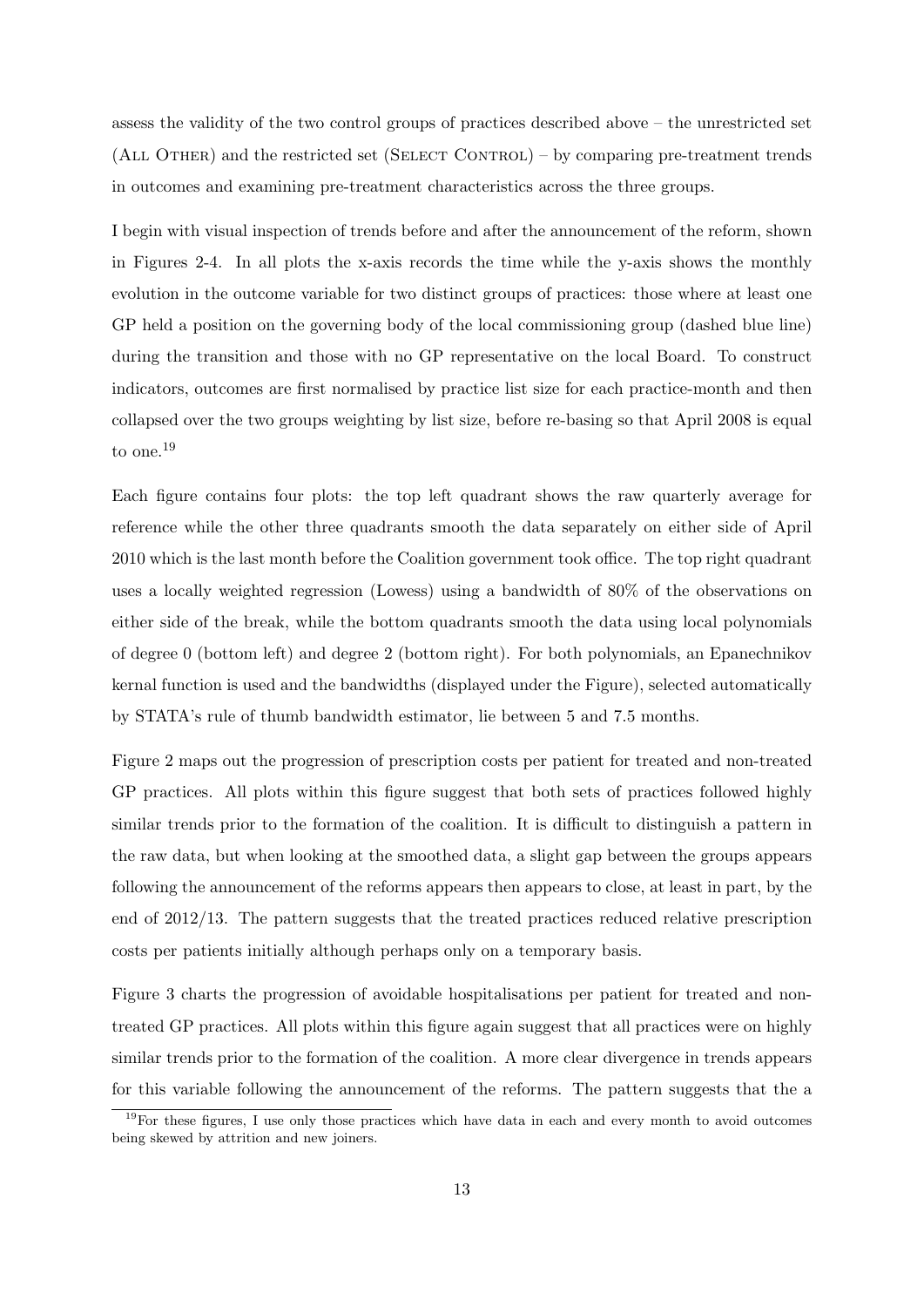

<span id="page-17-0"></span>

greater proportion of patients at treated practices were avoidable admitted to hospital following the reforms and that this increases over time.

Figure [4](#page-18-0) charts the progression of referral per patient for treated and non-treated GP practices. In contrast to previous figures, all plots within this figure suggest that treated and non-treated practices were on diverging trends prior to the formation of the coalition: the referral rate in the treated practices was increasing at a materially faster rate than in other practices.<sup>[20](#page-17-1)</sup> While there is some suggestion that this phenomenon reverses following the commencement of the reforms, it highlights that application of difference-in-difference techniques using an unrestricted control group may be problematic because post reform outcomes for non-treated practices will not necessarily provide a good counterfactual for the treated group of practices.

Table [1](#page-19-0) reports mean pre-transition practice level characteristics (for 2009/10) for three groups of practices. The third and sixth columns report difference in mean tests to assess whether the treatment group differ along observable dimensions to the potential control groups. Results

<span id="page-17-1"></span> $^{20}$ The sharp fall towards the end of 2012/13 may be explained at least in part by data recording - the HES data provides only finished hospital episodes so that data to 31 March 2013 will exclude any episodes started before this data but where treatment has not finished. I intend to re-examine this issue when further HES data is made available to me.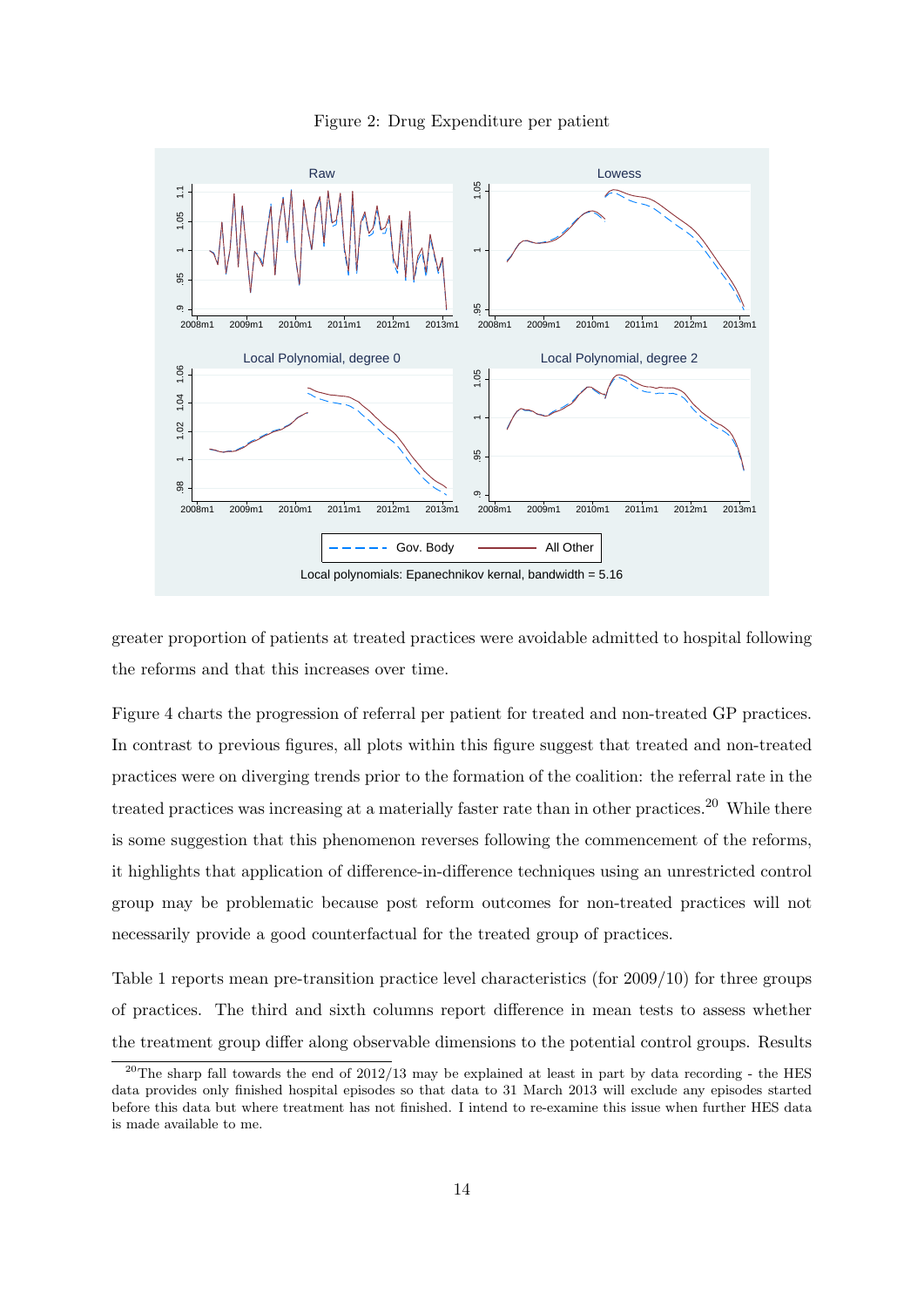<span id="page-18-1"></span>

Figure 3: Avoidable Hospitalisations per patient

Figure 4: Referrals per patient

<span id="page-18-0"></span>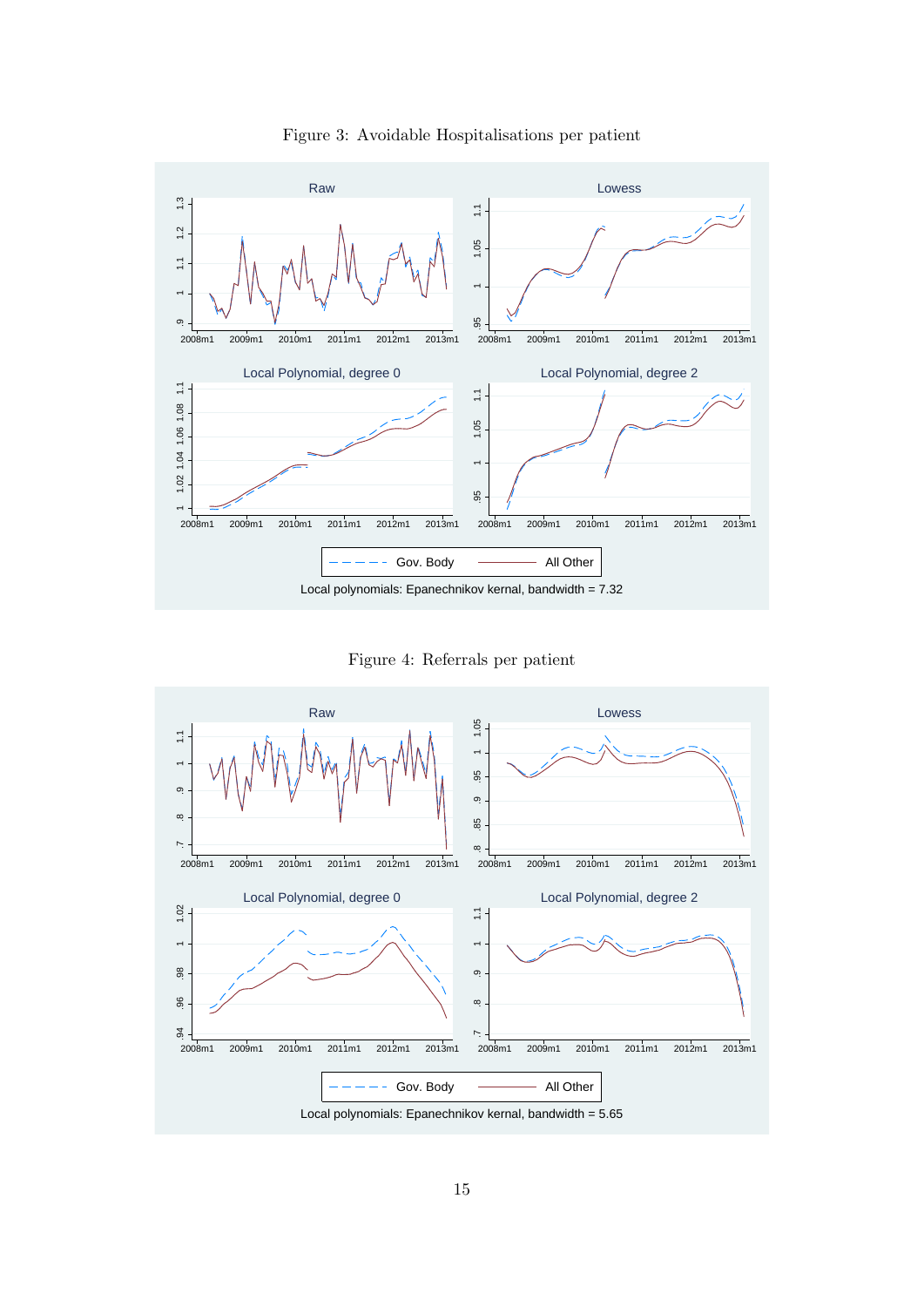<span id="page-19-0"></span>

|                  | (1)      | (2)       |                                 | (4)      | (5)            |           |
|------------------|----------|-----------|---------------------------------|----------|----------------|-----------|
| Variable         | Gov Body | All Other | $(1)-(2)$                       | Gov Body | Select Control | $(4)-(5)$ |
|                  |          |           |                                 |          |                |           |
| Observations     | 1151     | 6185      |                                 | 1151     | 161            |           |
| Patient count    | 9,402.01 | 6,499.81  | $-2,902.20***$                  | 9,402.01 | 9,543.63       | 141.62    |
| GP count         | 6.14     | 4.19      | $\textbf{-1.95}^{\ast\ast\ast}$ | 6.14     | 6.50           | 0.37      |
|                  |          |           |                                 |          |                |           |
| $%$ Aged 65+     | 15.78    | 15.36     | $-0.42*$                        | 15.78    | 16.06          | 0.28      |
| % Ethn. White    | 0.88     | 0.85      | $-0.03***$                      | 0.88     | 0.90           | 0.02      |
| % Unemployed     | 0.04     | 0.05      | $0.01^{\ast\ast\ast}$           | 0.04     | 0.04           | $-0.00$   |
| % Male           | 0.42     | 0.43      | $0.01***$                       | 0.42     | 0.42           | $-0.00$   |
| $\%$ CHD         | 3.51     | 3.46      | $-0.05$                         | 3.51     | 3.56           | 0.05      |
| % Stroke or TIA  | 1.71     | 1.60      | $\text{-}0.11^{\ast\ast\ast}$   | 1.71     | 1.77           | 0.06      |
| % Hypertension   | 13.24    | 13.24     | 0.00                            | 13.24    | 13.54          | 0.31      |
| % Diabetes       | 4.13     | 4.20      | $0.07*$                         | 4.13     | 4.01           | $-0.12$   |
| % COPD           | 1.58     | 1.57      | $-0.01$                         | 1.58     | 1.57           | $-0.01$   |
| % Epilepsy       | 0.61     | 0.59      | $-0.01*$                        | 0.61     | 0.60           | $-0.01$   |
| % Hypothyroidism | 2.86     | 2.80      | $-0.06*$                        | 2.86     | 2.88           | 0.01      |
| % Cancer         | 1.30     | 1.23      | $\textnormal{-}0.07***$         | 1.30     | 1.36           | 0.06      |
| % Mental Health  | 0.76     | 0.77      | 0.01                            | 0.76     | 0.75           | $-0.01$   |
| % Heart Failure  | 0.75     | 0.72      | $-0.03**$                       | 0.75     | 0.77           | 0.02      |
| % Palliative     | 0.11     | 0.11      | $-0.01*$                        | 0.11     | 0.11           | $-0.00$   |
| % Dementia       | 0.46     | 0.42      | $-0.04***$                      | 0.46     | 0.47           | 0.01      |
| % Kidney Disease | 3.36     | 3.10      | $-0.26***$                      | 3.36     | 3.48           | 0.12      |
| % Atrial Fibr.   | 1.39     | 1.28      | $-0.10***$                      | 1.39     | 1.43           | 0.04      |
| % Obesity        | 8.17     | 8.47      | $0.30**$                        | 8.17     | 8.28           | 0.11      |
| % Learning Diff. | 0.31     | 0.30      | $-0.01$                         | 0.31     | 0.31           | $-0.00$   |

Table 1: Balancing Pre-Transition Practice Characteristics

Notes: Standard errors clustered at the practice level. \*\*\*  $p < 0.01$ , \*\*  $p < 0.05$ , \*  $p < 0.1$ . Based on a balanced panel of practices with data for quarters in 2009/10, 2011/12 and 2012/13; Practices with less than 1000 patients, moving postcode district, and with a governing body GP for part of the treatment period have been dropped.

highlight significant differences between governing body practices and the unrestricted control group: governing body practices are considerably larger, having on average 2 more GPs and 3,000 more patients, and have a greater share of white, and a marginally smaller share of male and unemployed patients. There are also several significant differences in the proportions of patients with specific health conditions which suggest that governing body practices have sicker patients. In contrast, the restricted control group of practices appear well matched to the treated group, with no significant differences along all the observed dimensions. These similarities in observed pre-transition characteristics suggest this latter subset of practices may provide a good control group.

Table [2](#page-20-0) evaluates whether there are significant differences in trends in the outcomes in governing body practices and the restricted control groups in the pre-reform period (quarters in 2009/10) by regressions using a sample including only these two groups. I proceed by regressing each of the outcome variables described above in turn on a time trend and a time trend interacted with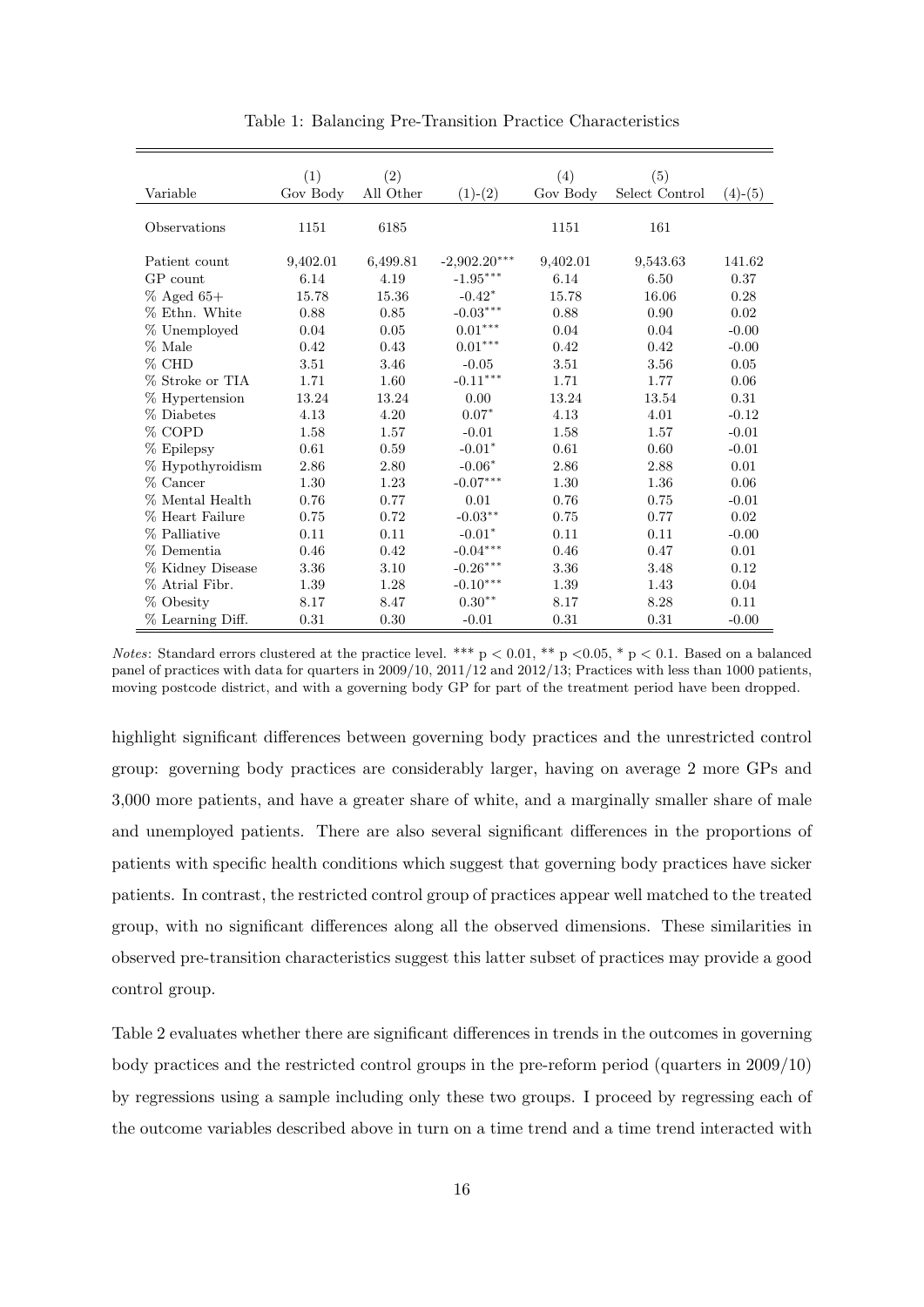<span id="page-20-0"></span>

|                         | (1)         | $\overline{(2)}$ | $\overline{(3)}$ | (4)          | $\overline{(5)}$ | (6)            |
|-------------------------|-------------|------------------|------------------|--------------|------------------|----------------|
|                         | Prescribing | Referral         | Referred but     | PAH rate     | Other NE         | Avg. inpatient |
|                         | $\cos t$ pp | rate             | discharged $%$   |              | rate             | Wait           |
|                         |             |                  |                  |              |                  |                |
| trend                   | $0.0053***$ | $-0.0402***$     | 0.1815           | $0.0380***$  | $-0.0017$        | $0.0279***$    |
|                         | (0.0017)    | (0.0118)         | (0.1969)         | (0.0073)     | (0.0049)         | (0.0036)       |
|                         |             |                  |                  |              |                  |                |
| Gov.Body $\times$ trend | 0.0004      | $0.0218*$        | $-0.1141$        | 0.0077       | 0.0000           | $-0.0015$      |
|                         | (0.0018)    | (0.0121)         | (0.2058)         | (0.0078)     | (0.0052)         | (0.0038)       |
| Practice FX             | √           | ✓                | $\checkmark$     | ✓            | ✓                | $\checkmark$   |
|                         |             |                  |                  |              |                  |                |
| Observations            | 5248        | 5248             | 5248             | 5248         | 5248             | 5248           |
| R-squared               | 0.977       | 0.935            | 0.902            | 0.933        | 0.904            | 0.791          |
|                         |             |                  |                  |              |                  |                |
| trend                   | $0.0038*$   | $-0.0365***$     | 0.2059           | $0.0418***$  | $-0.0099*$       | $0.0286***$    |
|                         | (0.0021)    | (0.0117)         | (0.2134)         | (0.0092)     | (0.0060)         | (0.0043)       |
| Gov.Body $\times$ trend | 0.0006      | $0.0227*$        | $-0.1140$        | 0.0083       | 0.0012           | $-0.0012$      |
|                         | (0.0018)    | (0.0121)         | (0.2058)         | (0.0078)     | (0.0050)         | (0.0038)       |
|                         |             |                  |                  |              |                  |                |
| Practice FX             | ✓           | ✓                | ✓                | $\checkmark$ |                  | $\checkmark$   |
| Additional controls     |             | $\checkmark$     | ✓                | ✓            | ✓                | $\checkmark$   |
|                         |             |                  |                  |              |                  |                |
| Observations            | 5248        | 5248             | 5248             | 5248         | 5248             | 5248           |
| R-squared               | 0.978       | 0.936            | 0.913            | 0.933        | 0.905            | 0.793          |

Table 2: Pre-Treatment Trends, Governing Body and Select Control groups

Notes: Standard errors clustered at the practice level. \*\*\*  $p < 0.01$ , \*\*  $p < 0.05$ , \*  $p < 0.1$ . Additional controls are GPs per 1000 patients, share patients aged 65 + and proportions of patients registered as having each of 16 health conditions.

an indicator for GOV.BODY, including only practice fixed effects in the top panel and adding patient and practice controls in the lower panel. The interaction term indicates whether there are significant difference in pre-treatment trends conditional on the controls included. None of the coefficients are significant, again with the exception of the referral rate where the trend is significantly less negative in the group of practices which became represented on governing bodies during the transition. This provides further support for the use of this control group.

### 3.3 Model specification

I adopt a standard practice level difference in difference approach, exploiting the panel dimension of the data (Baum-Snow and Ferreira [2014\)](#page-33-8):

$$
y_{pt} = \beta.GB_p.post + \gamma'.controls_{pt} + \phi_p + \phi_t + \epsilon_{pt}
$$

Where the dependent variable  $y_{pt}$  is the natural log of outcome variable y at GP practice p in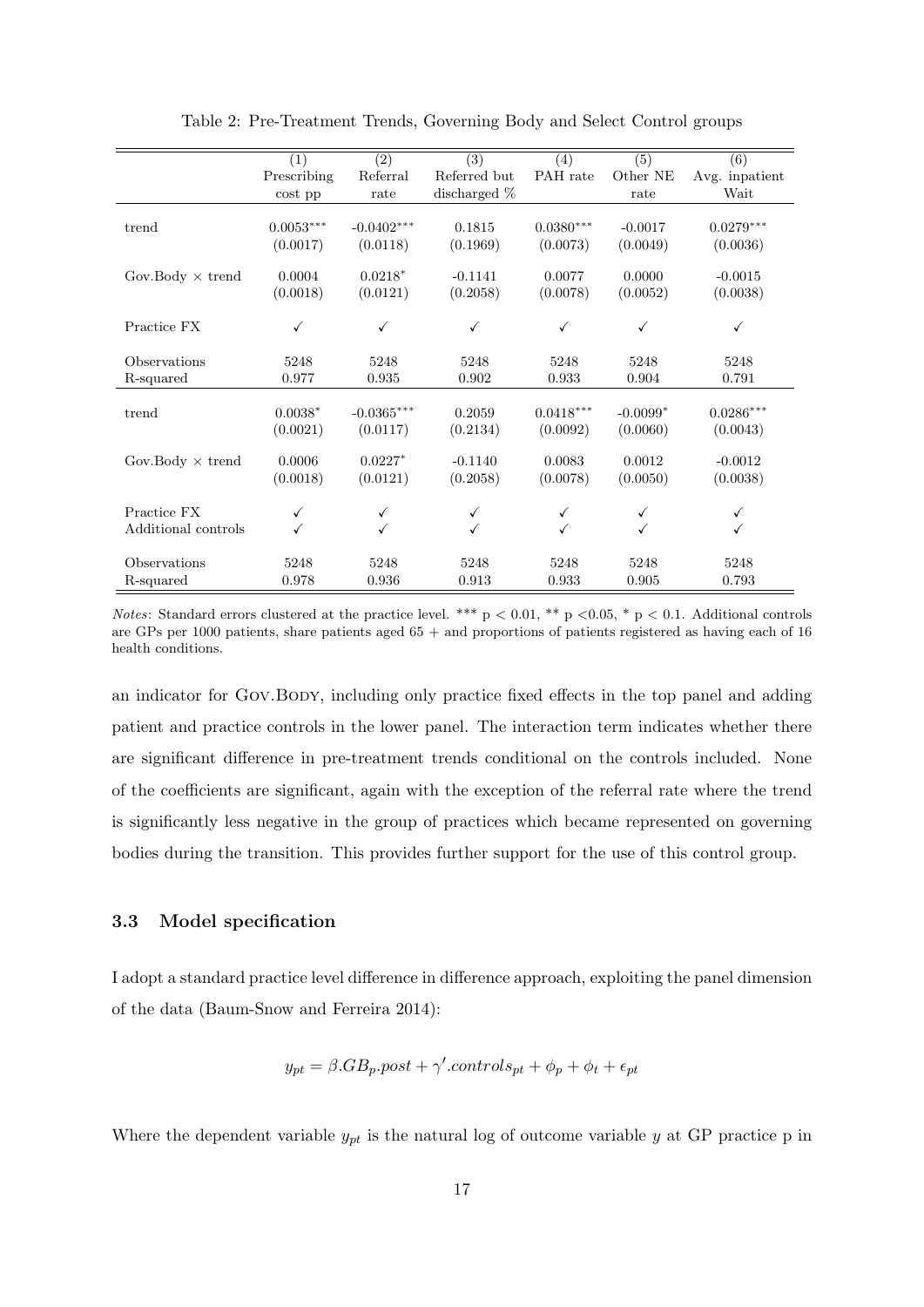quarter t. The treatment variable  $GB_p$  is an indicator variable denoting GP practice participation in new commissioning responsibilities, which is proxied by governing body membership during the transition as described above. This is interacted with a dummy variable *post* that takes the value of 1 for quarters from 2011/12 onwards but is zero otherwise. All regressions include GP practice fixed effects  $\phi_p$  to remove time invariant unobservable factors, and quarter dummies  $\phi_t$ . With this strategy the separate elements  $GB_p$  and post are subsumed within these fixed effects so do not appear in the estimated equation. The coefficient on the interaction  $\beta$ is the difference in difference coefficient denoting the average changes in outcomes during the transition for practices represented on a CCG governing body relative to the control group of practices. I run regressions of this form on two sets of specifications distinguishable by practices constituting the control group. In the first the control group is made up of all practices, while in the second it is restricted to practices that host a governing body GP but only at a time outside the treatment window.

Note that using the deviations from mean estimator should help with uncertainty over timing of effects, arising either because GP behavioural responses to new commissioning responsibilities may take time or because any GPs actually joined governing bodies later than I assume. Any inaccuracies in this regard will however attenuate results. This strategy also implies that I eliminate time invariant practice unobservables from the estimation. This is potentially important since research suggests time-invariant physician factors (e.g. practice style, heterogeneous preferences, gender etc) are important factors in explaining variation in treatments patients receive (Liu and Ma [2013\)](#page-35-12). Including quarter fixed effects eliminates national time trends in outcomes and should also partial out other national effects that may arise e.g. due to other aspects of the reforms.

It remains possible that unobserved factors correlated with GPs decisions to join governing bodies could affect outcomes. To assess this I include a range of time varying controls and fixed effects in supplementary specifications beyond the minimal one described above. Patient and practice characteristics are captured by the number of GPs per 1000 patients at the practice; and the proportions of patients registered as having each of 16 health conditions (e.g. CHD, Hypertension, Diabetes, COPD, Dementia, Obesity, Mental Health) which are interpolated from annual data. To account for further unobserved heterogeneity, for example changes in socio-economic conditions, the funding environment, and locally-led healthcare policies (e.g. availability of services), I interact region, PCT, and/or CCG dummies with quarter fixed effects.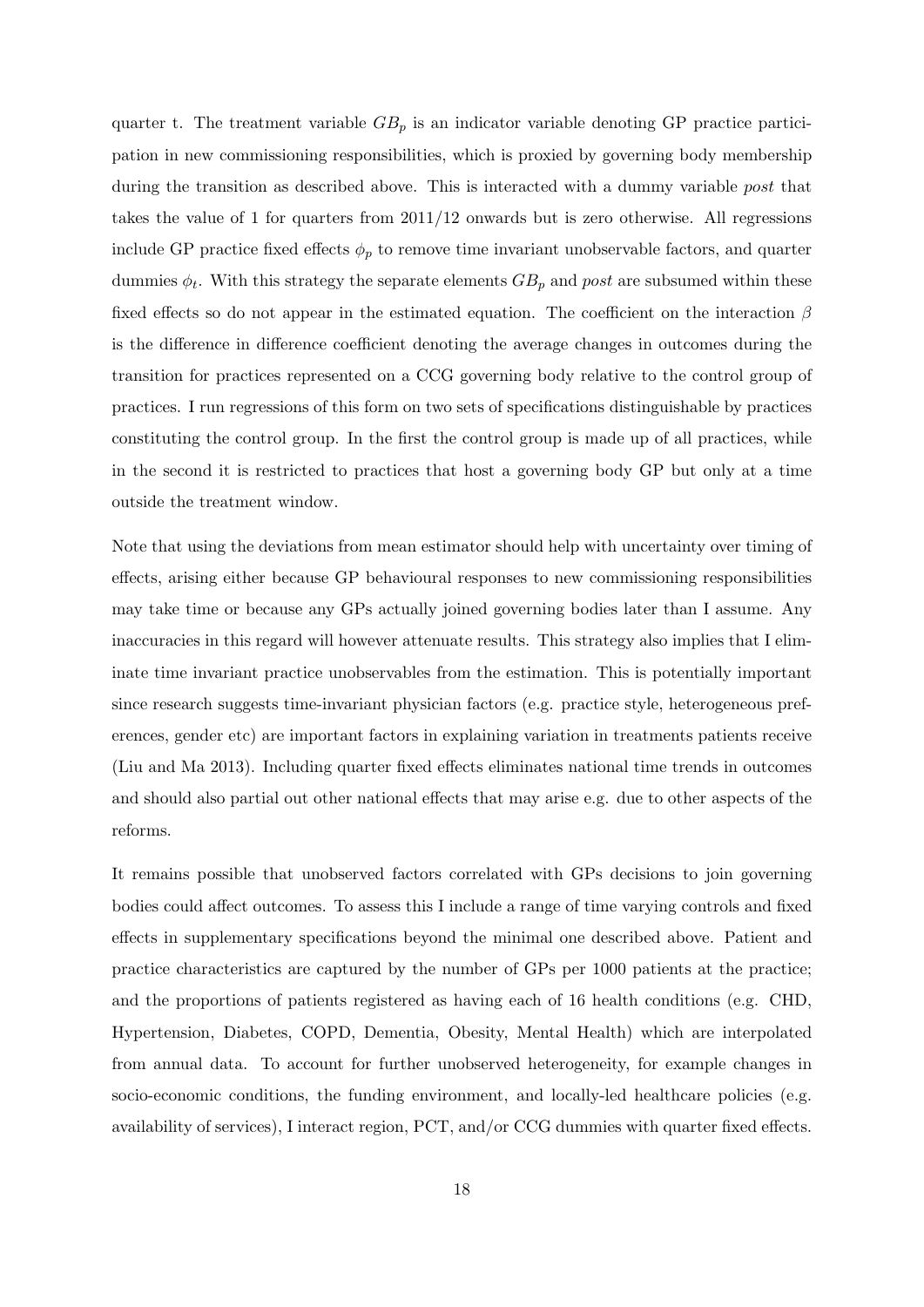These additional specification help to evaluate the extent to which threats to identification, for example patient sorting between practices in response to changes in GP behaviour, may be driving results.

## 4 Results

Results are based on a balanced panel of GP practices for quarters in financial years 2009/10, 2011/12 and 2013/14. As noted above, sample restrictions include dropping practices which have a GP on a governing body in a different CCG, that had a GP on a governing body for part of the treatment period, and practices that moved to a different postcode district during the sample period. I also drop a small number of practices with less than 1000 patients such that I restrict attention to a total of 7,236 practices in England. Table [3](#page-23-0) presents summary statistics for the three outcome and control variables. The outcome variables presented in this table are normalised by counts of patients at practices in each quarter (in the regressions I take the natural log of these values). The table shows that on average there is one GP per every 1400 patients at the practices in my sample period, and around 15% of patients are of retirement age. The most common health conditions patients are registered for are Hypertension, Obesity, and Diabetes; the least common (with a mean practice value of less than 1%) are Palliative care, Dementia, Epilepsy, Learning Difficulties, and Mental Health.

#### 4.1 Unrestricted Control Group

This section reports results from using a difference-in-difference approach using the relatively unrestricted control group represented by the practices in the ALL OTHER group. The unconditional graphical evidence above is consistent with parallel pre-treatment trends for prescription cost per patient and the avoidable hospitalisation rate but not for the referral rate. On the basis of these trends, Table [4](#page-25-0) reports results only for the first two outcomes: prescription costs per patient in columns  $(1)-(4)$  and the avoidable hospitalisation rate in  $(5)-(8)$ . For each outcome the first column reports findings using only practice fixed effects and quarter dummies. Each subsequent columns progressively adds to this a minimal set of controls: in the second column I add region-quarter effects (which also correspond to Strategic Health Authorities which are coterminous), in the third I add GPs per 1000 patients and patient controls, and in the final column I introduce PCT-quarter and CCG-quarter effects. As with all subsequent regressions,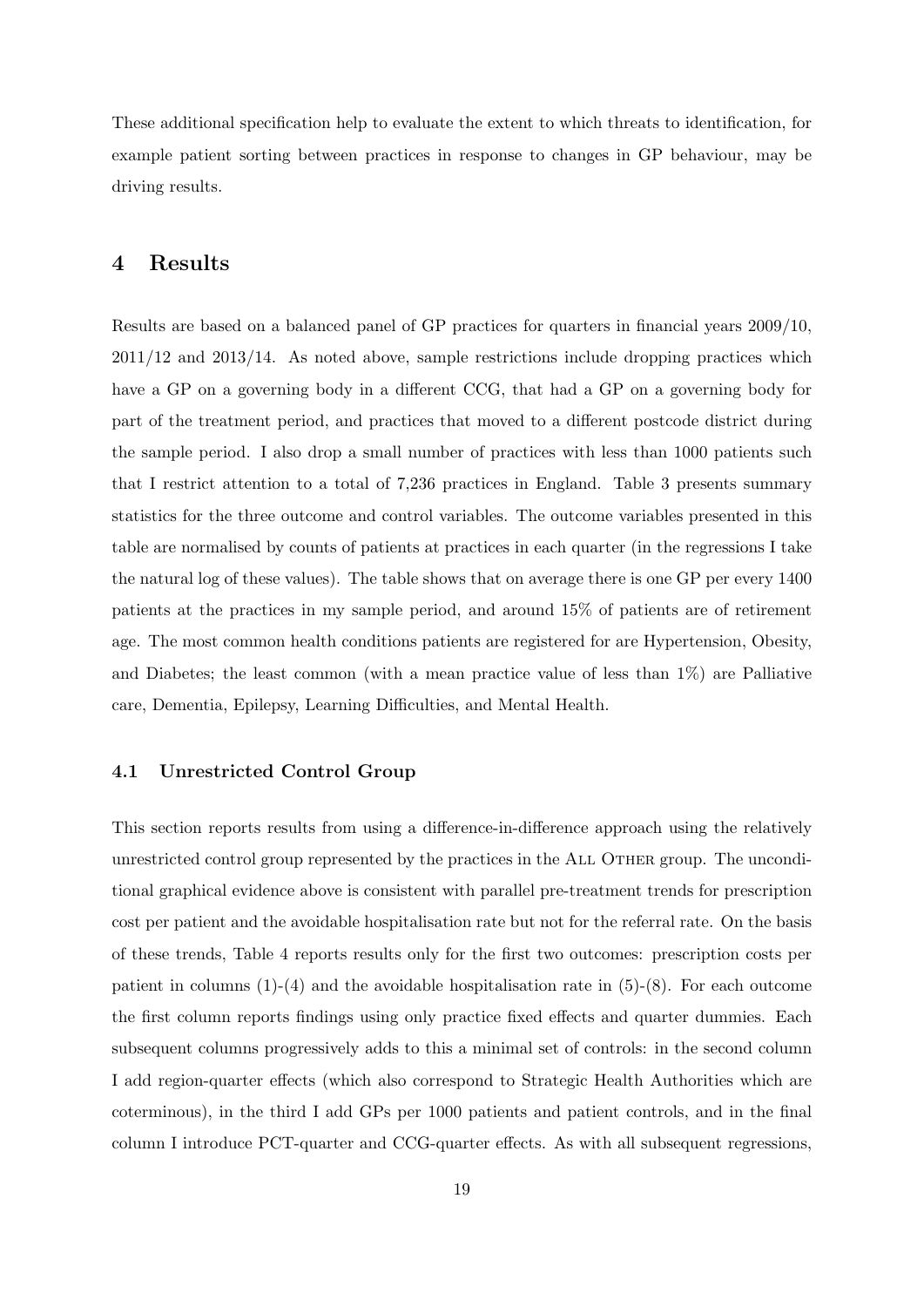<span id="page-23-0"></span>

|                                              | count | mean  | sd    | min  | max    |
|----------------------------------------------|-------|-------|-------|------|--------|
| Prescribing cost per patient                 | 88032 | 37.69 | 9.37  | 0.89 | 259.47 |
| Referrals per 1000 patients                  | 88032 | 50.72 | 20.84 | 0.31 | 201.78 |
| % of referrals discharged at 1st appointment | 88032 | 28.79 | 10.45 | 0.00 | 100.00 |
| Avoidable Hospitalisation per 1000 patients  | 88032 | 5.85  | 2.41  | 0.09 | 36.40  |
| Other emergency admissions per 1000 patients | 88032 | 15.84 | 4.95  | 0.89 | 93.95  |
| Average inpatient waiting time (days)        | 88032 | 43.67 | 7.76  | 0.00 | 122.02 |
| $\text{GPs}/1000$ patients                   | 88032 | 0.69  | 0.30  | 0.09 | 7.33   |
| $%$ Aged 65+                                 | 88032 | 15.93 | 5.71  | 0.00 | 48.12  |
| $%$ CHD                                      | 88032 | 3.43  | 1.17  | 0.00 | 10.19  |
| % Stroke or TIA                              | 88032 | 1.67  | 0.64  | 0.00 | 6.45   |
| % Hypertension                               | 88032 | 13.62 | 3.48  | 0.06 | 37.52  |
| % Diabetes                                   | 88032 | 4.54  | 1.24  | 0.00 | 15.06  |
| % COPD                                       | 88032 | 1.67  | 0.84  | 0.00 | 8.16   |
| % Epilepsy                                   | 88032 | 0.61  | 0.21  | 0.05 | 3.85   |
| % Hypothyroidism                             | 88032 | 2.99  | 0.97  | 0.06 | 8.24   |
| % Cancer                                     | 88032 | 1.53  | 0.63  | 0.00 | 5.32   |
| % Mental Health                              | 88032 | 0.81  | 0.39  | 0.00 | 11.90  |
| % Heart Failure                              | 88032 | 0.72  | 0.32  | 0.00 | 3.89   |
| % Palliative                                 | 88032 | 0.17  | 0.18  | 0.00 | 3.37   |
| % Dementia                                   | 88032 | 0.47  | 0.35  | 0.00 | 9.38   |
| % Kidney Disease                             | 88032 | 3.28  | 1.74  | 0.00 | 18.11  |
| % Atrial Fibr.                               | 88032 | 1.38  | 0.61  | 0.00 | 5.20   |
| % Obesity                                    | 88032 | 8.80  | 3.00  | 0.35 | 41.54  |
| % Learning Diff.                             | 88032 | 0.34  | 0.24  | 0.00 | 5.11   |

Table 3: Descriptive Statistics

Notes: Based on a balanced panel of practices with data for quarters in 2009/10, 2011/12 and 2012/13; Practices with less than 1000 patients, moving postcode district, and with a governing body GP for part of the treatment period have been dropped.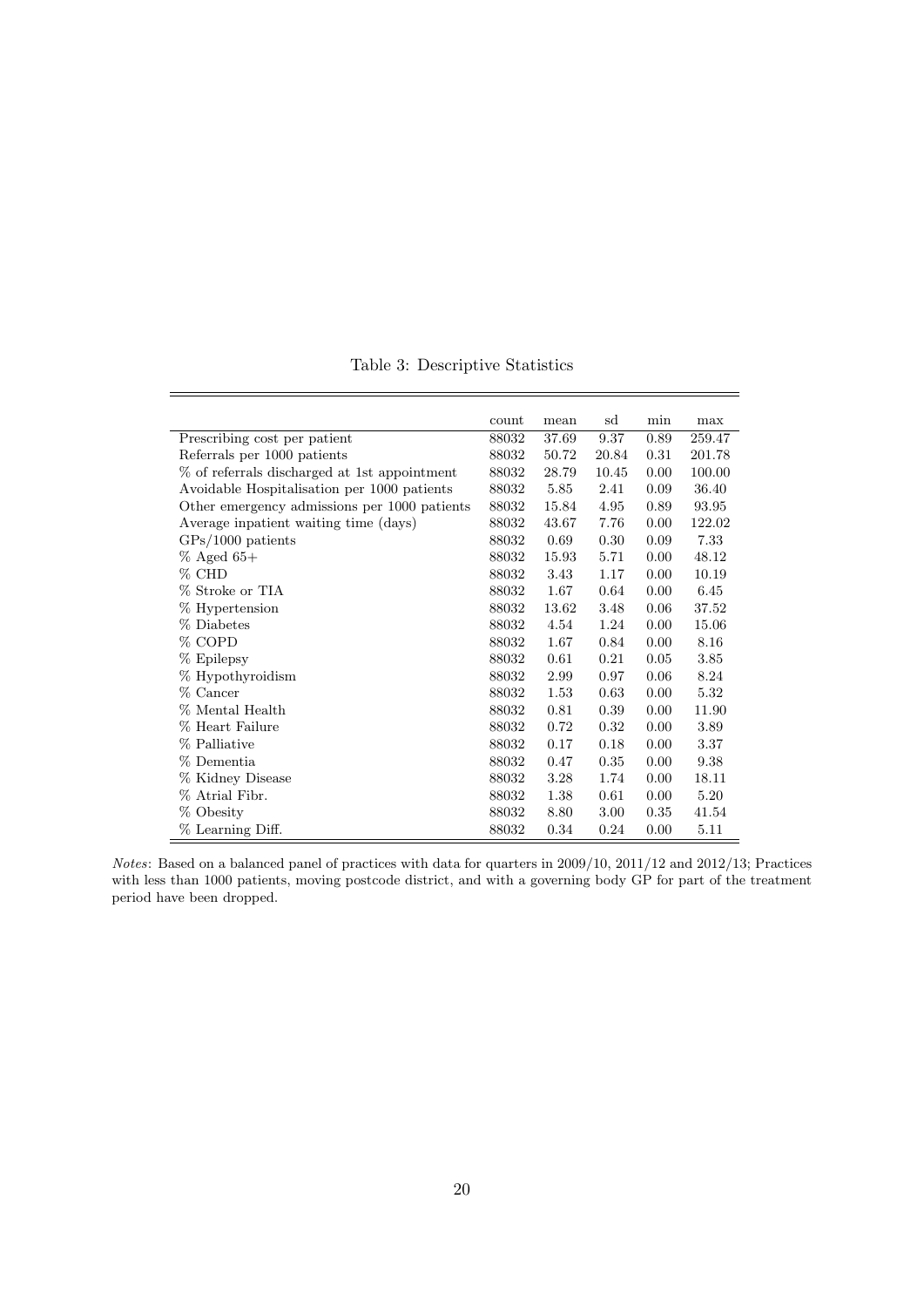I cluster standard errors at the GP practice level to account for arbitrary correlation in errors over time.

For both outcome measures results are reasonably stable across specifications. Although there is a clear change in the coefficient on the difference-in-difference interaction for prescribing costs when the practice and patient controls are introduced it is not statistically significant. Interpreting on the basis of columns (4) and (8), these results are consistent with practices with governing body GPs reducing costs but lowering quality during the transitional phase of the reform relative to other practices. The effects are small - prescribing costs per patient are 0.5% lower while the avoidable hospitalisation rate increases by around 1.3%. The coefficients on control variables are mostly consistent with intuition. An increasing share of elderly patients is associated with both increased spending on drugs and a greater proportion of avoidable hospitalisations. The disease prevalence measures are generally intuitive, but throw up some unexpected results such as the sign on the share of cancer patient coefficients in the prescribing regressions. It could well be that correlations between conditions could account for these effects. Finally, the positive association between the GP patient ratio and the avoidable hospitalisation rate is unexpected, and could perhaps reflect issues with continuity of care.

#### 4.2 Restricted Control Group

I now turn to regressions using the control group composed of practices in the SELECT CONTROL group which have pre treatment characteristics and trends in outcomes (with the exception of the referral rate) that are statistically indistinguishable from the treated group. I report three sets of results: Tables [5](#page-28-0) and [6](#page-28-0) report results for different outcome variables relating to cost and quality respectively while in Table [7](#page-29-0) I report further result on quality from specifications that use patient experience ratings from the GP patient survey as outcomes measures.

The columns in Tables [5](#page-28-0) and [6](#page-28-0) correspond to the first three specifications in Table [4;](#page-25-0) the final specification is dropped because there are fewer observations with the control group employed here. As before, standard errors are clustered at the practice level. The panels in each Table each correspond to a different outcome measure. I suppress the coefficients on controls for space reasons, highlighting the set of controls at the bottom of the Tables.

Looking along the rows findings seem to be reasonable consistent across specifications when using the restricted control group. The results in Table [5](#page-28-0) illustrate that the coefficients on the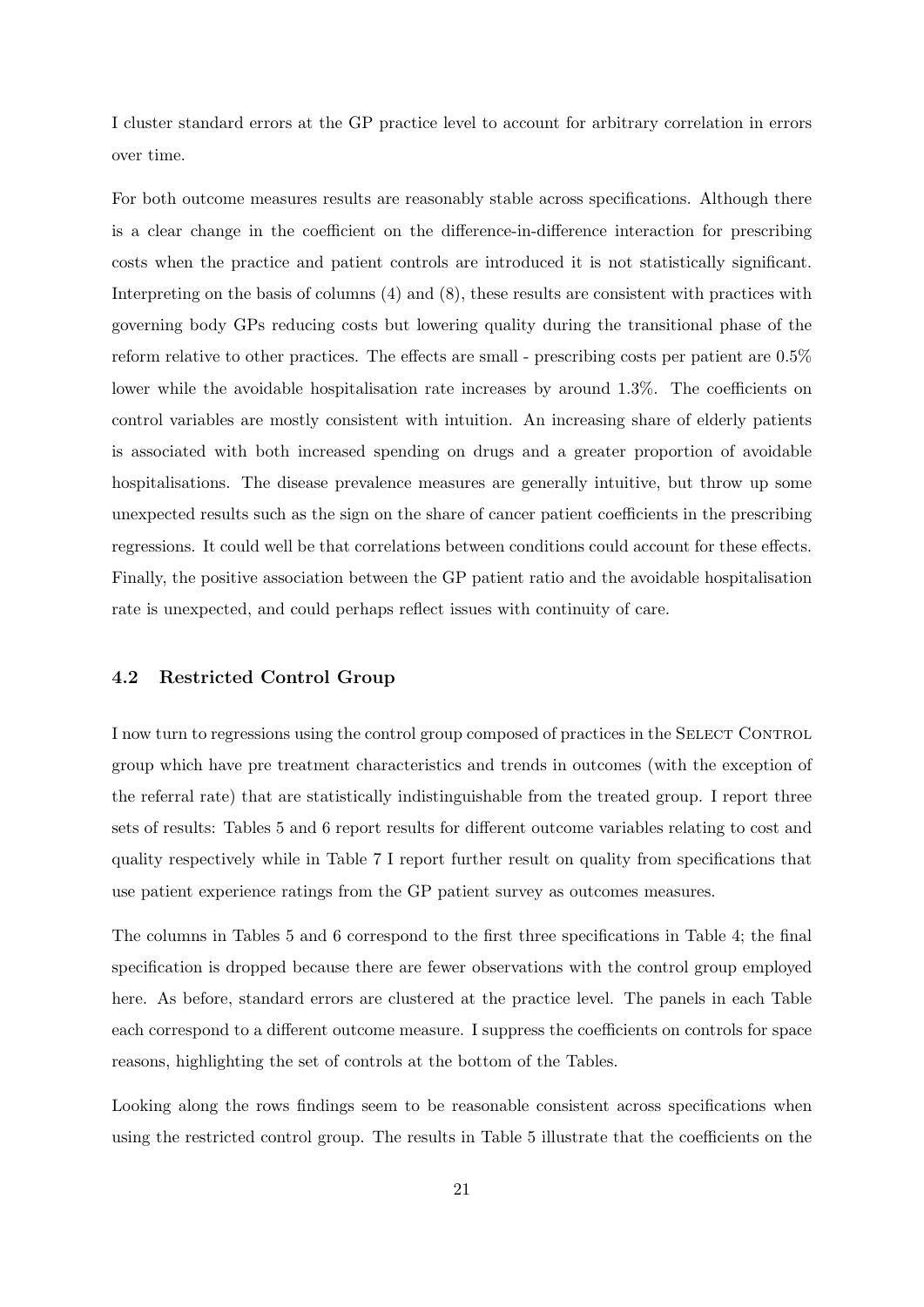<span id="page-25-0"></span>

|                                              | $\overline{(1)}$         | $\overline{(2)}$         | $\overline{(3)}$<br>Log prescribing costs per patient | $\overline{(4)}$         | (5)                   | (6)                    | (7)<br>Log avoidable admission (PAH) rate | (8)                     |
|----------------------------------------------|--------------------------|--------------------------|-------------------------------------------------------|--------------------------|-----------------------|------------------------|-------------------------------------------|-------------------------|
| Gov.Body $\times$ post                       | $-0.0084***$<br>(0.0024) | $-0.0081***$<br>(0.0024) | $-0.0059***$<br>(0.0022)                              | $-0.0057***$<br>(0.0022) | $0.0125*$<br>(0.0075) | $0.0147**$<br>(0.0073) | $0.0133^{\ast}$<br>(0.0073)               | $0.0135***$<br>(0.0061) |
| $GPs/1000$ patients                          |                          |                          | 0.0114<br>(0.0144)                                    | 0.0084<br>(0.0135)       |                       |                        | $0.0200*$<br>(0.0105)                     | $0.0222**$<br>(0.0097)  |
| $\%$ Aged 65+                                |                          |                          | $0.0197***$<br>(0.0014)                               | $0.0189***$<br>(0.0015)  |                       |                        | $0.0197***$<br>(0.0031)                   | $0.0162***$<br>(0.0030) |
| % CHD                                        |                          |                          | $0.0124**$<br>(0.0052)                                | $0.0148***$<br>(0.0052)  |                       |                        | 0.0122<br>(0.0116)                        | 0.0173<br>(0.0106)      |
| % Stroke or TIA                              |                          |                          | $0.0238***$<br>(0.0061)                               | $0.0209***$<br>(0.0060)  |                       |                        | $-0.0019$<br>(0.0168)                     | $-0.0009$<br>(0.0147)   |
| % Hypertension                               |                          |                          | $0.0034**$<br>(0.0014)                                | $0.0028**$<br>(0.0014)   |                       |                        | 0.0037<br>(0.0035)                        | 0.0020<br>(0.0031)      |
| % Diabetes                                   |                          |                          | $0.0273***$<br>(0.0032)                               | $0.0272***$<br>(0.0034)  |                       |                        | 0.0096<br>(0.0076)                        | 0.0038<br>(0.0070)      |
| % COPD                                       |                          |                          | $0.0133***$<br>(0.0039)                               | $0.0134***$<br>(0.0038)  |                       |                        | $0.0227**$<br>(0.0103)                    | $0.0304***$<br>(0.0090) |
| % Epilepsy                                   |                          |                          | $0.0376**$<br>(0.0157)                                | $0.0367**$<br>(0.0153)   |                       |                        | 0.0233<br>(0.0332)                        | 0.0271<br>(0.0290)      |
| $%$ Hypothyroidism                           |                          |                          | 0.0034<br>(0.0040)                                    | 0.0009<br>(0.0041)       |                       |                        | $-0.0447***$<br>(0.0099)                  | $-0.0070$<br>(0.0096)   |
| % Cancer                                     |                          |                          | $-0.0212***$<br>(0.0046)                              | $-0.0177***$<br>(0.0046) |                       |                        | $0.0516***$<br>(0.0114)                   | $0.0179*$<br>(0.0098)   |
| % Mental Health                              |                          |                          | $0.0345***$<br>(0.0133)                               | $0.0263**$<br>(0.0117)   |                       |                        | $0.0473**$<br>(0.0211)                    | $0.0480***$<br>(0.0153) |
| $\%$ Heart Failure                           |                          |                          | $-0.0073$<br>(0.0065)                                 | $-0.0138**$<br>(0.0065)  |                       |                        | $-0.0392**$<br>(0.0171)                   | $-0.0261*$<br>(0.0153)  |
| % Palliative                                 |                          |                          | 0.0013<br>(0.0051)                                    | $-0.0034$<br>(0.0056)    |                       |                        | 0.0181<br>(0.0162)                        | $-0.0061$<br>(0.0126)   |
| % Dementia                                   |                          |                          | $0.0212***$<br>(0.0068)                               | $0.0255***$<br>(0.0069)  |                       |                        | $0.0549***$<br>(0.0177)                   | $0.0396***$<br>(0.0148) |
| % Kidney Disease                             |                          |                          | $-0.0032**$<br>(0.0013)                               | $-0.0032**$<br>(0.0014)  |                       |                        | $-0.0052*$<br>(0.0027)                    | $-0.0005$<br>(0.0026)   |
| % Atrial Fibr.                               |                          |                          | $-0.0135**$<br>(0.0067)                               | $-0.0122*$<br>(0.0066)   |                       |                        | $0.0470***$<br>(0.0169)                   | $0.0426***$<br>(0.0148) |
| % Obesity                                    |                          |                          | 0.0007<br>(0.0007)                                    | 0.0003<br>(0.0007)       |                       |                        | $-0.0014$<br>(0.0015)                     | $-0.0001$<br>(0.0014)   |
| % Learning Diff.                             |                          |                          | 0.0053<br>(0.0088)                                    | 0.0060<br>(0.0085)       |                       |                        | 0.0070<br>(0.0231)                        | 0.0011<br>(0.0217)      |
| Practice FX<br>Year FX                       | $\checkmark$<br>✓        | ✓                        | ✓                                                     | ✓                        | ✓                     | ✓                      | ✓                                         | ✓                       |
| Region-Year FX<br>PCT-Year FX<br>CCG-Year FX |                          | ✓                        | ✓                                                     | ✓<br>✓<br>✓              |                       | $\checkmark$           | $\checkmark$                              | ✓<br>✓<br>✓             |
| Observations<br>R-squared                    | 88032<br>0.942           | 88032<br>0.943           | 88032<br>0.948                                        | 88032<br>0.952           | 88032<br>0.728        | 88032<br>0.733         | 88032<br>0.735                            | 88032<br>0.770          |

Table 4: Unrestricted Difference-in-Difference Approach

Notes: Standard errors in brackets, clustered at the practice level. \*\*\*  $p < 0.01$ , \*\*  $p < 0.05$ , \*  $p < 0.1$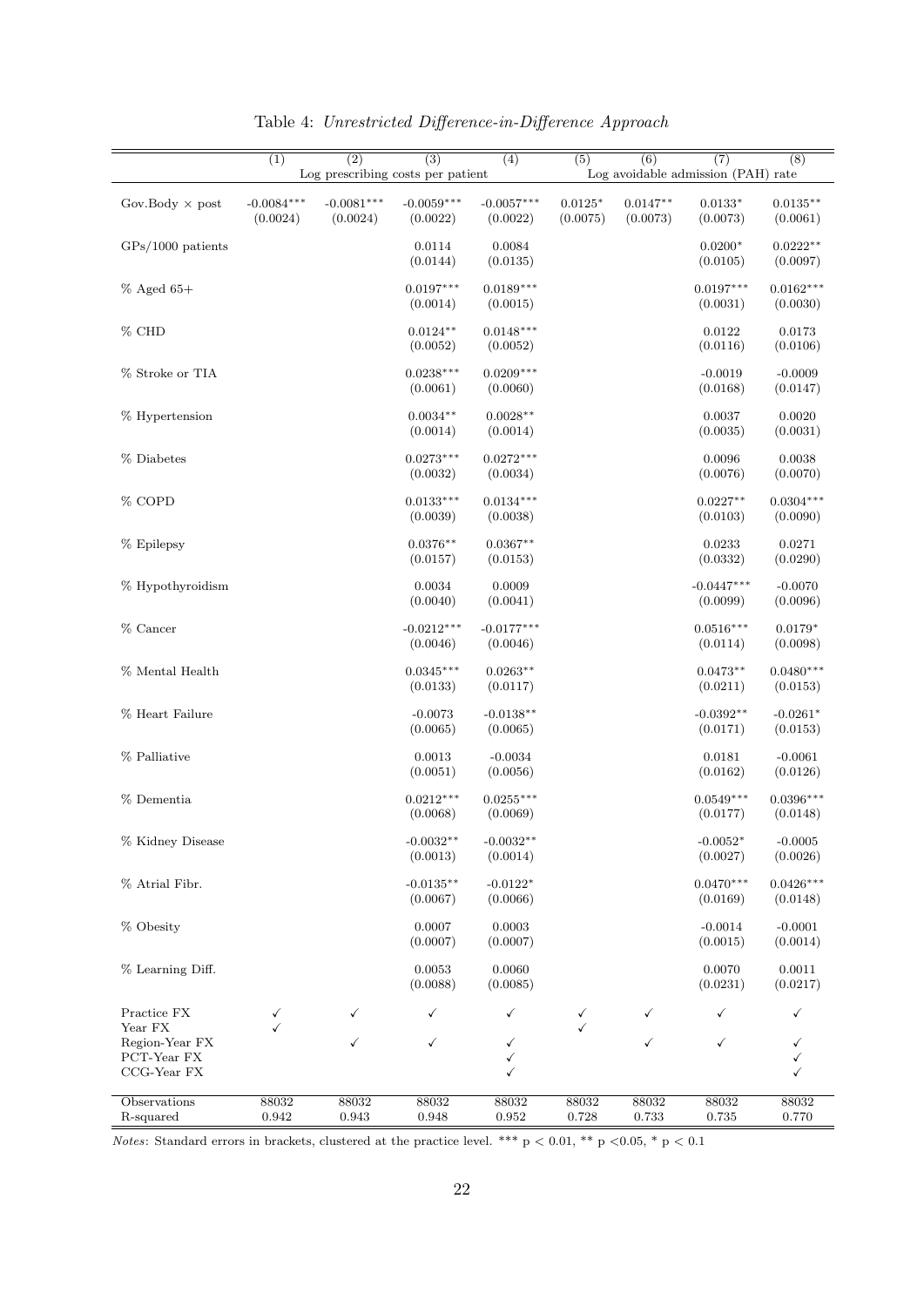difference-in-difference estimate for prescribing costs is larger than previously, roughly double in magnitude. The previous evidence shows that pre reform trends in the referral rate were non-parallel. For completeness, I report this in panel B but in any case the coefficient can not be distinguished from zero (despite being consistently negative). In the panel beneath the dependent variable is the proportion of referrals that ended in a discharge at the first appointment, which is used as a measure of inappropriate referral activity by some CCGs (note that the dependent variable is scaled to be in the range 0 to 100). The coefficient of interest stable and weakly significant in the three specifications and suggests governing body practices reduced the proportion of referrals that ended at the first outpatient appointment by 1%.

The results in Table [6](#page-28-0) implies that the effect of governing body membership on the avoidable hospitalisaiton rate is again larger than previously, also by a factor of around 2. The results in panel D are weakly significant. In panel E I tweak the set up so that the sample only includes  $2009/10$  and  $2012/13$  (and hence the treatment period is solely quarters in  $2012/13$ ). Here the coefficients become larger and more precisely estimated which is consistent with the effect being greater in this latter financial year of the reforms.

The final two panels in this Table are included as placebo checks. In the first I take the rate at which patients are admitted to hospitals in emergencies with conditions that are not deemed to be avoidable with primary care. The coefficients are close to zero and not significant. In the final panel I use the average inpatient waiting (the time between the decision to admit and the admission). I use this rather than the outpatient waiting time (the time between the GP referral and a patients seeing a consultant for an outpatient appointment) as it seems unlikely this could influenced by GPs. Again, the coefficients are small and not significant.

My final set of results in Table [7](#page-29-0) looks more at a different aspect of quality by focusing on patient experience, using an identical practice level set-up (with the restricted control group) as previously but now using data for the second quarter of 2010, 2012, and 2013 — corresponding to the June 2010, 2012 and 2013 NHS Patient Surveys. I extracted data for responses to 8 questions that are consistent between these surveys regarding overall satisfaction (would you recommend the practice?), waiting times (are you satisfied with opening hours?), confidence in the GP, and ratings of the GP on 5 different dimensions. Since the weighting system changed during this time, I use the unweighted responses to questions and include socio-economic and demographic controls and the survey response rate on the right hand as controls (share unemployed, share aged 65+, share ethnicity white, share male).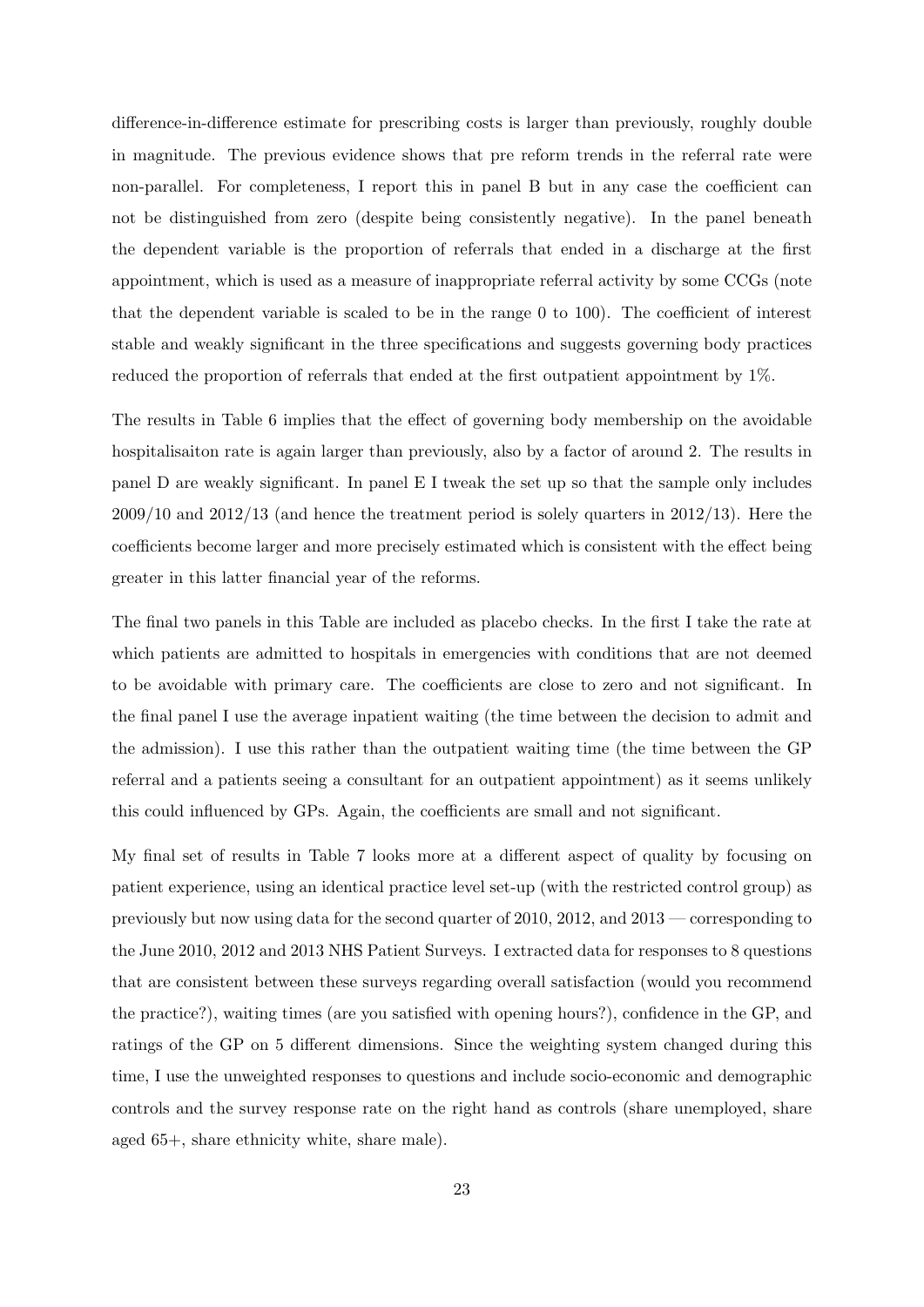In the first column, I use the PAH rate as the outcome in this set up which includes a smaller number of quarters and a greater range of controls as a further check on the robustness of the result. The results demonstrate that the effect remains of the same magnitude and is still weakly significant. The coefficients on the interactions of interest are not significant for the majority of outcomes, indicating that becoming part of a CCG governing body has had no effect on patients' overall satisfaction, confidence in their GP, or satisfaction with opening. However, the findings in this table do suggest that GPs at treated practices were perceived to be significantly less good at listening to their patients and explaining tests and treatments to them. While I have no evidence of pre treatment trends for these outcomes, they are consistent with falling quality in treated practices in the transition.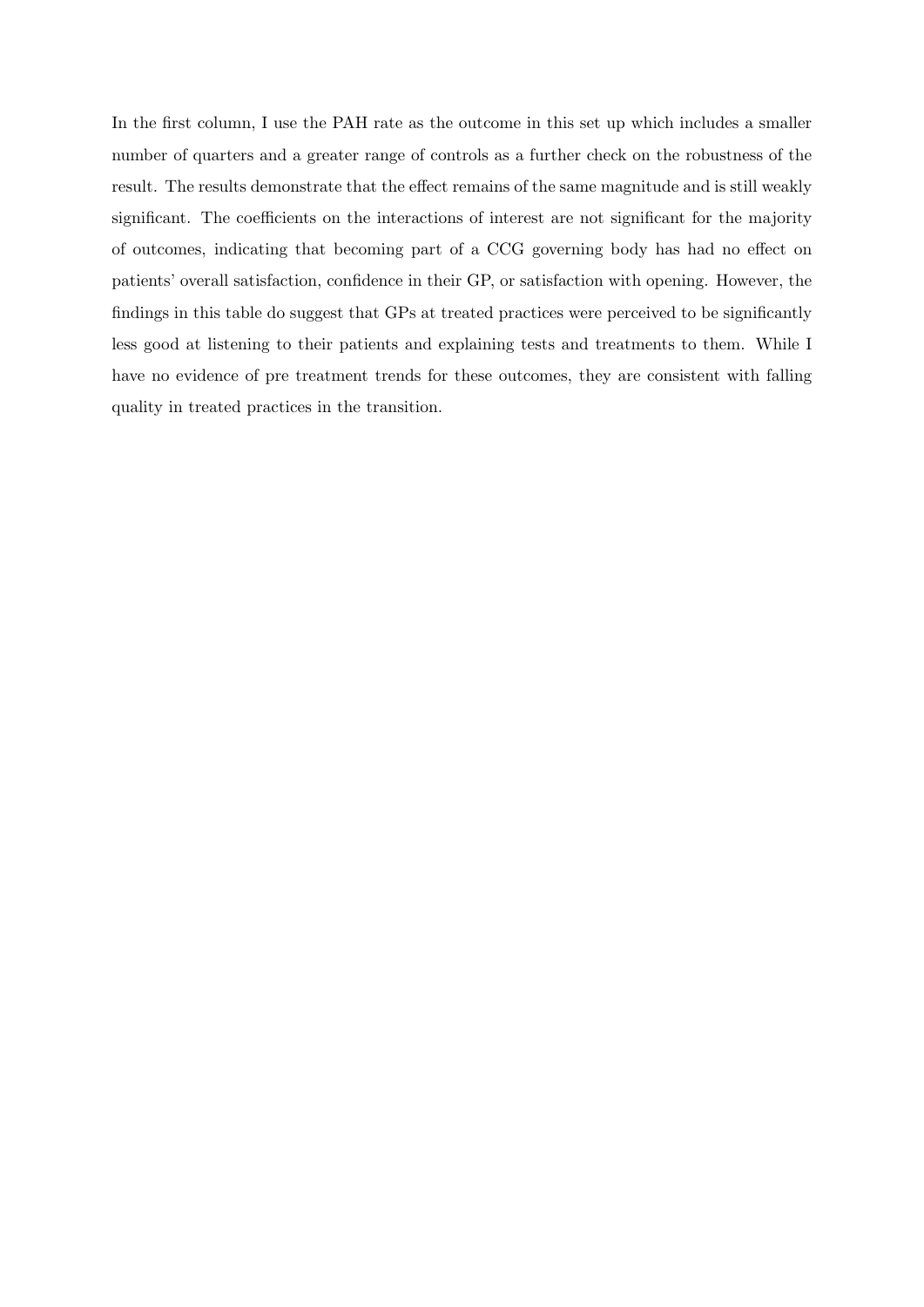#### <span id="page-28-0"></span>Table 5: Restricted Control Group, Cost Measures

|                                  | (1)         | (2)         | (3)          |  |  |  |  |
|----------------------------------|-------------|-------------|--------------|--|--|--|--|
| A: Prescribing Costs per patient |             |             |              |  |  |  |  |
| Gov.Body $\times$ post           | $-0.0148**$ | $-0.0136**$ | $-0.0123***$ |  |  |  |  |
|                                  | (0.0064)    | (0.0062)    | (0.0057)     |  |  |  |  |
| Observations                     | 15744       | 15744       | 15744        |  |  |  |  |
| R-squared                        | 0.963       | 0.965       | 0.969        |  |  |  |  |
| B: Referral rate                 |             |             |              |  |  |  |  |
| Gov.Body $\times$ post           | $-0.0246$   | $-0.0387$   | $-0.0379$    |  |  |  |  |
|                                  | (0.0376)    | (0.0356)    | (0.0346)     |  |  |  |  |
| Observations                     | 15744       | 15744       | 15744        |  |  |  |  |
| R-squared                        | 0.860       | 0.870       | 0.871        |  |  |  |  |

#### C: % Referred but discharged at first appt.

| Gov.Body $\times$ post | $-0.9797*$ | $-0.9888*$ | $-0.9892*$ |
|------------------------|------------|------------|------------|
|                        | (0.5797)   | (0.5664)   | (0.5697)   |
| Observations           | 15744      | 15744      | 15744      |
| R-squared              | 0.743      | 0.761      | 0.764      |

| Practice FX                                                                            |  |  |
|----------------------------------------------------------------------------------------|--|--|
| Year FX                                                                                |  |  |
| Region-Year FX                                                                         |  |  |
| Patient and Practice controls                                                          |  |  |
| <i>Notes</i> : Se's clustered at practice *** $p < 0.01$ , ** $p < 0.05$ , * $p < 0.1$ |  |  |

#### Table 6: Restricted Control Group, Quality Measures

#### D: Avoidable hosptialisation rate

| Gov.Body $\times$ post | $0.0346*$ | 0.0258   | $0.0303*$ |
|------------------------|-----------|----------|-----------|
|                        | (0.0177)  | (0.0175) | (0.0175)  |
| Observations           | 15744     | 15744    | 15744     |
| R-squared              | 0.900     | 0.903    | 0.903     |

#### E: Avoidable hosptialisation rate, 2012/13 only

| Gov.Body $\times$ post | $0.0405***$ | $0.0314*$ | $0.0391**$ |
|------------------------|-------------|-----------|------------|
|                        | (0.0190)    | (0.0188)  | (0.0190)   |
| Observations           | 10496       | 10496     | 10496      |
| R-squared              | 0.900       | 0.903     | 0.904      |

#### F: Other non-elective admission rate

| Gov.Body $\times$ post | 0.0079   | $-0.0027$ | 0.0022   |
|------------------------|----------|-----------|----------|
|                        | (0.0128) | (0.0127)  | (0.0127) |
| Observations           | 15744    | 15744     | 15744    |
| R-squared              | 0.819    | 0.827     | 0.829    |

#### G: Average waiting time

| Gov.Body $\times$ post                                                                | 0.0002<br>(0.0103) | 0.0044<br>(0.0101) | 0.0042<br>(0.0102) |
|---------------------------------------------------------------------------------------|--------------------|--------------------|--------------------|
| Observations                                                                          | 15744              | 15744              | 15744              |
| R-squared                                                                             | 0.574              | 0.601              | 0.603              |
|                                                                                       |                    |                    |                    |
| Practice FX                                                                           |                    |                    |                    |
| Year FX                                                                               |                    |                    |                    |
| Region-Year FX                                                                        |                    |                    |                    |
| Patient and Practice controls                                                         |                    |                    |                    |
| <i>Notes:</i> Se's clustered at practice *** $p < 0.01$ , ** $p < 0.05$ , * $p < 0.1$ |                    |                    |                    |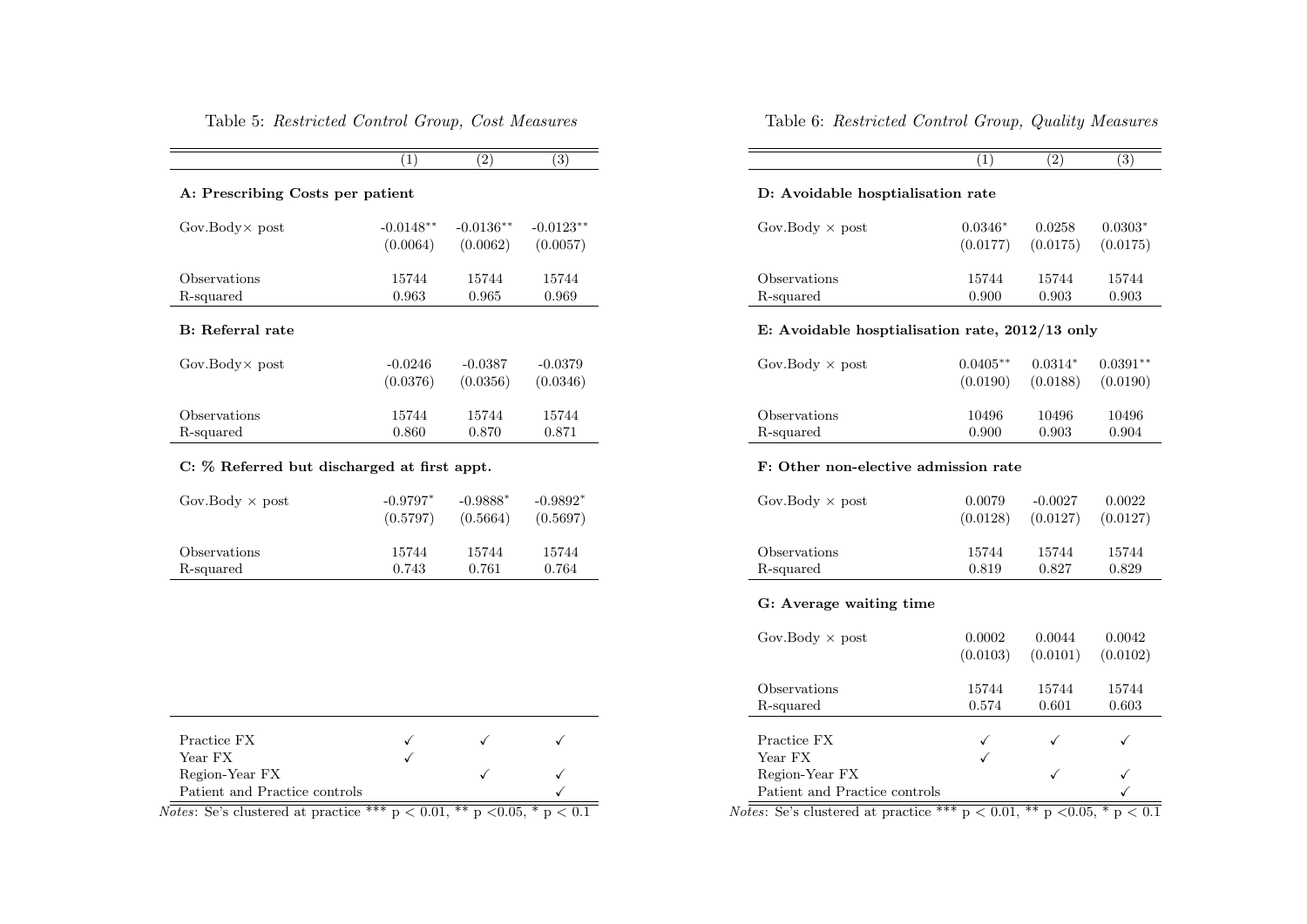|                             | $\overline{(1)}$ | $\overline{(2)}$     | $\overline{(3)}$        | $\overline{(4)}$        | $\overline{(5)}$          | $\overline{(6)}$<br>PATIENT SURVEY | (7)          | $\overline{(8)}$ | $\overline{(9)}$ |
|-----------------------------|------------------|----------------------|-------------------------|-------------------------|---------------------------|------------------------------------|--------------|------------------|------------------|
|                             |                  |                      |                         |                         |                           |                                    |              |                  |                  |
|                             |                  |                      |                         |                         | GP RATED GOOD OR BETTER % |                                    |              |                  |                  |
|                             | PAH rate         | R'mend<br>practice % | Satisfied<br>open hrs % | Confident<br>in GP $\%$ | GP time                   | GP listen                          | GP explain   | GP involve       | GP manner        |
| $Gov.Body \times post$      | $0.0284*$        | $-0.0032$            | $-0.0019$               | 0.0007                  | $-0.0022$                 | $-0.0066*$                         | $-0.0077*$   | $-0.0064$        | $-0.0060$        |
|                             | (0.0167)         | (0.0057)             | (0.0046)                | (0.0025)                | (0.0036)                  | (0.0034)                           | (0.0044)     | (0.0050)         | (0.0039)         |
| $\text{GPs}/1000$ patients  | 0.0249           | 0.0106               | 0.0034                  | $0.0174***$             | 0.0129                    | $0.0222**$                         | $0.0221***$  | 0.0204           | 0.0175           |
|                             | (0.0398)         | (0.0141)             | (0.0109)                | (0.0061)                | (0.0098)                  | (0.0086)                           | (0.0108)     | (0.0124)         | (0.0109)         |
| % Unemployed                | $-0.2988$        | $-0.0708$            | $-0.0504$               | 0.0105                  | 0.0447                    | $0.1015***$                        | $0.0997**$   | $0.0994*$        | $0.0931*$        |
|                             | (0.1969)         | (0.0634)             | (0.0494)                | (0.0318)                | (0.0444)                  | (0.0418)                           | (0.0496)     | (0.0583)         | (0.0512)         |
| $\%$ Aged 65 +              | 0.0483           | 0.0332               | $0.0590***$             | $-0.0004$               | 0.0093                    | 0.0142                             | 0.0235       | $0.0387*$        | 0.0217           |
|                             | (0.0607)         | (0.0213)             | (0.0192)                | (0.0106)                | (0.0152)                  | (0.0143)                           | (0.0176)     | (0.0207)         | (0.0176)         |
| % Ethn. White               | 0.1601           | 0.0796               | $-0.0178$               | $-0.0125$               | 0.0372                    | $-0.0026$                          | 0.0098       | $-0.0207$        | 0.0246           |
|                             | (0.1763)         | (0.0530)             | (0.0427)                | (0.0250)                | (0.0339)                  | (0.0324)                           | (0.0371)     | (0.0473)         | (0.0403)         |
| % Male                      | 0.1541           | $-0.0483$            | $-0.0034$               | 0.0302                  | $-0.0429$                 | $-0.0197$                          | $-0.0035$    | $-0.0293$        | $-0.0182$        |
|                             | (0.1601)         | (0.0448)             | (0.0391)                | (0.0205)                | (0.0313)                  | (0.0296)                           | (0.0364)     | (0.0406)         | (0.0338)         |
| Survey response rate $(\%)$ | $-0.1049$        | $-0.0137$            | 0.0073                  | $-0.0303$               | $-0.0292$                 | $-0.0140$                          | 0.0165       | 0.0116           | 0.0072           |
|                             | (0.1245)         | (0.0385)             | (0.0336)                | (0.0198)                | (0.0294)                  | (0.0274)                           | (0.0329)     | (0.0378)         | (0.0316)         |
| Disease prevalence controls | ✓                | ✓                    | ✓                       | ✓                       | ✓                         | ✓                                  | ✓            | ✓                | ✓                |
| Practice FX                 | ✓                | ✓                    | ✓                       | ✓                       | ✓                         | ✓                                  | $\checkmark$ | ✓                |                  |
| Region-Year FX              | ✓                | $\checkmark$         | ✓                       | ✓                       | ✓                         | ✓                                  | $\checkmark$ | $\checkmark$     |                  |
| PCT-Year FX                 | ✓                | ✓                    | ✓                       | ✓                       | $\checkmark$              | $\checkmark$                       | ✓            | ✓                | ✓                |
| Observations                | 3266             | 3266                 | 3266                    | 3266                    | 3266                      | 3266                               | 3266         | 3266             | 3266             |
| R-squared                   | 0.940            | 0.897                | 0.834                   | 0.805                   | 0.843                     | 0.855                              | 0.870        | 0.852            | 0.864            |

Table 7: Restricted Control Group: Additional Quality Measures

<span id="page-29-0"></span>Notes: Standard errors clustered at the practice level. \*\*\*  $p < 0.01$ , \*\*  $p < 0.05$ , \*  $p < 0.1$ . Disease prevalence controls are prevalence of the 16 health conditions used in earlier regressions. Unweighted GP patient survey results are for June <sup>2010</sup> (control) & June <sup>2012</sup> and June <sup>2013</sup> (treatment). Recommending GP surgery to someone who has just moved to the local area - Yes, would definitely recommend or would probably recommend. Satisfaction with opening hours - Very satisfied orfairly satisfied. Confidence and trust in GP - Yes, definitely, or yes, to some extent. GP ratings are % rating good or very good for: GP giving you enough time; GP listening to you; GP explaining tests and treatments; GP involving you in decisions about your care; GP treating you with care and concern.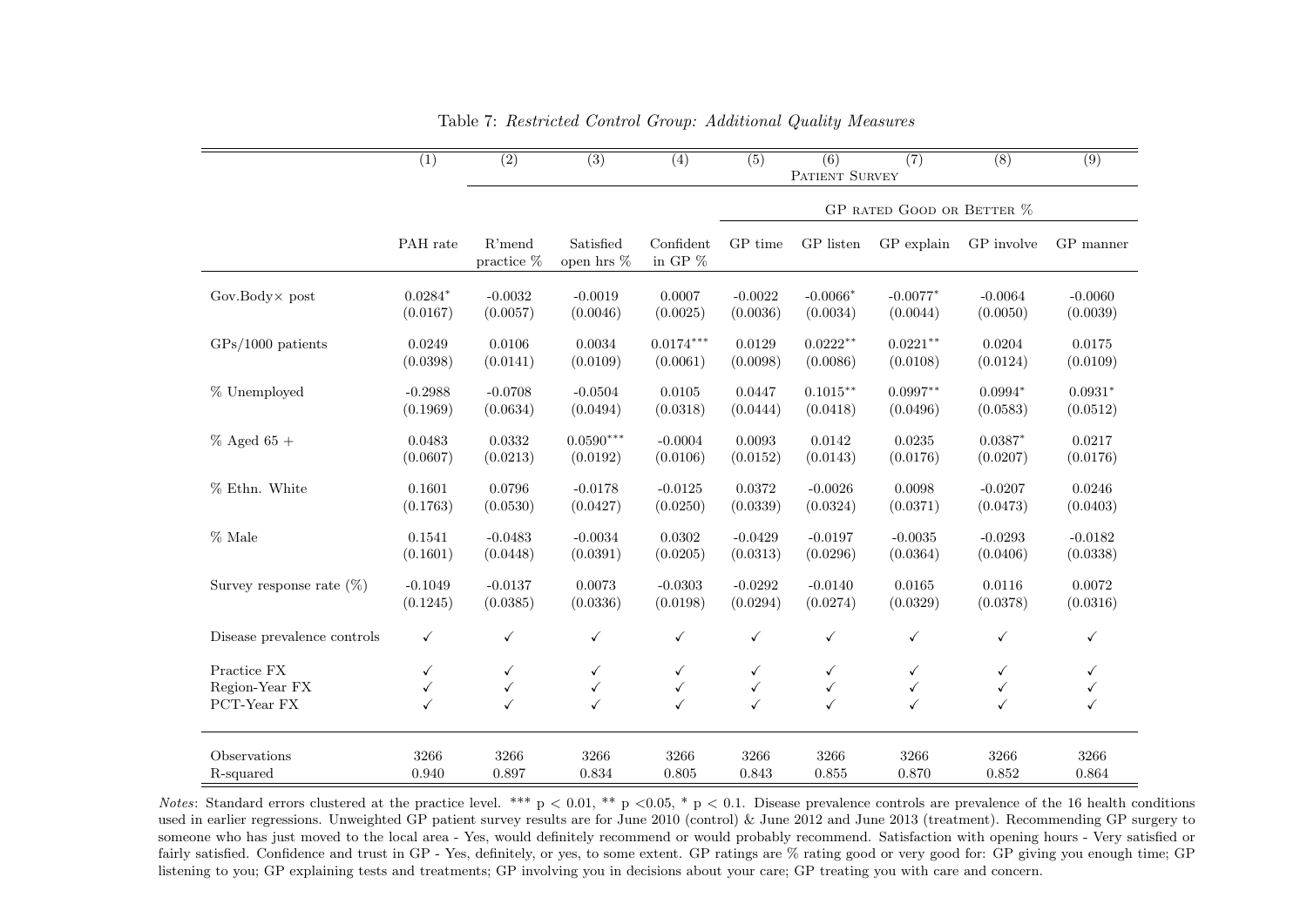#### 4.3 Quantitative Interpretation

In this section I quantify the financial costs or savings associated with the findings for prescribing and avoidable hospitalisations. It is important to reiterate that these are not intended to describe the overall effects of the reforms since they describe outcomes of governing body practices relative to other practices during the transition. Further, I make no attempt to quantify a range of other costs and benefits, e.g. any saving or costs from changed referral behaviour, patient satisfaction, or indeed any wider costs associated with hospital admission (for example on the health and productivity of individuals, or on crowding at hospitals).

Based on the dataset described above there are 1,150 governing body practices, on average with 9400 patients which means roughly 10.8 million patients are registered at a practice represented on a CCG Board during the transition. The mean quarterly cost of prescriptions per patient is roughly £38 per patient. Using the coefficient in Table [5](#page-28-0) of -0.0123 implies that a saving of  $47p (= £38 * 0.0123)$  per patient per quarter was saved in  $2011/12$  and  $2012/13$  relative to other practices, implying an overall saving on drugs of £40.6 million. Alternatively, using the coefficients in Table [4](#page-25-0) would imply a saving of around half this amount, so that I estimate the savings in prescribing costs from practices are between £20 and 40 million over the two years.

The mean number of avoidable hospitalisation per 1000 patients per quarter is 5.9, so with 9400 patients each governing body practices has on average 55.5 avoidable admissions each quarter. Using the coefficient in Table [6](#page-28-0) of 0.0303 implies an additional 1.7 in each practice each quarter, implying an additional 15,640 avoidable admissions across the 8 quarters. Tian et al. [\(2012\)](#page-36-6) estimate the average cost of an avoidable admission to be £1,750 so this equates to a cost of roughly £27.4 million. The same calculation using the coefficient in Table [4](#page-25-0) of 0.0135 implies additional financial costs of £12.1 million over the same period.

## 5 Discussion

The findings above suggest that  $-$  at least in the short-term  $-$  the effect of giving GPs budgets led GPs to engage in cost saving behaviour but also led to reductions in the quality of care. In this section, I discuss possible mechanisms may account for these effects in the context of the literature, although as with related literature (e.g. Gaynor et al. [\(2004\)](#page-34-6)) I am unable to directly relate changes in outcomes to particular channels so this is essentially speculative.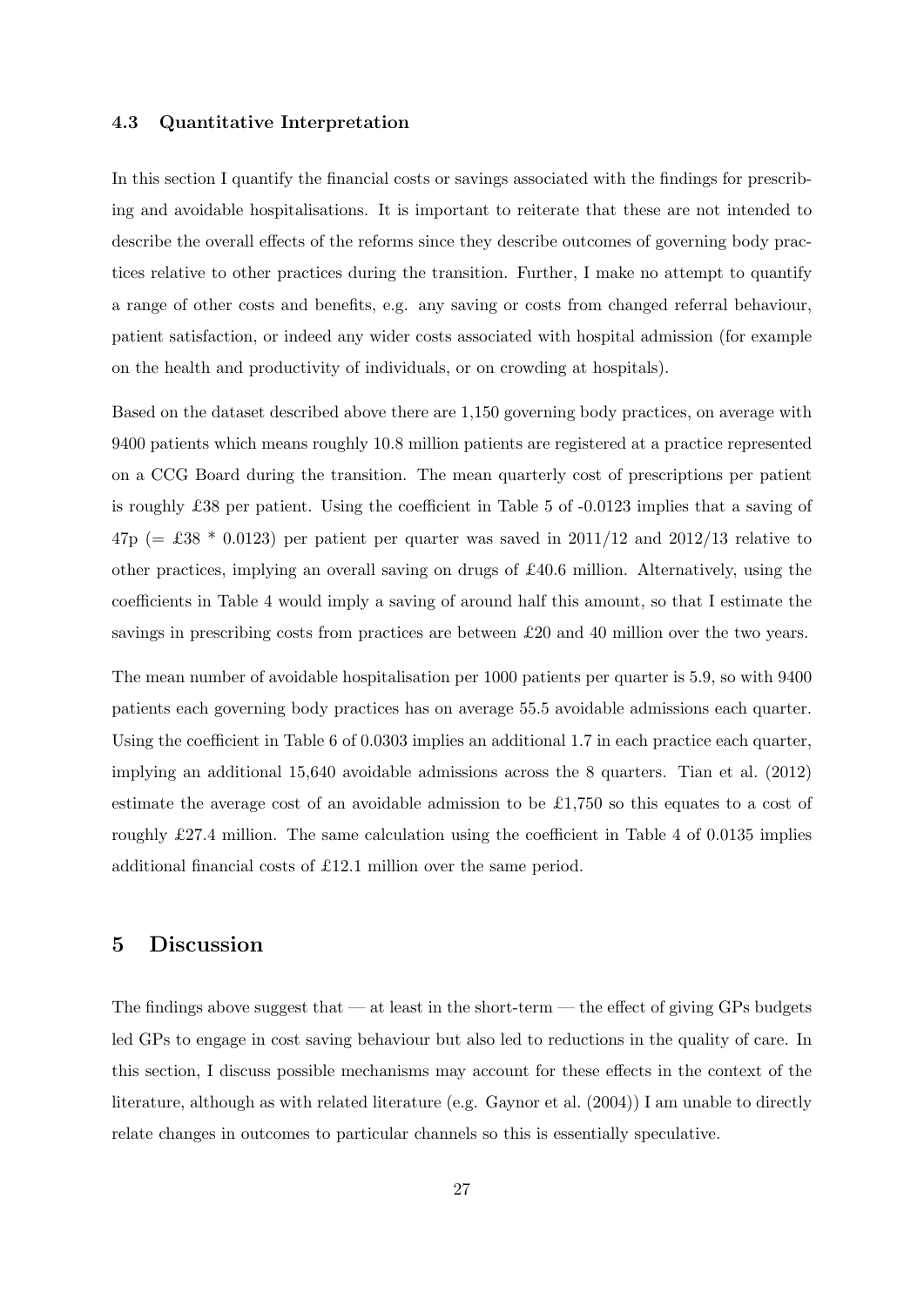A broad literature, including research on GP fundholding cited earlier, suggests that physician gatekeepers do respond to financial incentives. In the Appendix I sketch a simple model of GP behaviour under group based financial incentives that suggests if governing body GPs are able to appropriate resources from budget savings, they may be incentivised to engage in cost saving activity while other GPs do not. Of course appropriation relies on some mechanism for GPs on governing bodies to benefit from making budgetary savings. CCGs have awarded more than 400 contracts worth upwards of £2.4bn to organisations in which GP board members have a financial interest (Iacobucci [2015\)](#page-35-2), which could be one such channel.

A second possibility is that participation on a governing body makes allocative efficiency issues more salient to GPs. Recognising the role of medical ethics in determining professional norms in healthcare, models of GP behaviour often incorporate altruistic regard for patient's health or welfare into GP utility (Arrow [1963;](#page-33-9) McGuire [2000;](#page-35-13) Rebitzer and Taylor [2010;](#page-36-7) Clemens and Gottlieb [2014\)](#page-33-10). Some researchers also posit that doctors' choices may reflect regard to the allocation of scarce resources between competing needs (Ellis and McGuire [1986;](#page-34-0) Blomqvist [1991;](#page-33-0) Chandra and Skinner [2012\)](#page-33-11). In a controlled experiment analysing tradeoffs in physician decisions, Kesternich et al. [\(2015\)](#page-35-14) find that efficiency concerns influence choices even when medical ethics are made salient to medical decision-makers. These authors argue that in reality costs to society are often not salient to physicians when deciding how to treat a patient. It seems plausible that direct budgetary oversight does just this.

Finally, the results on quality outcomes may reflect that the reforms distracted from patient care, a view expressed by the King's fund (Ham et al. [2015\)](#page-34-9). Developing CCGs and taking on new commissioning duties during the transitional phase of the reform required time and effort on the part of the GPs involved. Practices were reimbursed for the time spent by GPs on commissioning duties, but it is uncertain how they adapted to provide patient care e.g. by sharing workload between remaining doctors, taking on new permanent staff, or by employing locums.

## 6 Conclusions

In this paper, I provide quantitative analysis of health care reforms that took place in England in the period 2010 to 2013. The central feature of the reform was to pass responsibility for commissioning services and associated budgets to groups of GPs. I aim to to generate insights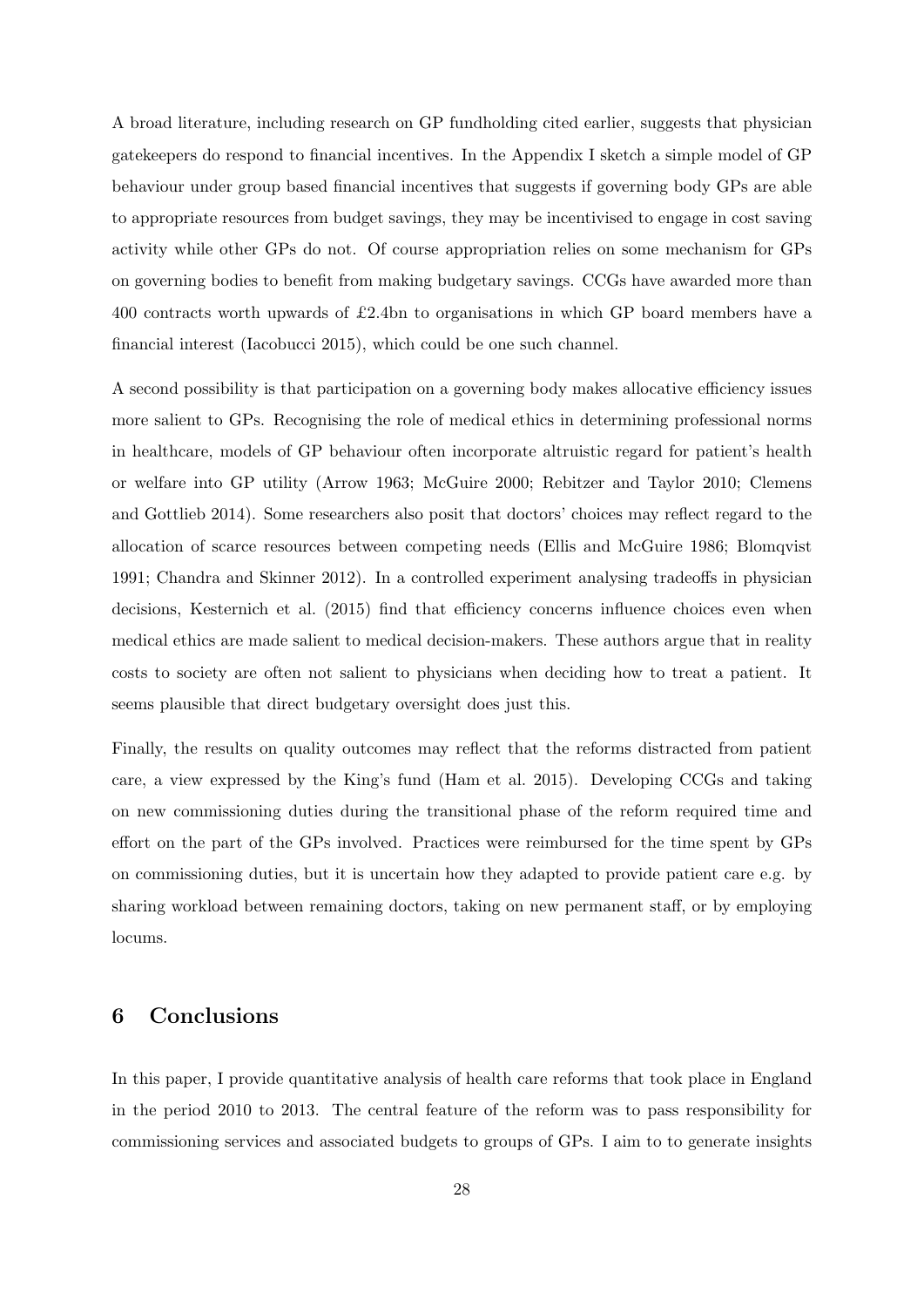about the effects of this change on practice level outcomes, distinguishing between outcomes that indicate a focus on saving costs, and those that indicate a focus on care quality.

The empirical work applies difference-in-difference techniques to practices with plausibly similar pre-treatment trends. Two caveats are that the findings are generated from the transitional phase of the reforms so by definition impacts estimated are short term and may or may not be a guide to the longer term impacts of the reforms. No attempt is made to capture potential costs or benefits that may arise slowly e.g. through service redesign. Secondly, estimates are generated by comparing GP practices most closely associated with the reforms with other practices. However, all GP practices in my sample became commissioners so this relative effect may not be representative of the overall short term effect.

Notwithstanding these caveats, findings suggest that practices most actively engaged with new responsibilities changed behaviour relative to other GPs in ways consistent with taking cost saving steps: prescribing a lower average value of drugs to each patient, and by reducing the proportion of referrals that were discharged at the first outpatient attendance. On the other hand, findings are also consistent with these same practices reducing the relative quality of care: having a greater proportion of patients avoidably admitted to hospital in an emergency, and falling patient satisfaction. The results on quality are only weakly significant, but consistent across a variety of specifications and are supported by placebo tests on related outcomes. I explore a number of explanations for these results, including that the reforms incentivised doctors to reduce quality in order to save cash or that they simply distracted those doctors most closely involved.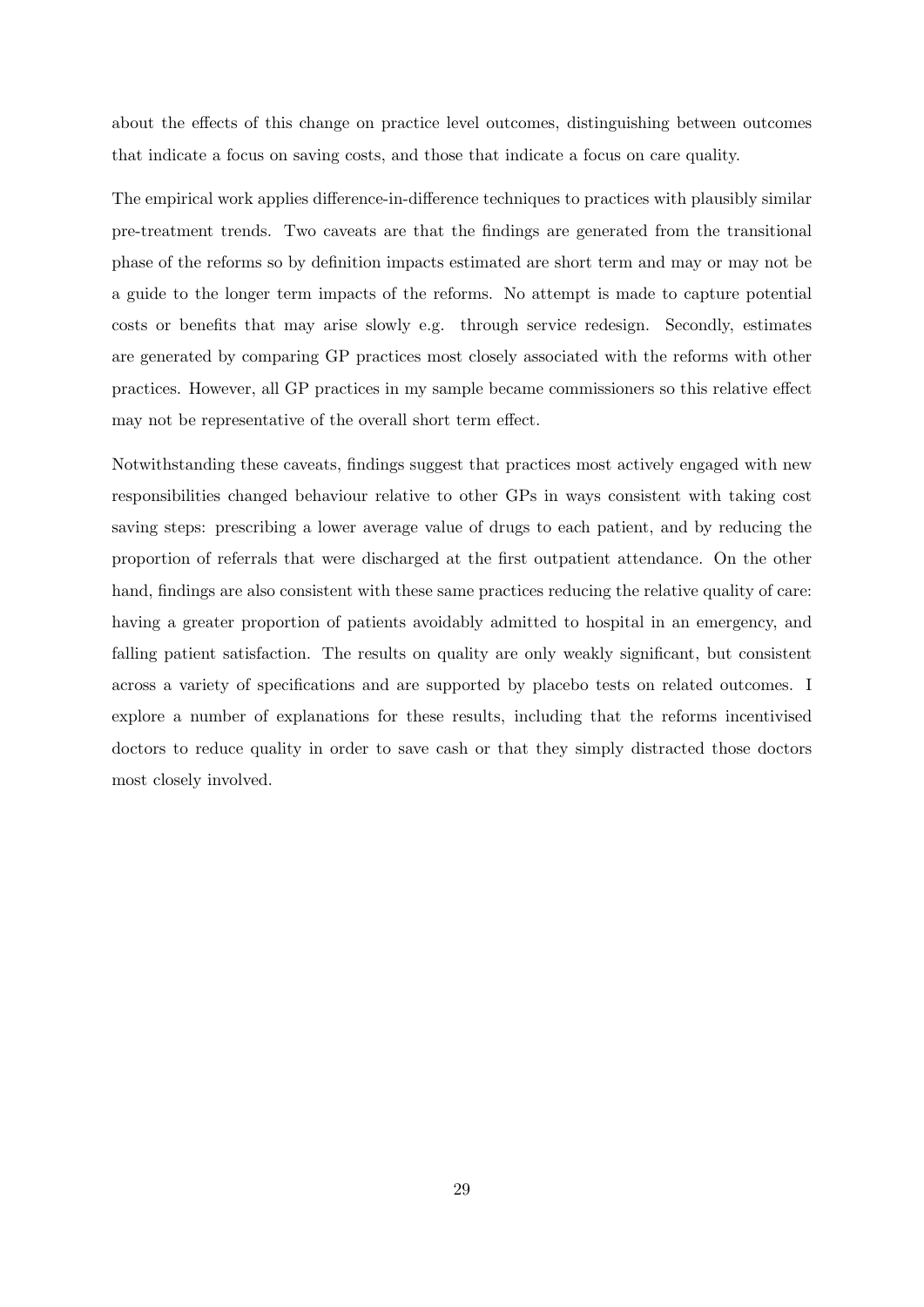## References

- <span id="page-33-7"></span>Ansari, Z. et al. (2012). "Patient characteristics associated with hospitalisations for ambulatory care sensitive conditions in Victoria, Australia". BMC health services research 12 (1): p. 475.
- <span id="page-33-9"></span>Arrow, K. J. (1963). "Uncertainty and the welfare economics of medical care". The American economic review, pp. 941–973.
- <span id="page-33-5"></span>Basu, J. and B. Friedman (2001). "Preventable illness and out-of-area travel of children in New York counties". *Health economics* 10 (1): pp. 67–78.
- <span id="page-33-8"></span>Baum-Snow, N. and F. Ferreira (2014). Causal inference in urban and regional economics. Tech. rep. National Bureau of Economic Research.
- <span id="page-33-0"></span>Blomqvist,  $\AA$ . (1991). "The doctor as double agent: Information asymmetry, health insurance, and medical care". Journal of Health Economics 10 (4): pp. 411–432.
- <span id="page-33-6"></span>Busby, J. et al. (2015). "A systematic review of the magnitude and cause of geographic variation in unplanned hospital admission rates and length of stay for ambulatory care sensitive conditions". BMC health services research 15 (1): p. 1.
- <span id="page-33-11"></span>Chandra, A. and J. Skinner (2012). "Technology Growth and Expenditure Growth in Health Care". Journal of Economic Literature, pp. 645–680.
- <span id="page-33-4"></span>Cheng, S.-H. et al. (2010). "A longitudinal examination of continuity of care and avoidable hospitalization: evidence from a universal coverage health care system". Archives of Internal Medicine 170 (18): pp. 1671–1677.
- <span id="page-33-10"></span>Clemens, J. and J. D. Gottlieb (2014). "Do Physicians' Financial Incentives Affect Medical Treatment and Patient Health?" The American economic review 104 (4): p. 1320.
- <span id="page-33-3"></span>Conservative Party (2007). NHS Autonomy and Accountability, Proposals for legislation. Policy document.
- <span id="page-33-1"></span>Croxson, B. et al. (2001). "Do doctors respond to financial incentives? UK family doctors and the GP fundholder scheme". Journal of Public Economics 79 (2): pp. 375–398.
- <span id="page-33-2"></span>Department of Health (2010a). Equity and Excellence: Liberating the NHS. White Paper, July 2010.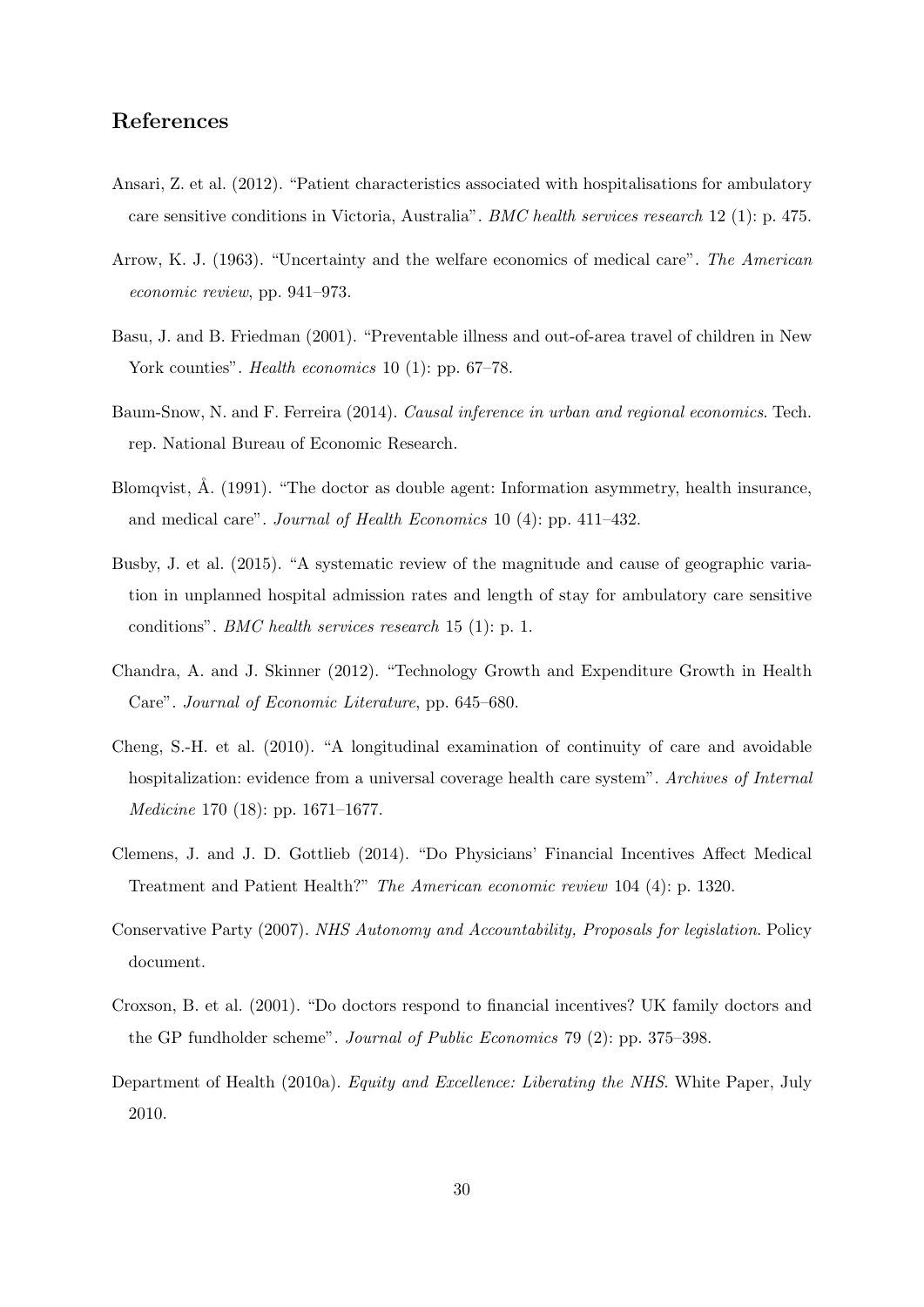- <span id="page-34-10"></span>Department of Health (2010b). Liberating the NHS: legislative framework and next steps. Implementation Plan, December 2010.
- <span id="page-34-12"></span>– (2010c). "The Operating Framework for the NHS in England 2011-12, December 2010".
- <span id="page-34-11"></span>– (2011a). Equity and Excellence: Liberating the NHS - Managing the Transition. Letter from David Nicholson, 13 April 2011, Gateway Ref: 15966.
- <span id="page-34-2"></span>– (2011b). Resource Allocation: Weighted Capitation Formula.
- <span id="page-34-13"></span>– (2011c). "The Operating Framework for the NHS in England 2012-13, November 2011".
- <span id="page-34-7"></span>Dusheiko, M. et al. (2004). "The effect of practice budgets on patient waiting times: allowing for selection bias". Health Economics 13 (10): pp. 941–958.
- <span id="page-34-4"></span>Dusheiko, M. et al. (2006). "The effect of financial incentives on gatekeeping doctors: evidence from a natural experiment". Journal of health economics 25 (3): pp. 449–478.
- <span id="page-34-8"></span>Dusheiko, M. et al. (2007). "The impact of budgets for gatekeeping physicians on patient satisfaction: evidence from fundholding". Journal of health economics 26 (4): pp. 742–762.
- <span id="page-34-0"></span>Ellis, R. P. and T. G. McGuire (1986). "Provider behavior under prospective reimbursement: Cost sharing and supply". Journal of health economics 5 (2): pp. 129–151.
- <span id="page-34-1"></span>Gaynor, M. (1994). "Issues in the industrial organization of the market for physician services". Journal of Economics & Management Strategy 3 (1): pp. 211–255.
- <span id="page-34-6"></span>Gaynor, M. et al. (2004). "Physician incentives in health maintenance organizations". Journal of Political Economy 112 (4): pp. 915–931.
- <span id="page-34-5"></span>Goodwin, G. (1998). "GP Fundholding". In: Learning from the NHS Internal Market: A Review of the Evidence. Ed. by Le Grand, J., Mays, N., Mulligan, J. Kings Fund Publishing, pp. 43– 68.
- <span id="page-34-9"></span>Ham, C. et al. (2015). The NHS under the coalition government.

<span id="page-34-3"></span>Ham, C. J. (2010). "GP budget holding: lessons from across the pond and from the NHS".

<span id="page-34-14"></span>Harrison, M. J. et al. (2014). "Effect of a national primary care pay for performance scheme on emergency hospital admissions for ambulatory care sensitive conditions: controlled longitudinal study". BMJ 349, g6423.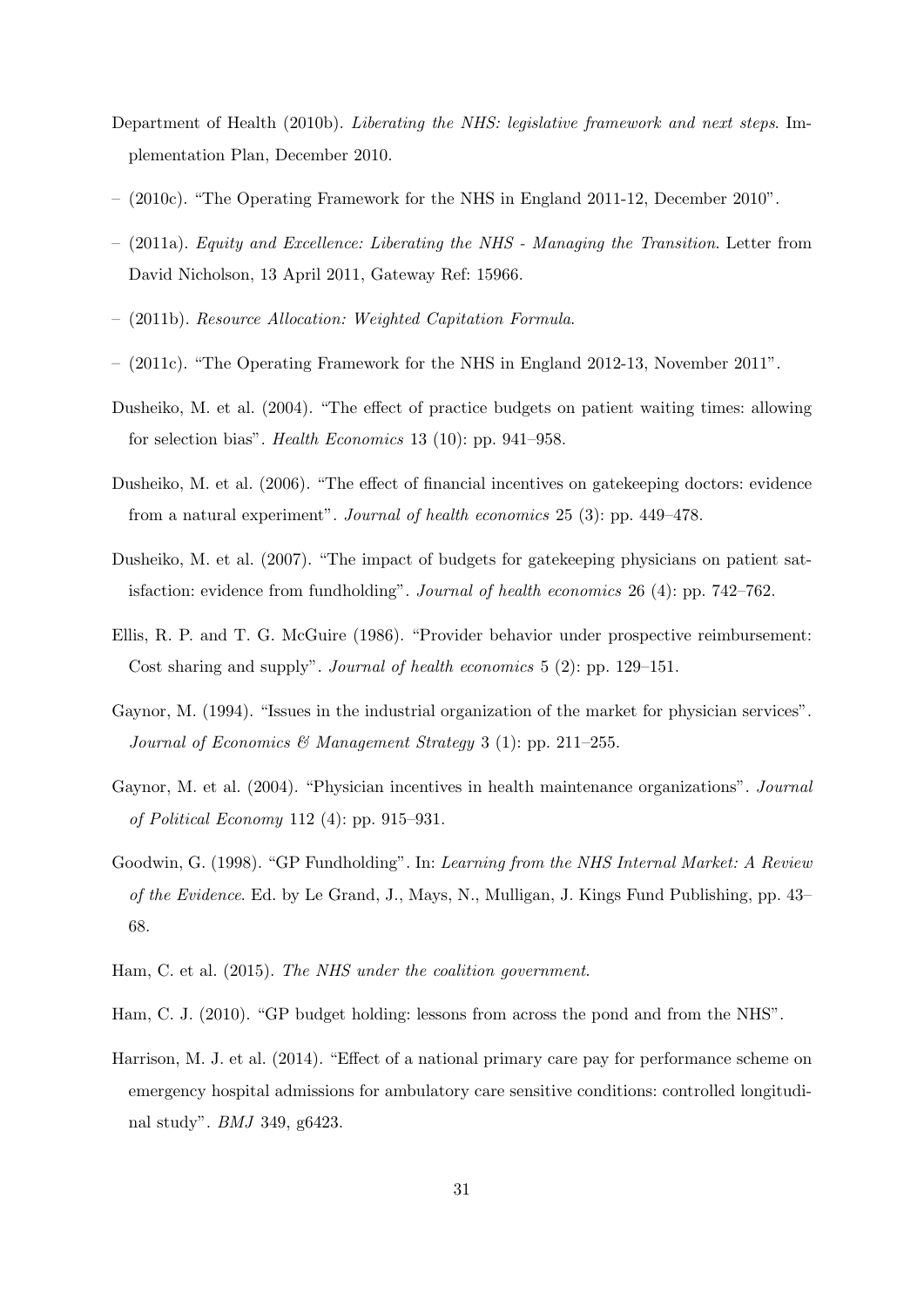<span id="page-35-0"></span>Iacobucci, G (2012). GPs outnumbered on nearly half of CCG boards. Pulse, 17 July.

- <span id="page-35-2"></span>Iacobucci, G. (2015). "General practice commissioning: in whose interests?" BMJ 351. DOI: [10.1136/bmj.h6000](http://dx.doi.org/10.1136/bmj.h6000).
- <span id="page-35-8"></span>Imison, C and C Naylor (2010). "Referral management: lessons for success. London: Kings Fund, 2010".
- <span id="page-35-14"></span>Kesternich, I. et al. (2015). "Professional norms and physician behavior: Homo oeconomicus or homo hippocraticus?" Journal of Public Economics 131, pp.  $1 - 11$ . ISSN: 0047-2727. DOI: [http://dx.doi.org/10.1016/j.jpubeco.2015.08.009](http://dx.doi.org/http://dx.doi.org/10.1016/j.jpubeco.2015.08.009).
- <span id="page-35-3"></span>KPMG/IpsosMori (2011). KPMG/IpsosMori Survey of GPs. 4 July, 2011.
- <span id="page-35-12"></span>Liu, T. and C.-t. A. Ma (2013). "Health insurance, treatment plan, and delegation to altruistic physician". Journal of Economic Behavior & Organization 85, pp. 79–96.
- <span id="page-35-13"></span>McGuire, T. G. (2000). "Physician agency". Handbook of health economics 1, pp. 461–536.
- <span id="page-35-7"></span>National Audit Office (2007). Presribing Costs in Primary Care.
- <span id="page-35-6"></span>NHS Commissioning Board (2012a). Clinical commissioning group governing body members: Role outlines, attributes and skills. Guidance July 2012.
- <span id="page-35-5"></span>– (2012b). Towards establishment: Creating responsive and accountable clinical commissioning groups. Policy guidance February 2012.
- <span id="page-35-4"></span>NHS England (2012). The Month. Special Issue 52, March 2012.
- <span id="page-35-10"></span>Nyweide, D. J. et al. (2013). "Continuity of care and the risk of preventable hospitalization in older adults". JAMA internal medicine 173 (20): pp. 1879–1885.
- <span id="page-35-9"></span>OECD (2012). Health at a glance: Europe 2012.
- <span id="page-35-1"></span>Propper, C. et al. (2002). "Waiting times for hospital admissions: the impact of GP fundholding". Journal of health economics 21 (2): pp. 227–252.
- <span id="page-35-11"></span>Purdy, S et al. (2009). "Ambulatory care sensitive conditions: terminology and disease coding need to be more specific to aid policy makers and clinicians". Public health 123 (2): pp. 169– 173.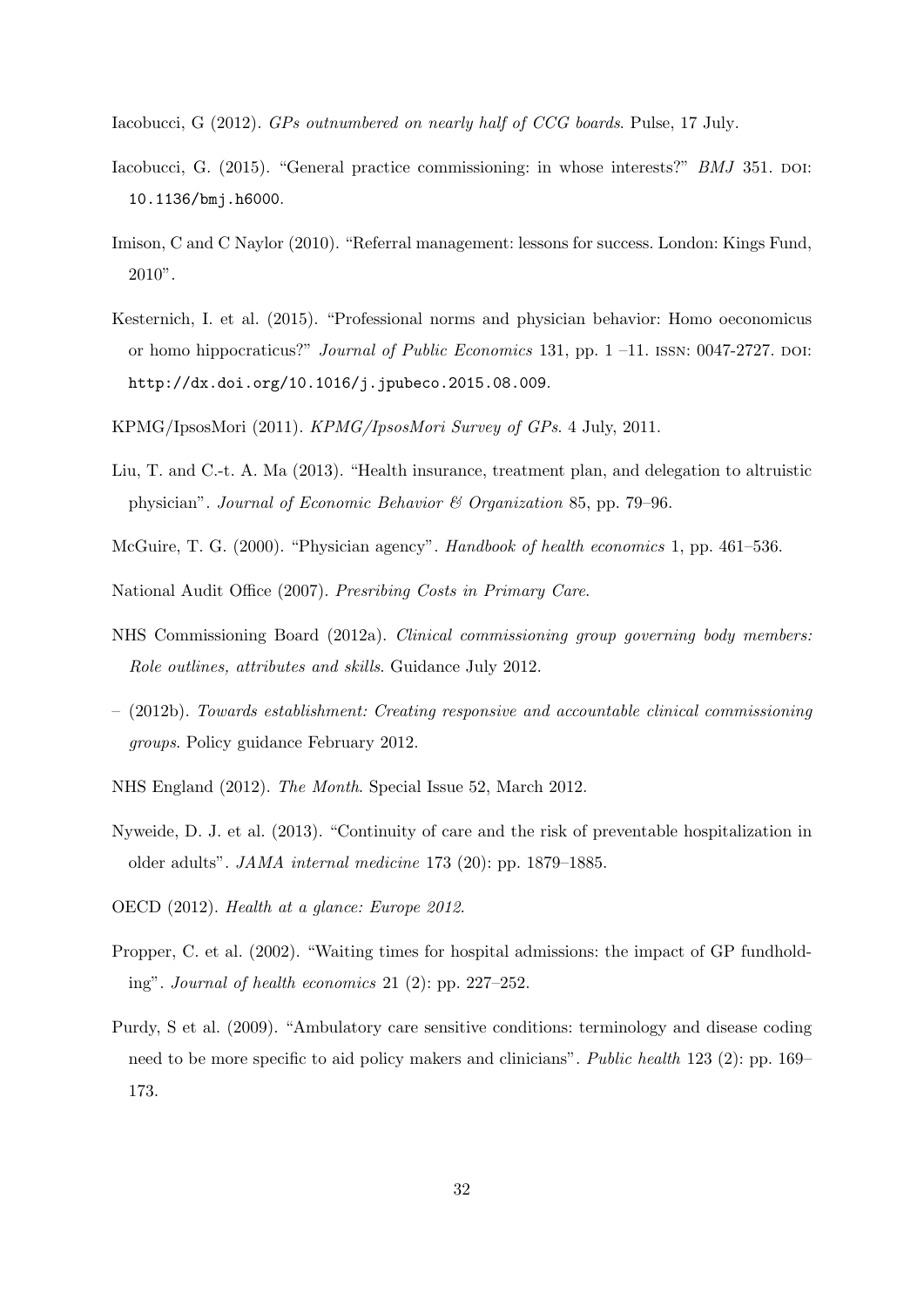- <span id="page-36-7"></span>Rebitzer, J. B. and L. J. Taylor (2010). Extrinsic Rewards and Intrinsic Motives: Standard and Behavioral Approaches to Agency and Labor Markets. Handbook of Labor Economics. O. Ashenfelter and D. Card.
- <span id="page-36-4"></span>Rosano, A. et al. (2013). "The relationship between avoidable hospitalization and accessibility to primary care: a systematic review". European Journal of Public Health 23 (3): pp. 356–360.
- <span id="page-36-1"></span>Smith, J. et al. (2010). Giving GPs Budget's for Commissioning: What Needs to be Done? Nuffield Trust for Research and Policy Studies in Health Services.
- <span id="page-36-3"></span>Starfield, B. et al. (2005). "Contribution of primary care to health systems and health". Milbank quarterly 83 (3): pp. 457–502.
- <span id="page-36-2"></span>Thygesen, L. C. et al. (2015). "Potentially avoidable hospitalizations in five European countries in 2009 and time trends from 2002 to 2009 based on administrative data". The European Journal of Public Health 25 (suppl 1): pp. 35–43.
- <span id="page-36-6"></span>Tian, Y et al. (2012). "Emergency hospital admissions for ambulatory care-sensitive conditions: identifying the potential for reductions". Kings Fund.
- <span id="page-36-0"></span>Timmins, N. (2012). "Never again". The story of the Health and Social care Act.
- <span id="page-36-5"></span>Weissman, J. S. et al. (1992). "Rates of avoidable hospitalization by insurance status in Massachusetts and Maryland". Jama 268 (17): pp. 2388–2394.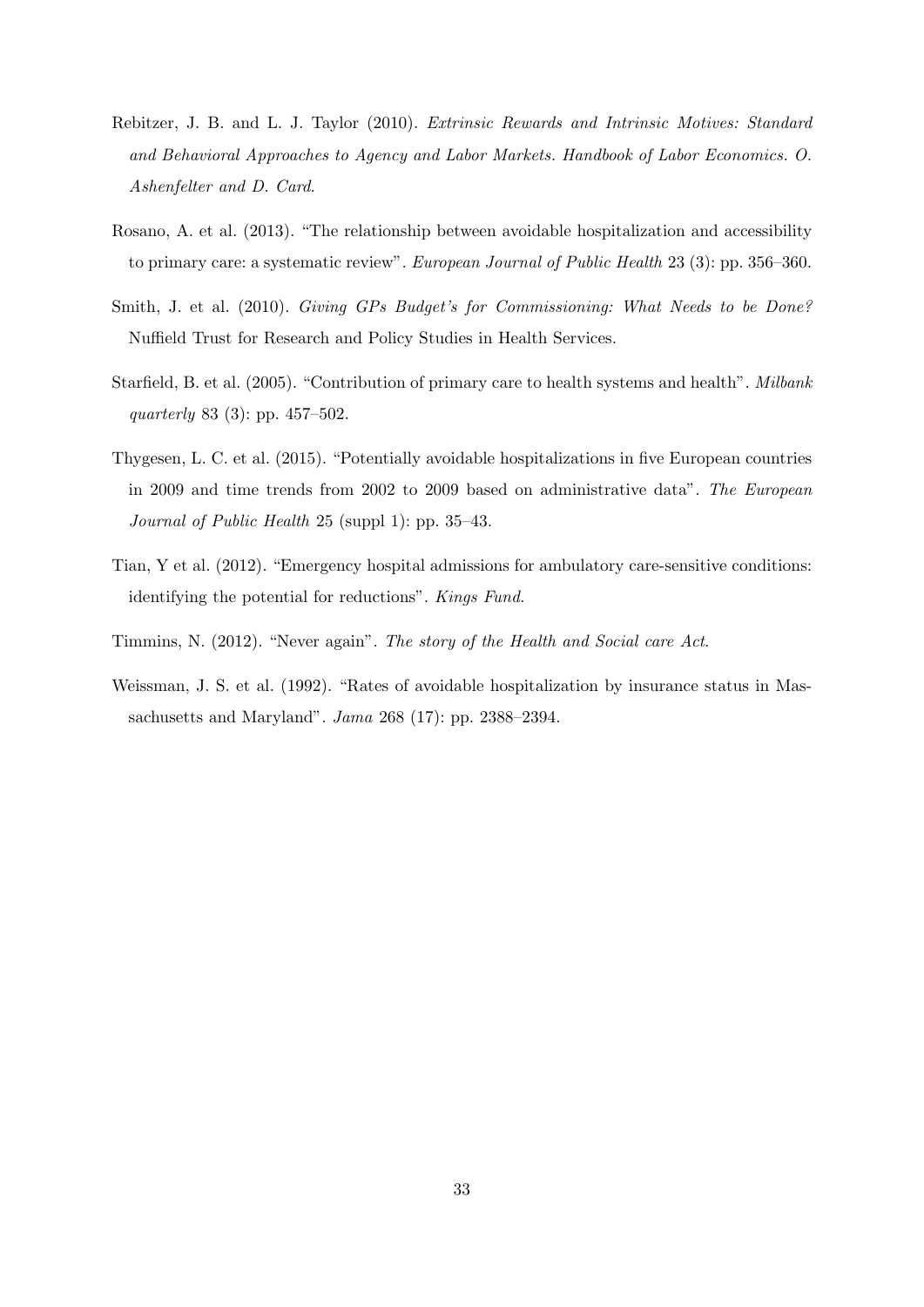## A Appendix

#### A.1 Construction of Governing Body treatment measures

The treatment measure is a time invariant GP practice level categorical variable,  $GB<sub>p</sub>$  which takes value 1 if the CCG has a GP on the governing body during the transition or 0 otherwise. I additionally construct a control group of practices that host a GP governing body member, but only outside the treatment window. Generating these variables at the practice level is challenging because of data constraints and is further complicated by a number of factors including GPs joining and leaving Board positions, and moving between practices. Constructing the indicators involved several steps: compiling a dataset linking individual GPs to CCG Board positions; linking GP employment histories since 1 April 2009 to the dataset; and finally, excluding a small number of practices from the sample, for the reasons set out below. There is no central and comprehensive database of CCG Board members so at all stages information is verified across different sources where possible, although in and some places a degree of judgment was required.

For the first step, I requested the names, practices details, and Board membership details of all current and past GP members of CCG Boards via Freedom of Information (FOI) requests. Around half of the 211 CCGs returned useful information. The resulting GP practitioner dataset was reviewed against Governing Body details in CCG annual reports (largely for 2013/14), harvesting new data to fill gaps and correct transcription errors where necessary. A significant limitation is that the information provided (FOI requests) or reported (annual reports) usually dates only from the establishment of CCGs as a legal entities (April 2013). The upshot is that commencement dates for Board positions are commonly recorded as 1 Apr2013. In the empirical work that follows, my "treatment" on period is the start of 2011/12 and I proceed as if governing body members had taken up their positions by that point. The assumption is based on information described in the paper e.g. the fifth wave of pathfinder GP consortia was formed in July 2011, covering some 97% of the population; news reports about individual CCG governing bodies and GP participation etc. The result of this first stage is a database of 1,629 GPs with indicators for GPs who held positions on the governing body throughout the transition (CURRENT BOARD) or held positions on CCG governing bodies but outside the treatment window of 1 April 2011 to 1 April 2013 (FUTURE BOARD).

To construct GP practice level treatment measures from this GP practitioner level data, I next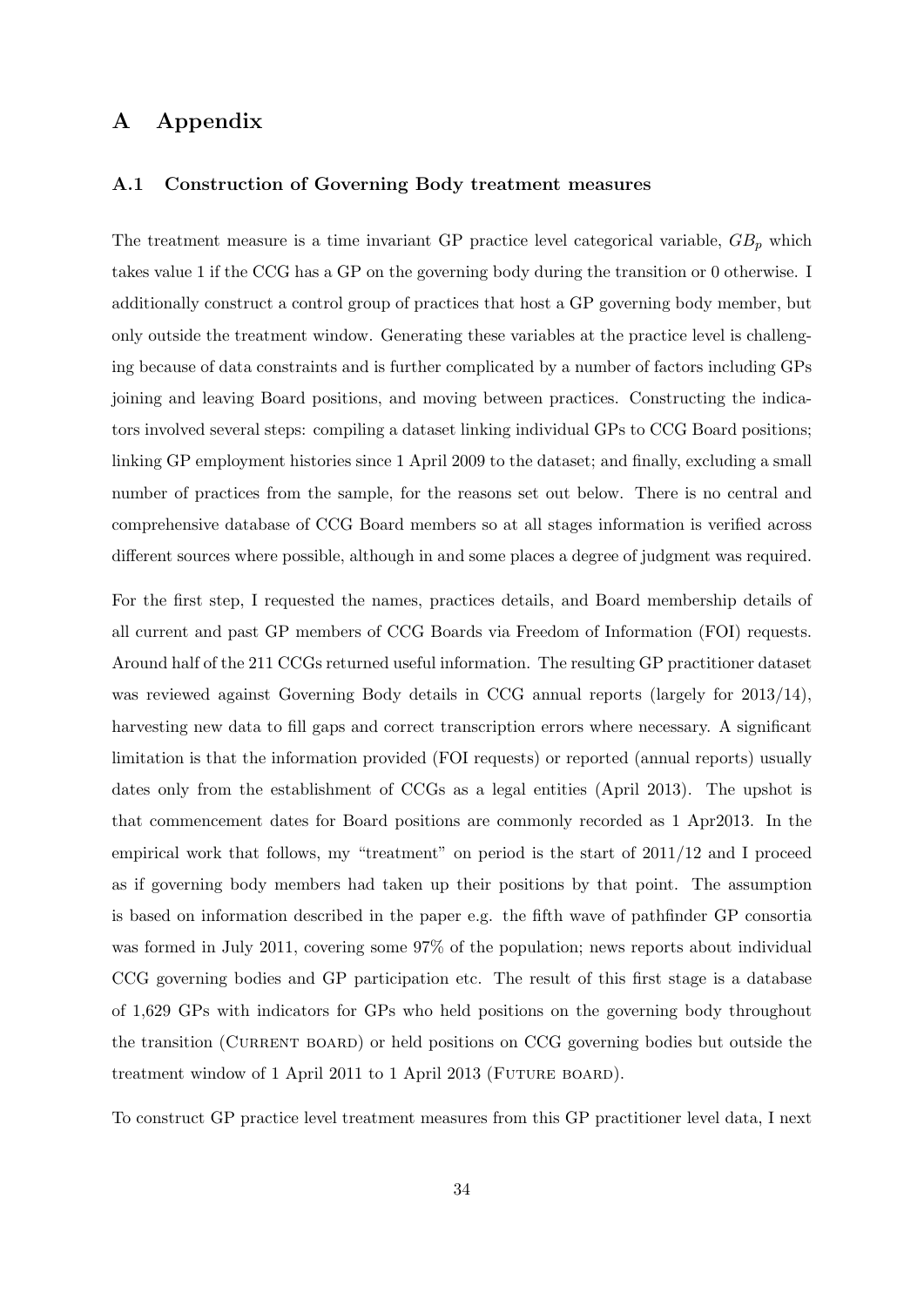create job histories back to q1 2009/10 for individual GPs by matching the GP name to data held by the Organisation Data Service of the NHS Information Centre (file:  $egpour<sup>21</sup>$  $egpour<sup>21</sup>$  $egpour<sup>21</sup>$ ), using secondary sources where necessary to facilitate a match. I match GPs to practices and assign the individual GP indicator variable CURRENT BOARD or FUTURE BOARD to the practice. Note that I allow indicator variable to be assigned to multiple practices for the small number of GPs in the database registered to work at two practices (13 GPs) during the timeframe of investigation, and that there are around 50 practices which are associated with more than one GP in the database.

In a final step I exclude around 100 GP practices from the analysis: practices where the GP governing body member practices in a different CCG to where they act as a Board member; practices where a governing body GP left the practice before the end of Q4 2012/13; and practices where a GP played a role in the initial phases of the reform but did not ultimately become part of the governing body in place on 1 April 2013. This latter group is identifiable from information sources including (i) CCG annual reports and other Board documents (ii) responses to earlier FOI requests for details of clinical leads at CCGs during the transition (iii) letters from CCG leaders to national newspapers (iv) data released by NHS England.

#### A.2 ICD-10 codes used to calculate Avoidable Hospitalisation

The Table below reproduces the ICD-10 codes in Purdy et al. [\(2009\)](#page-35-11) Table3 (wider set of diagnosis codes) but excluding dental problems. These are the ICD–10 codes used in this paper to define potentially avoidable hospitalisations.

<span id="page-38-0"></span> $^{21}$ See <<www.systems.hscic.gov.uk/data/ods/datadownloads/gppractice>>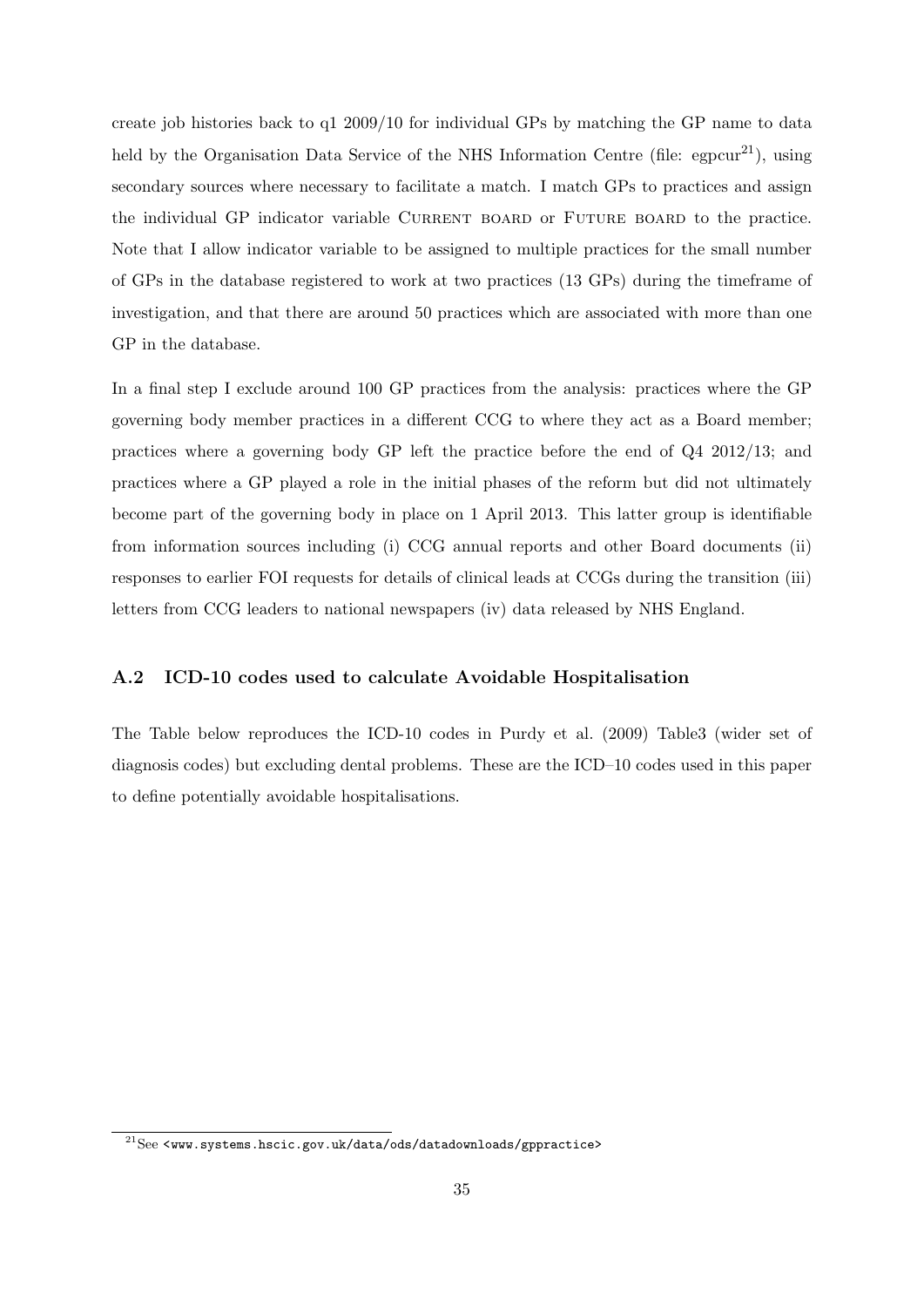| Condition                             | $ICD-10$ codes                                          |  |  |  |  |
|---------------------------------------|---------------------------------------------------------|--|--|--|--|
| Angina                                | I20, I24.0 I24.8 I24.9 I25 R072 R073 R074 Z034 Z035     |  |  |  |  |
| Asthma                                | J45 J46                                                 |  |  |  |  |
| Cellulitis                            | L03 L04 L08.0 L08.8 L08.9 L88 L98.0 I891 L010 L011      |  |  |  |  |
|                                       | L020 to L024 L028 L029                                  |  |  |  |  |
| Congestive heart failure              | I11.0 I50 J81 I130 I255                                 |  |  |  |  |
| Convulsions and epilepsy              | G40 G41 R56 O15 G253 R568                               |  |  |  |  |
| Chronic obstructive pulmonary disease | J20 J41 J42 J43 J47 J44 J40X                            |  |  |  |  |
| Dehydration and gastroenteritis       | E86 K52.2 K52.8 K52.9 A020 A04 A059 A072 A080 A081      |  |  |  |  |
|                                       | A083 A084 A085 A09 K520 K521                            |  |  |  |  |
| Diabetes complications                | E10.0–E10.8 E11.0–E11.8 E12.0–E12.8 E13.0–E13.8         |  |  |  |  |
|                                       | E14.0-E14.8 E139 E149                                   |  |  |  |  |
| Ear, nose and throat infections       | H66 H67 J02 J03 J06 J31.2 J040                          |  |  |  |  |
| Gangrene                              | R <sub>02</sub>                                         |  |  |  |  |
| Hypertension                          | I10 I11.9                                               |  |  |  |  |
| Influenza and pneumonia               | J10 J11 J13 J14 J15.3 J15.4 J15.7 J15.9 J16.8 J18.1 J18 |  |  |  |  |
|                                       | J189 J120 J121 J122 J128 J129 J160 A481 A70x            |  |  |  |  |
| Iron-deficiency anaemia               | D50.1 D50.8 D50.9 D460 D461 D463 D464 D510-D513         |  |  |  |  |
|                                       | D518 D520 D521 D528 D529 D531 D571 D580 D581            |  |  |  |  |
|                                       | D590-D592 D599 D601 D608 D609 D610 D611 D640 to         |  |  |  |  |
|                                       | D644 D648                                               |  |  |  |  |
| Nutritional deficiency                | E40 E41 E42 E43 E55.0 E64.3                             |  |  |  |  |
| Other vaccine-preventable diseases    | A35 A36 A37 A80 B05 B06 B16.1 B16.9 B18.0 B18.1 B26     |  |  |  |  |
|                                       | G00.0 M01.4                                             |  |  |  |  |
| Pelvic inflammatory disease           | N70 N73 N74                                             |  |  |  |  |
| Perforated/bleeding ulcer             | K25.0-K25.2 K25.4-K25.6 K26.0-K26.2 K26.4-K26.6         |  |  |  |  |
|                                       | K27.0-K27.2 K27.4-K27.6 K280-282 K284-K286 K920         |  |  |  |  |
|                                       | K921 K922 K20x K210 K219 K221 K226                      |  |  |  |  |
| Pyelonephritis                        | N10 N11 N12 N13.6 N300 N390 N159c N308 N309             |  |  |  |  |

Table A1: ICD-10 codes used to define potentially avoidable hospitaisations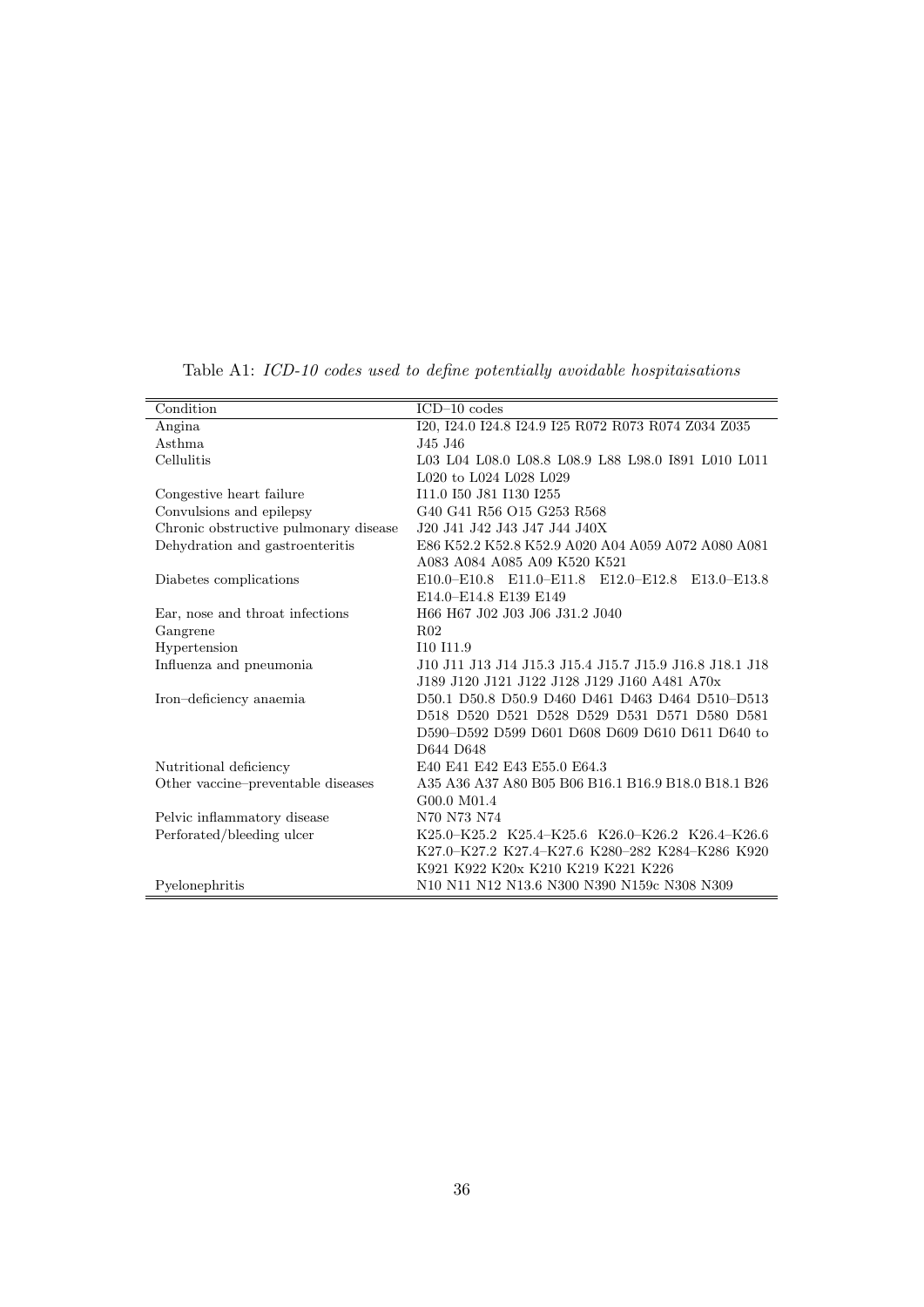#### A.3 A simple model of GP behaviour under CCG group incentives

To consider the effects of the reforms introducing financial incentives, I sketch a simple numerical two period model in which group incentives are activated only in the second period. Following Rebitzer and Taylor [\(2010\)](#page-36-7) I assume GPs follow professional norms such that they incur disutility when service level  $m$  (in £) is below some "ideal" level of care  $m_B$  which together with wages determines GP j's utility. In the first period, GPs have the common following utility:

$$
u_j = \underbrace{w_j}_{wages} + \underbrace{f(m_j - m_B^j)}_{\text{professional norms}}
$$

Following the reforms (period 2), CCGs become responsible for design of local services & staying within budget. I assume that membership of a CCGs now provides an additional source of utility to all  $n$  member practices via a group financial incentive where savings in practice patient care budgets  $B_i$  are shared equally between practices:<sup>[22](#page-40-0)</sup>

$$
u_j = \underbrace{w_j}_{wages} + \underbrace{f(m_j - m_B^j)}_{\text{professional norms}} + \underbrace{\frac{1}{n} \left[ \sum_{j=1}^n (B_j - m_j) \right]}_{\text{group incentive}}
$$

I consider a simple numerical example with 2 GPs and that choose a level of care  $m_j \in (0,1)$ where 0 indicates patients receive a low level of care (e.g referrals and prescriptions) and 1 a high level. Further I assume that the budget  $B_j = m_B = 1$ ; & that  $f(m_j - m_B) = -0.5(m_j - m_B)^2$ . It is trivial to show that prior to the reforms, both GPs play high to avoid the penalty from providing a low level of care. The payoff matrix below shows the utility in period 2. Here, there is no dominant strategy; each GP has no unilateral incentive to start playing low abut if the GPs can coordinate to both play low, utility is maximised.

<span id="page-40-0"></span><sup>&</sup>lt;sup>22</sup>This is not permissible under the reforms. However, it might also be the case if, for example, savings on commissioning budgets were reinvested in primary care services and all GPs in the CCG collectively own these.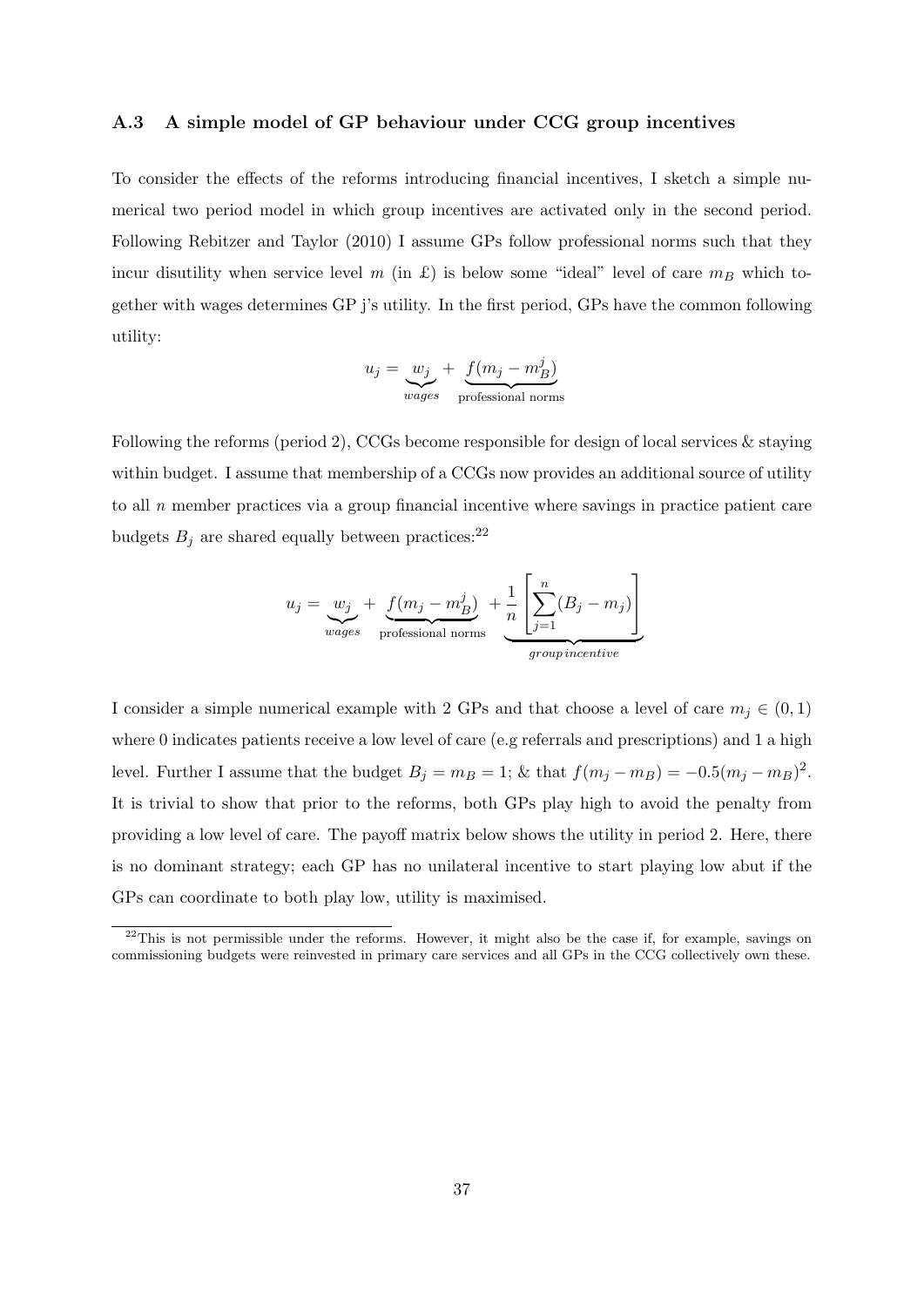

This simple model illustrates the potential conflict of interest if GPs can appropriate savings from reduced patient care, but is not able to explain the divergence between CCG governing body practices and other practices observed in the data. I now consider a second scenario in which I make the strong assumption that GP 1 sits on a CCG governing body and can appropriate the savings from patient care budgets for his own benefit, such that it wholly benefits GP 1. Now, following the reforms, GP 2 has a dominant strategy of playing high  $\&$ GP 1 has a dominant strategy of playing low.

|                       |              | GP <sub>1</sub> |           |           |                  |  |  |  |  |
|-----------------------|--------------|-----------------|-----------|-----------|------------------|--|--|--|--|
|                       |              | $m_1 = 0$       |           | $m_1 = 1$ |                  |  |  |  |  |
|                       | $m_2 =$      |                 | $w + 1.5$ |           | $w+1$            |  |  |  |  |
| $\boldsymbol{\alpha}$ | 0            | $w-0.5$         |           | $w-0.5$   |                  |  |  |  |  |
| පි                    | $m_2$        |                 | $w+0.5$   |           | $\boldsymbol{w}$ |  |  |  |  |
|                       | $\mathbf{1}$ | w               |           | w         |                  |  |  |  |  |

These models are not intended to be realistic and make very strong assumptions about how savings in commissioning budgets can be appropriated, but are useful in illustrating why governing body GPs may have stronger incentives to make cost saving measures than other GPs and hence to explain the observed patterns in the data.